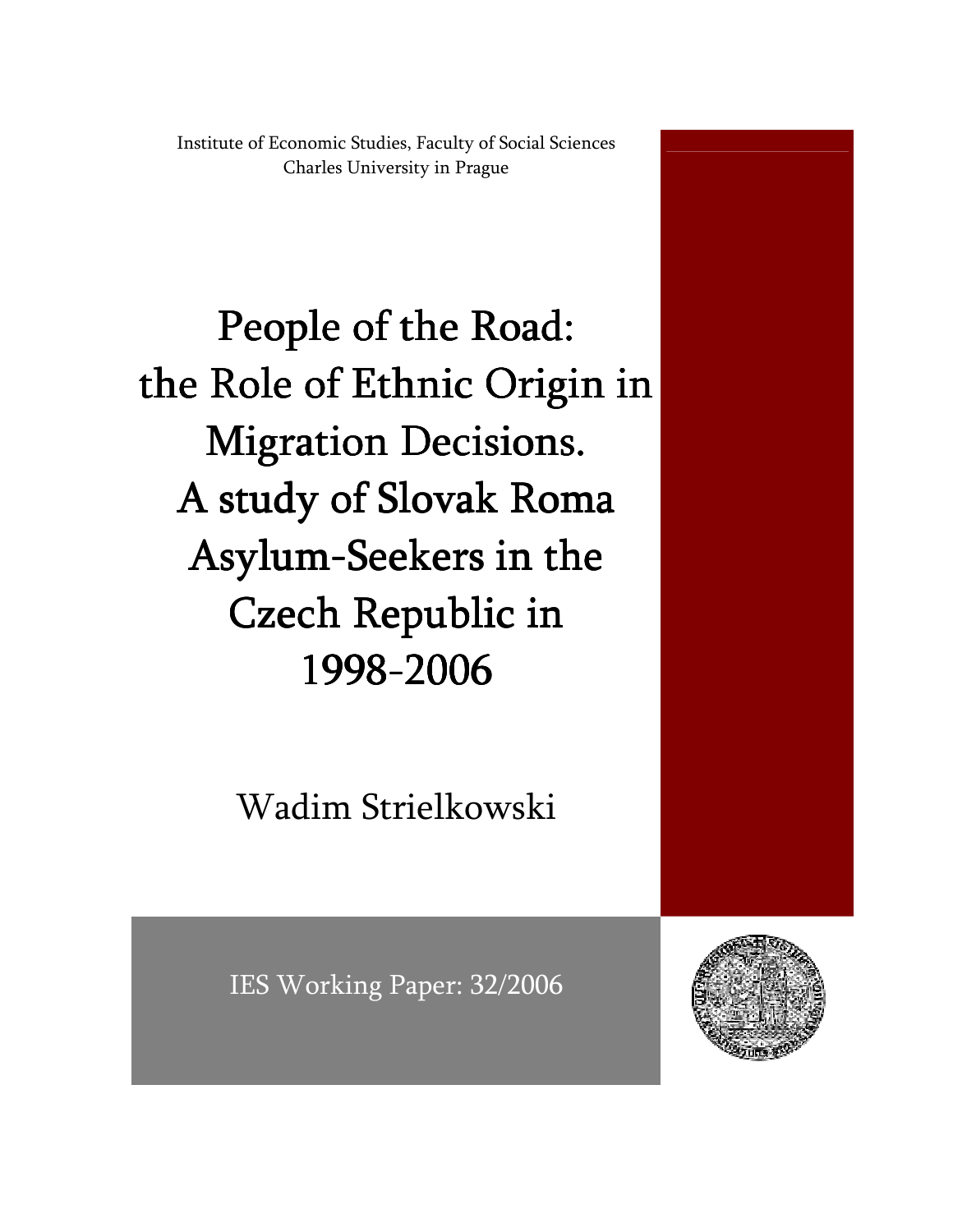Institute of Economic Studies, Faculty of Social Sciences, Charles University in Prague

[UK FSV – IES]

Opletalova 26 CZ-110 00, Prague E-mail : ies@fsv.cuni.cz http://ies.fsv.cuni.cz

Institut ekonomických studií Fakulta sociálních věd Univerzita Karlova v Praze

> Opletalova 26 110 00 Praha 1

E-mail : ies@fsv.cuni.cz http://ies.fsv.cuni.cz

Disclaimer: The IES Working Papers is an online paper series for works by the faculty and students of the Institute of Economic Studies, Faculty of Social Sciences, Charles University in Prague, Czech Republic. The papers are peer reviewed, but they are *not* edited or formatted by the editors. The views expressed in documents served by this site do not reflect the views of the IES or any other Charles University Department. They are the sole property of the respective authors. Additional info at: *ies@fsv.cuni.cz* 

Copyright Notice: Although all documents published by the IES are provided without charge, they are licensed for personal, academic or educational use. All rights are reserved by the authors.

Citations: All references to documents served by this site must be appropriately cited.

#### Bibliographic information:

Strielkowski, W. (2006). " People of the road: the role of ethnic origin in migration decisions. A study of Slovak Roma asylum-seekers in the Czech Republic in 1998-2006 " IES Working Paper 32/2006, IES FSV Charles University

This paper can be downloaded at: http://ies.fsv.cuni.cz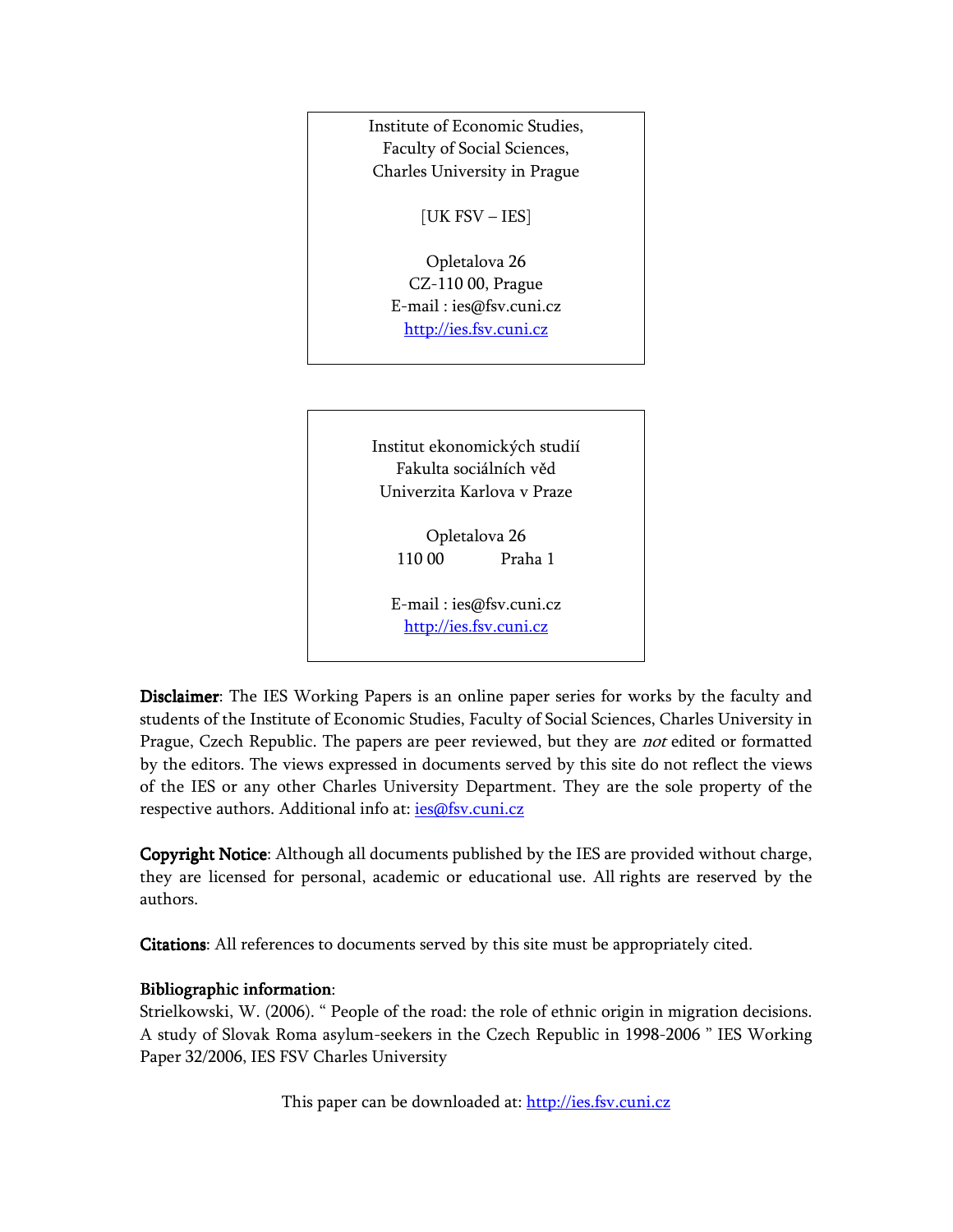# People of the Road: the Role of Ethnic Origin in Migration Decisions. A Study of Slovak Roma Asylum-Seekers in the Czech Republic in 1998-2006

Wadim Strielkowski#

# Charles University in Prague, Faculty of social sciences, Institute of economic studies, e-mail: strielkowski@centrum.cz, Phone: +420603508627 (CZ), +447904713052 (UK)

December 2006

#### Abstract: Abstract:

This paper deals with the analyzing possible inter-dependence between ethnical origin and migration. Evidence suggests that ethnicity might impersonalize strong cultural and socio-demographical characteristics that should not be omitted when accessing migration or trying to explain migration flows (either on regional, national or international level).

In the empirical part of the paper the case-study of Slovak Roma asylum migrations to the Czech Republic in the 1998-2006 is used in order to test an impact of ethnical factor on migrations. The paper attempts to find out whether Slovak Roma asylum-seekers were drawn just by economic incentives, or whether there are some other "immeasurable" factors (such as ethnical origin) that were behind their decision-making. The conclusions advocate that economic differences between regions and countries do not provide sufficient grounds for explanation of migration and that ethnic origin in itself might be regarded as one of the powerful determinants of migration.

Keywords: migration, international migrations, Roma, ethnic origin

**JEL:** F22, J15, J82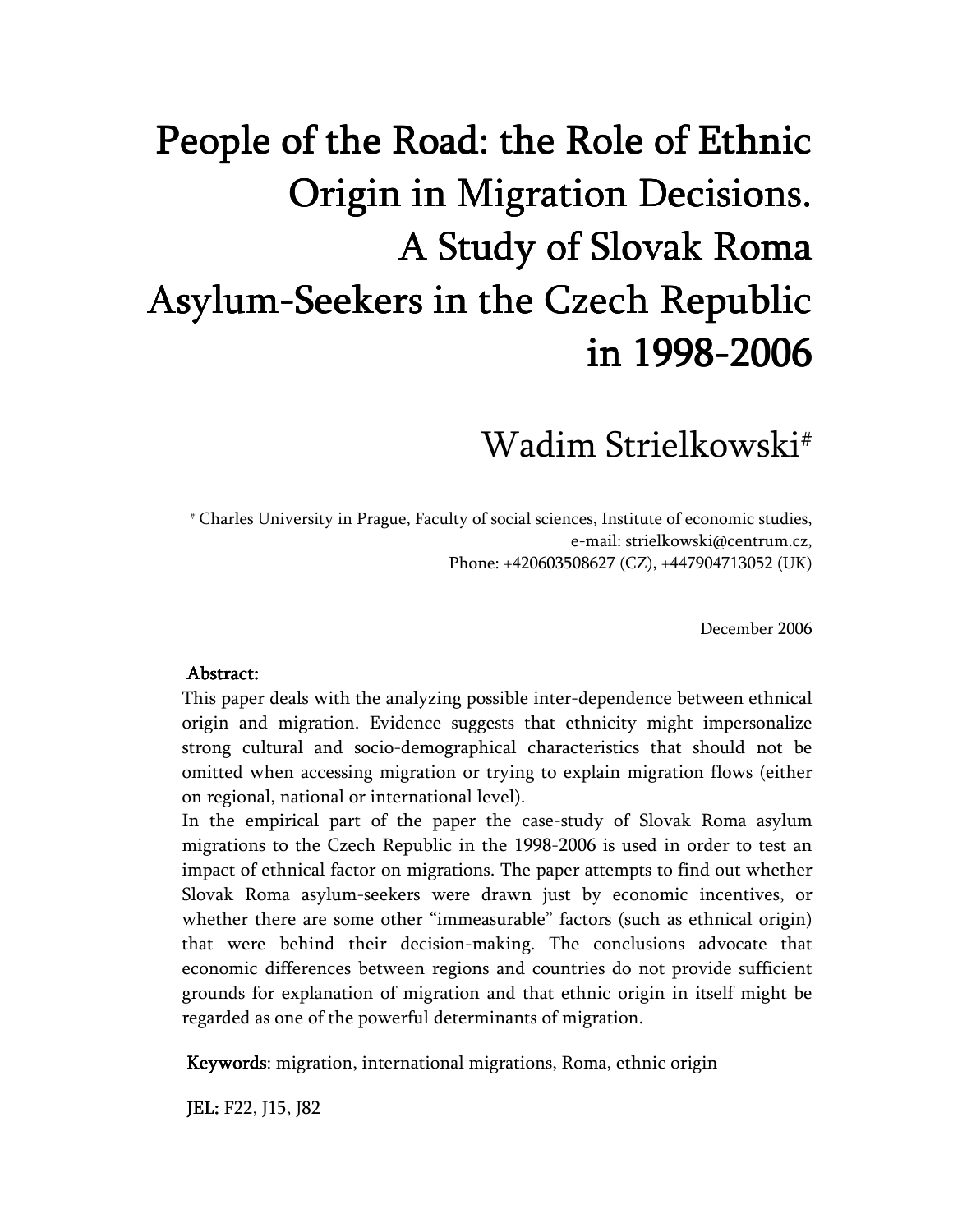#### **1. Introduction**

Migrations, either between regions or countries (i.e. on the regional, national and international level) are accounted for a wide spectrum of factors. Generally, we can distinguish economic, cultural and socio-demographic factors. Ethnicity might also be one of the strong determinants of migration. Trovato and Halli (1983) analyze three hypotheses of the existence of substantial ties between ethnicity and migration: i) the social characteristics hypothesis, ii) the ethnic effect hypothesis, and iii) the structuralinsecurities hypothesis (Trovato and Halli, 1983).

The first hypothesis represents the main antidote to the hypothesis of migration influenced by the economic factors. When analyzing migration we are often left with some "unexplained" issues (those issues are called "influence of family or friends" or "social factors"). Having its roots in the demographic literature, the social characteristics hypothesis states that migration, a phenomenon being demographic in its nature, is affected by factors like gender, age, income, education, religion, etc. (Shaw, 1975; Bogue, 1959). For instance, education, age and income are showing significant determination of the migration volume. Some authors show that people in advanced social positions are more aware of the opportunities migration can bring (Lee, 1966).

The second hypothesis highlights ethnicity as a supplement to other social and cultural characteristics that may have an important effect on migration patterns. The literature describes in which ways ethnicity can affect migration: through reflecting subcultural norms which encourage or, on the contrary, discourage, members of specific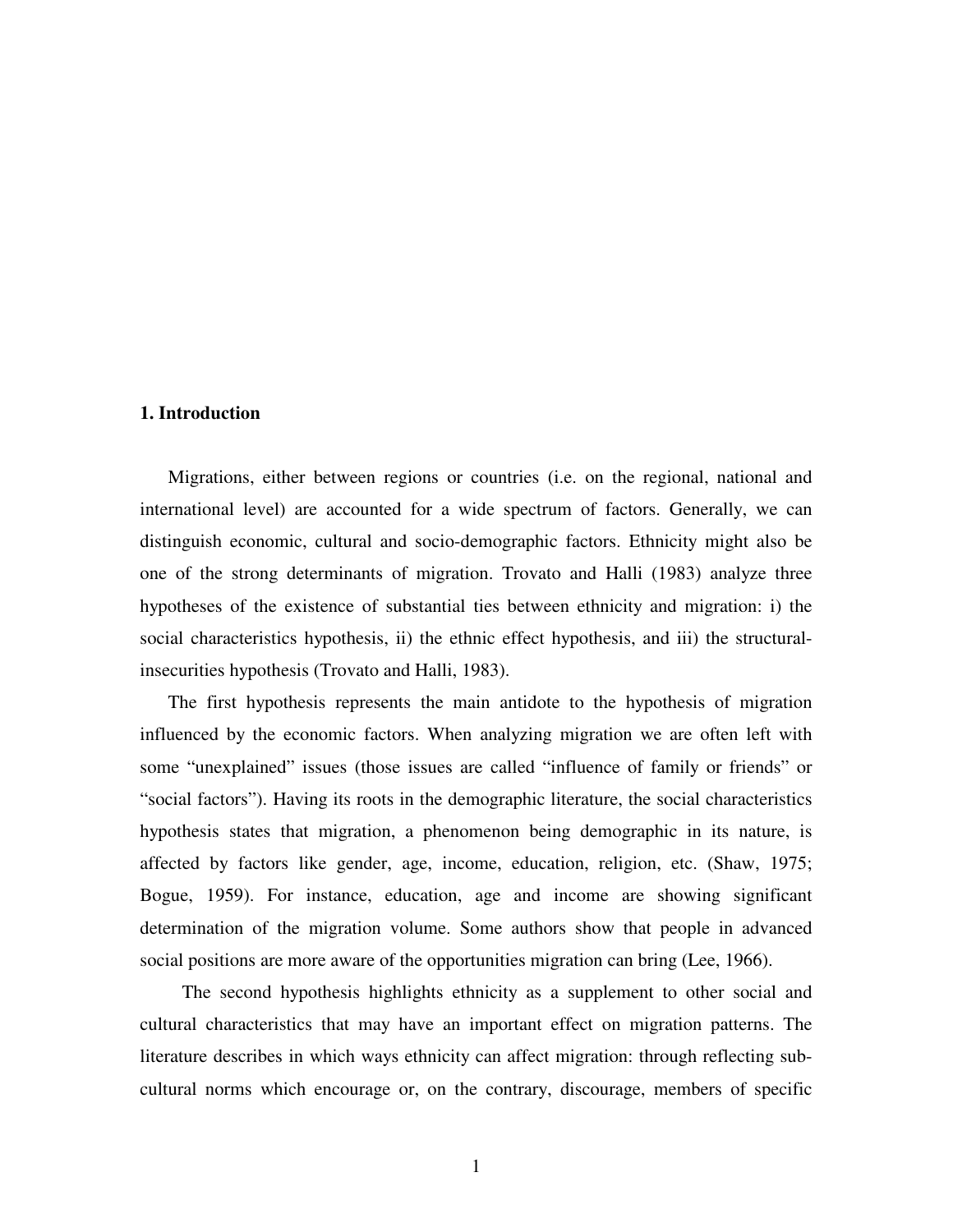ethnic groups to migrate; through familistic orientation, social ties and feeling of belonging to community and friends which can also be characteristic for some ethnics (Ritchey, 1976; Mueller, 1973). Ethnicity and migration also have one more important issue: ability or inability to assimilate related to the command of languages. Historical effects (traditions of certain ethnic groups to settle in specific places – i.e. Vietnamese emigrants in the Czech Republic) should not also be forgotten (Korbrin and Goldscheider, 1978).

The third hypothesis considers the "pressure" of the larger society on minor ethnic groups: as an effect it leads both to the establishment of ghettos and to inducing migration (Lee, 1966). There is an insecurity an ethnic minority is experiencing within a larger and dominant nation. Migration is one of many channels to break this insecurity barrier.

While the majority of the research literature focuses on economic realms of migration, this paper is concerned with its ethnical aspects or ethnical factors. This outline is backed up by the empirical analysis based on the example of Slovak Roma asylum migrations to the Czech Republic in 1998-2006. Basically, we are interested in two main issues: (i) whether economic disparities between countries/regions can be accounted for migration flows alone; and (ii) whether there is an "immeasurable factor", such as ethnical origin, that has substantial impact on emigration and/or migration potential. After the collapse of Communism Roma in the Central and Eastern European context were migrating to a number of wealthier countries: Austria, Canada, Finland, Germany and United Kingdom, just to name a few. Some cases (i.e. massive migration of Romanian Roma to Germany in the 1990 or Czech Roma migration to Canada in the late 1990s and early 2000s) were widely described in press and research literature and contributed to the creation of a negative image of Central and Eastern European countries in the Western media (in the case of the Czech Republic a humiliating introduction of entry tourist visas for Czech citizens wishing to travel to Canada and New Zealand followed soon after).

The case of Slovak Roma asylum migrations has been chosen due to the two main reasons: (i) Although Roma population lives in 24 EU Member States, substantially large Roma communities can be found in the new Member States of Central and Eastern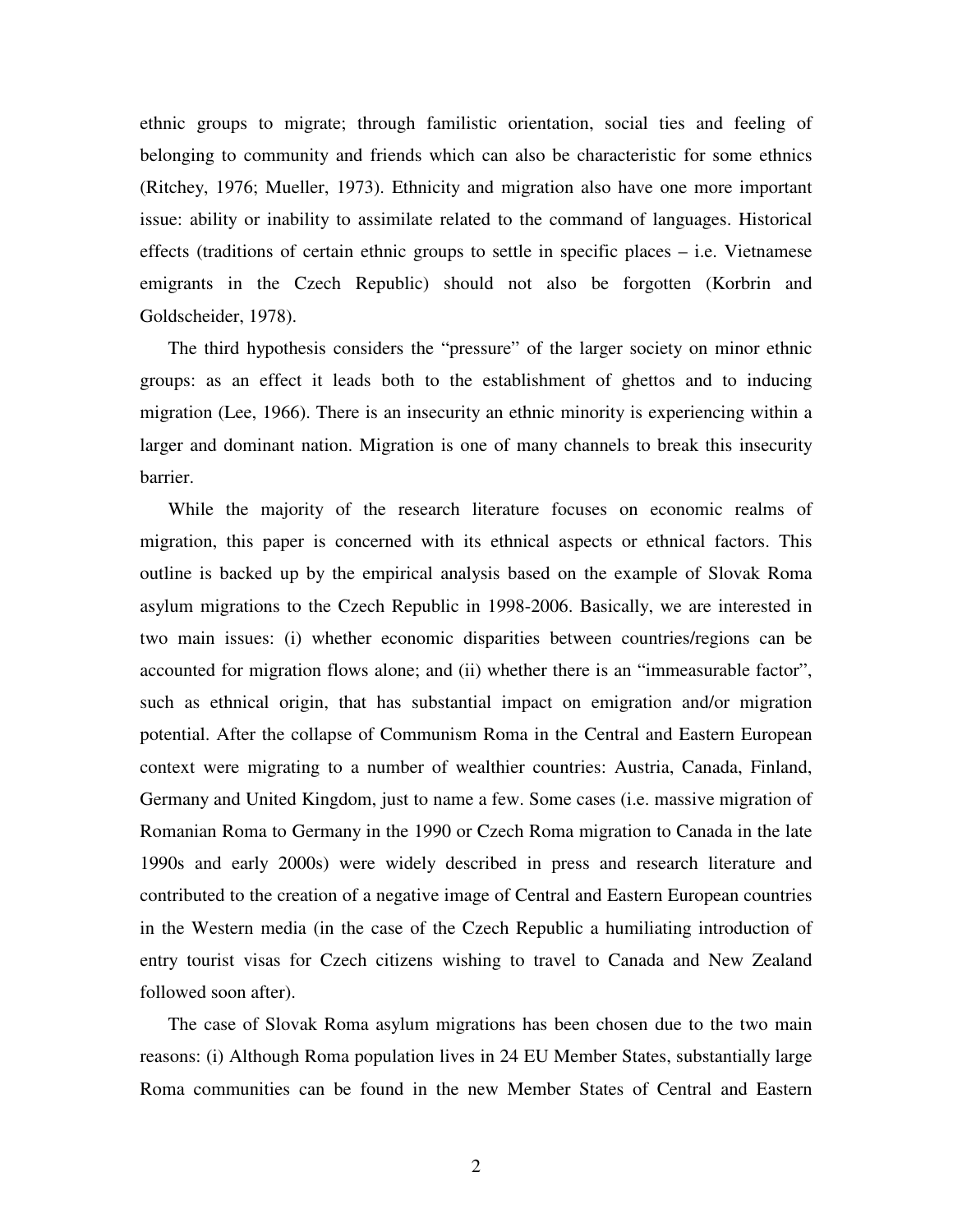Europe (notably the Czech Republic, Hungary and Slovakia) (EUMC, 2005)) which makes it a more interesting and rich topic for the analysis; and (ii) Roma minority issues have become a well-known problem of the former Communist countries of Central and Eastern Europe (CEEC), and of all countries migrations of Roma from Slovakia to the Czech Republic have been popularized in mass media and used by politicians and the general public as a classical example of Roma nomad behaviour. It seems interesting to use the publicity and view this problem from slightly different angle, namely by seeing what factors were behind the decision of Slovak Roma to migrate to the Czech Republic using the asylum-seeking procedures.

#### **2. Literature review: ethnicity and migration**

Economic literature unanimously agrees that ethnical (or national) origin has an impact on both the economic performance and composition of emigrants in a given country (see for example Ritchey, 1976; Trovato and Halli, 1983; Borjas, 1994; Borjas, 1999). Running an analysis of different ethnic groups of emigrants Borjas came to a conclusion that: *"the decline in immigrant economic performance (in the U.S.) can be attributed to a single factor, the changing national mix of the immigrant population"*  (Borjas, 1999).

Clearly, different ethnic groups tend to work, migrate and use (or abuse) the incentives a state provides to its citizens in different ways. Canadian government took that in mind when introducing the point-based system of immigration policy in 1961. As a result more skilled immigrants flow has been attracted into the country than in the case of U.S. (Baker and Benjamin, 1994).

Generally, in the absence of targeted immigration policy, the stream of immigrants will always follow the same rule: immigrant skilled workers will be from the countries where the returns to skills are low and immigrant unskilled persons will be from the countries where the returns to skills are high. An example from Borjas (1999) can be used as an explanation: imagine people who live in a country where the payoff to human capital is low, so that high-skilled workers do not earn much more than less-skilled workers. An example of such a country can be any EU Member State. Indeed, social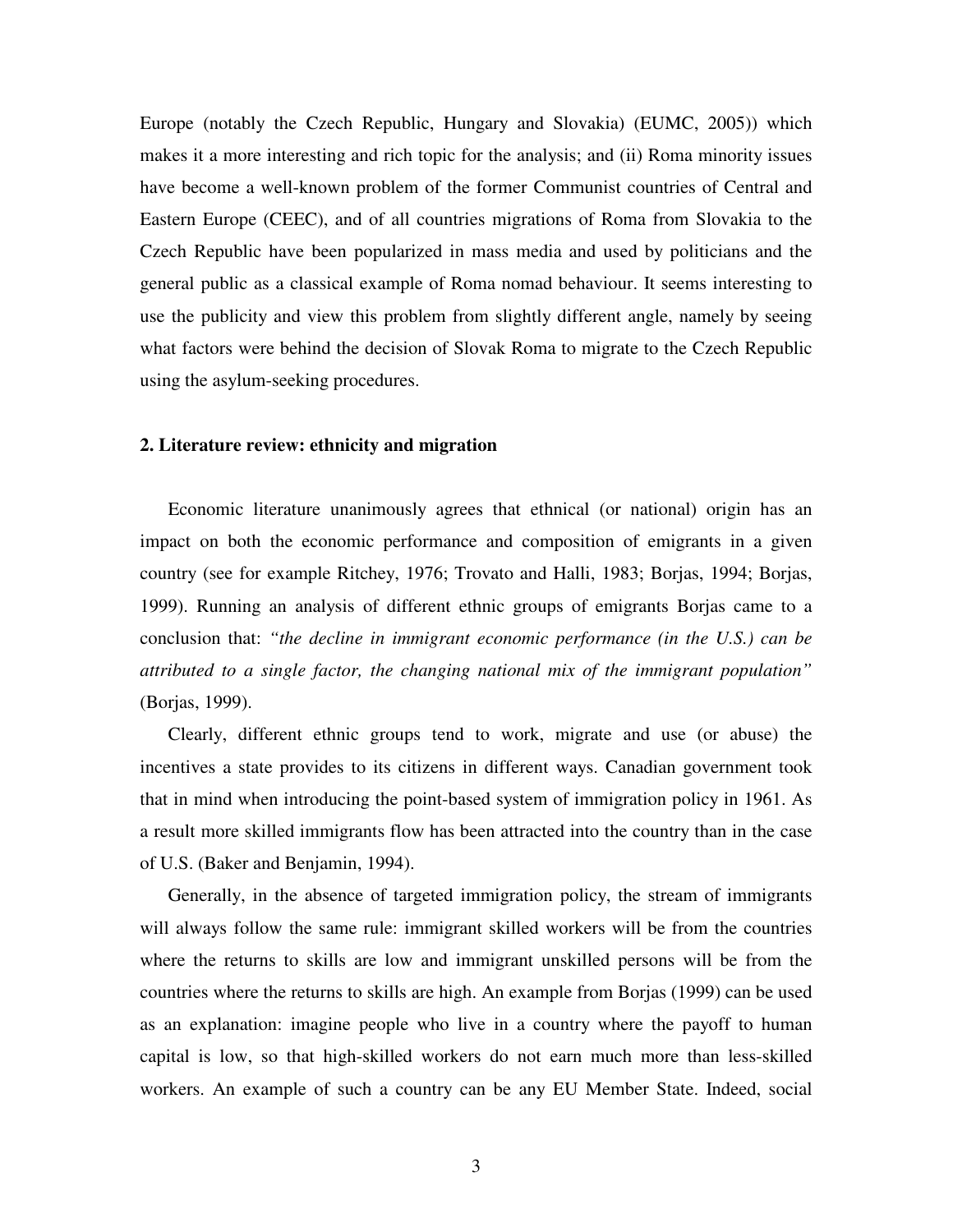traditions in most European countries tend to equalize the incomes by taxing the highskilled persons and subsidizing the surplus to the less-skilled. In this case the workers who profit from migrating to the countries with better economic opportunities are those with their skills above average.

On the other side of the spectrum there are countries where the payoff to human capital is quite high. Most developing and third-world countries can be used as an example. It is quite difficult to obtain a decent education and skills in such countries, that is why those qualities are highly-praised and their bearers enjoy wide social recognition and public respect, which also transfers to the economic side of life. Highly-skilled people in developing countries earn much more that unskilled which leads to uneven income distribution. The workers who profit from migration the countries with better economic opportunities are those with their skills far below average.

Attributing this analysis to Roma migrations in the Central and Eastern European countries (CEEC) arises several major issues:

- *i*) All Roma in the CEEC migrate between countries with more or less similar level of economic development and high payoff to human capital. Although some countries offer more economic incentives (Czech Republic, Hungary) and some less (Slovakia, Romania) all of them have been transition economics burdened by the communist heritage.
- *ii*) Roma in CEEC usually accept the low-paid jobs and are generally unskilled, therefore their level of human capital is low. Unlike another persecuted social group – the Jews – Roma have always neglected the possibility to face the atrocities and misfortunes that can happen to their ethnic (pogroms, discrimination by majority, Holocaust) by investing in the education of their children.
- *iii*) With regard to the two points above it can be concluded that Roma are likely to constitute the least skilled immigrant workers any country in CEEC can attract. As a result, Roma economic performance is likely to be very low.
- *iv)* As follows from the above, Roma migrants will be earning less than the "majority" population. This fact is often attributed to the existence of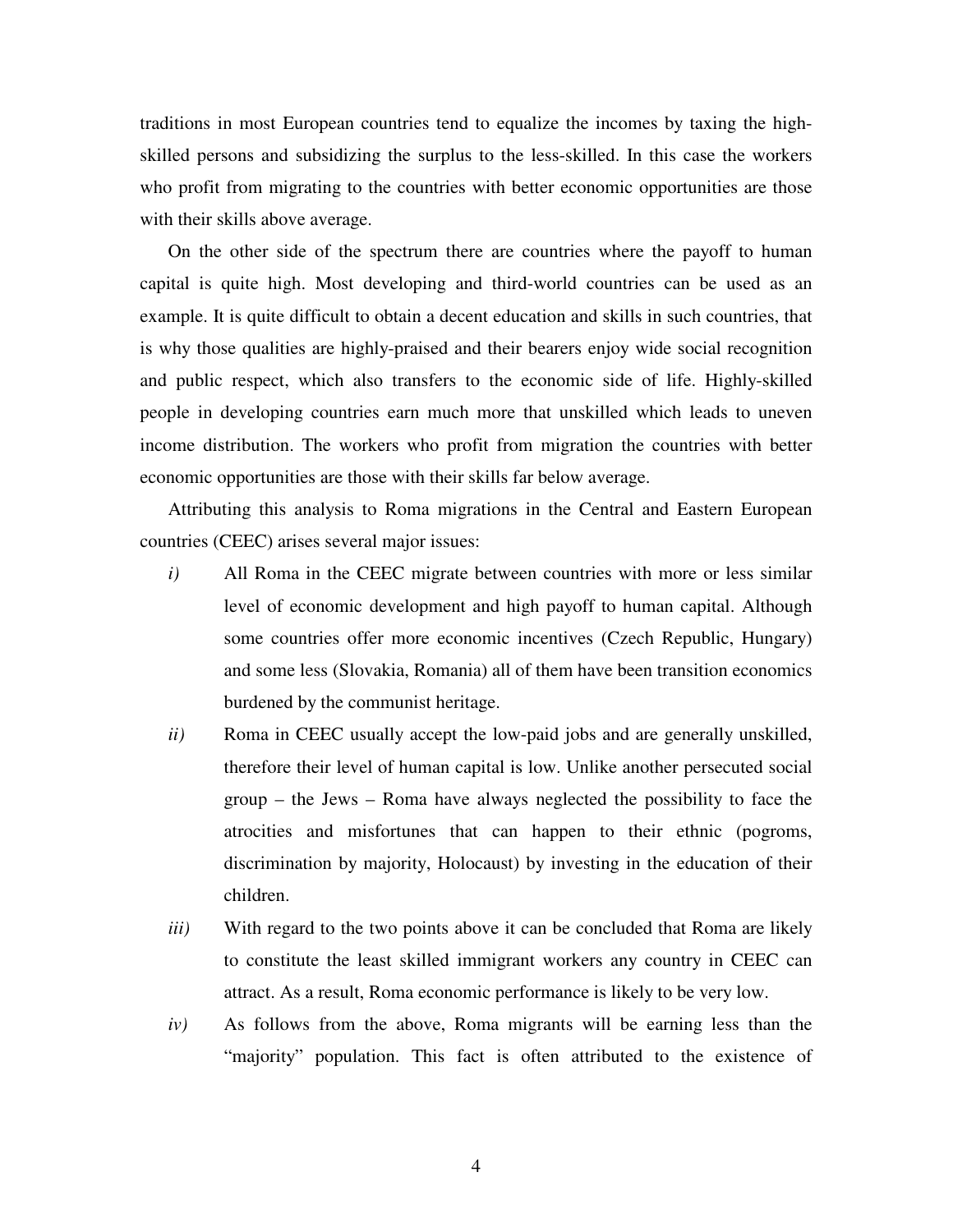economic discrimination. However, it has to be considered that Roma earn less not because of discrimination but because they are less skilled.

Moreover, it has to be noted that the majority of Roma immigrants in the CEE are economic migrants: absence of wars or major natural catastrophes, stable political climate and moderate racial tensions seem to support this thesis. In addition, what has to be considered in the debate on Roma migrations are the costs of their emigration: such as transportation, settling down in a new place, searching for a job as well as bearing various social burdens of leaving familiar environment, family and friends. If we put aside people driven out by war conflicts, famines, diseases and natural catastrophes, emigration is a self-defining act equal to the process of self-selection. As a rule, people choose to emigrate by their own will. It might as well be that some people tend to choose emigration more often than the others.

Taking into consideration all of the above, it will be very unlikely that anyone in that conditions would prefer emigration to staying at home. Emigration to the country with similar economic conditions (low payoff to human capital) and facing the same economic discriminations seems to be illogical. However, in spite of all these Roma do migrate. Perhaps, the main reason for Roma migrations is an attempt to abuse the welfare state. However, would this be enough to undertake a long, exhausting trip, to face uncertainty and hardships in the country of immigration? Economic reasoning seems to speak against this assumption.

#### **3. A short excurse to the history of Roma in Central and Eastern Europe**

#### *3.1. Destinies of Roma population in Central and Eastern Europe*

Roma trace their origin to India where they first appeared about 3500 years ago as an ethnic called the Dom. After the conquest of India by the Indo-European tribes, the Dom became one of the lowest casts in the Indian hierarchy: their typical occupational domains were professions like sewage cleaners, fur and skin sellers, bear handlers and the like. Around the  $11<sup>th</sup>$  century AD some small groups of Roma had started to move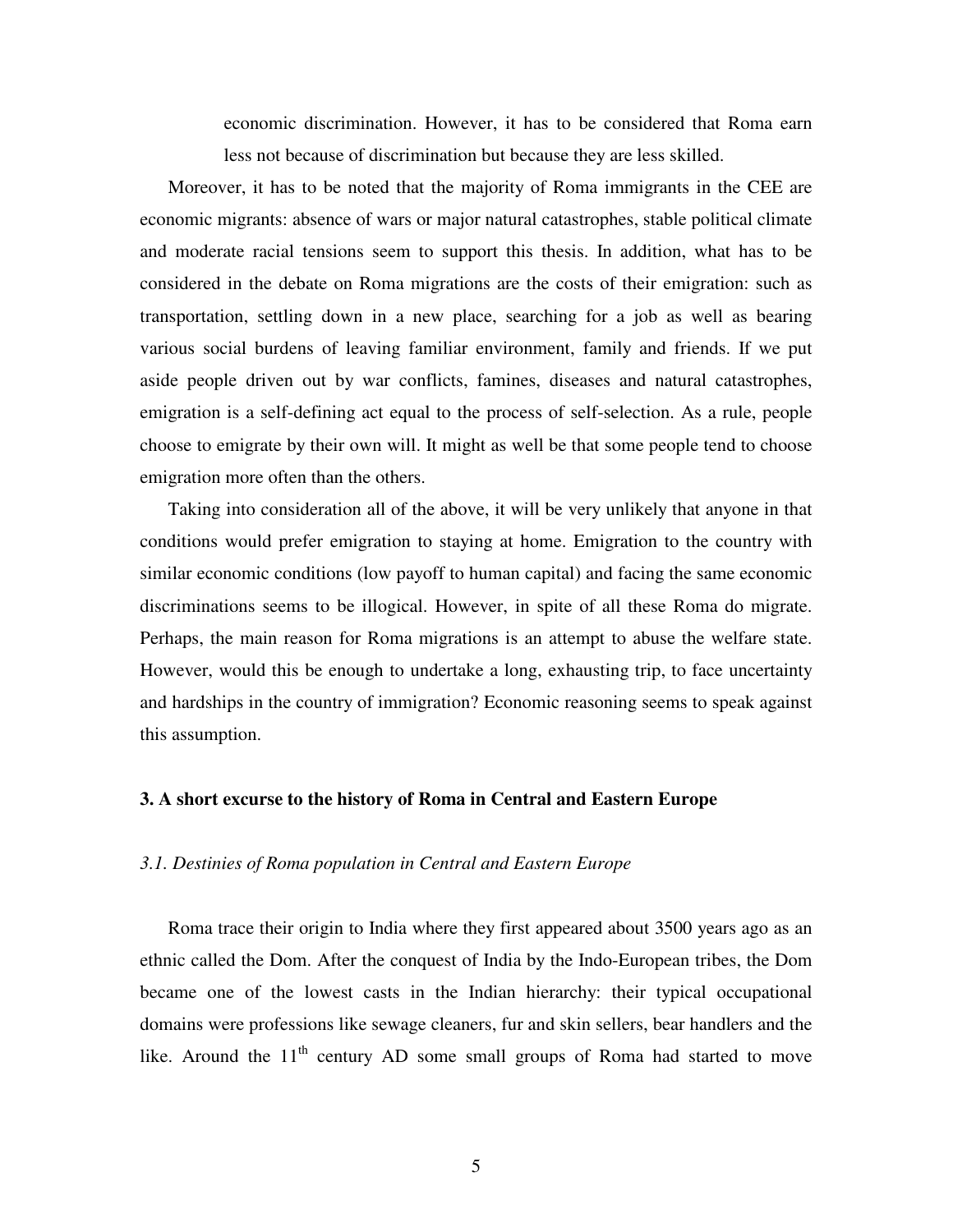through Persia and Syria to the Balkans, from were they were spreading all around modern Europe.

Although one of the first well-documented presence of Roma in Europe comes from the  $14<sup>th</sup>$ -century (1362) Republic of Ragusa (now Dubrovnik in Croatia), it is apparent that they had been living there permanently for more than a century before that date (Petrovic, 1976). Traces of what is now identified as Roma population can be also found in Hungarian, Slovak and Moldavian-Wallachian records from the same period. Some of the Roma were captured and sold as slaves, although most of the Roma in Eastern and Central Europe were free and worked as musicians, soldiers and craftsmen (predominantly as smiths). Many Roma were joining the military forces of Hungarian kings and Lithuanian princes, although there had been always seen as strangers with and treated with a mixture of awry and disbelief. However, it was not until the growing threat of the Ottoman Empire and the upheavals of the Protestant Reformations in the  $16<sup>th</sup>$ century that the attitude towards Roma in Europe began to change dramatically. Growing hatred and suspicion (many regarded Roma as the Turk's "fifth column") caused restrictions to Roma lifestyle and trade. These had played a major role in Roma ethnic adopting a nomadic way of life as a means of survival which in its turn had caused a prejudiced attitude towards Roma minority in most of Europe. Roma started to be placed at the lowest social ranking in social hierarchy not only by the Christian population of Europe but also by the Turkish invaders: many Roma in were bought and sold as the slaves (called "robi") and a serious of restrictive laws regulations was issued to govern the Roma minority.

Although the destinies of Roma were following a somewhat slightly different path in various European countries – from the plight and mistreatment of Roma in Wallachia and Moldavia through harsh policies of the Habsburgs in the Czech lands to the relatively moderate treatment in Hungary and Slovakia – one trait always remained the same: a prejudiced attitude of the national "majority" to all Roma linked to the persecutions and disdain.

Throughout the centuries Roma minority in Europe had been vexed and restricted in their free lifestyle. Various bans pillorying Roma as "vagabonds" and "beggars" had existed with different degree of intensity until the WW II. Centuries of European history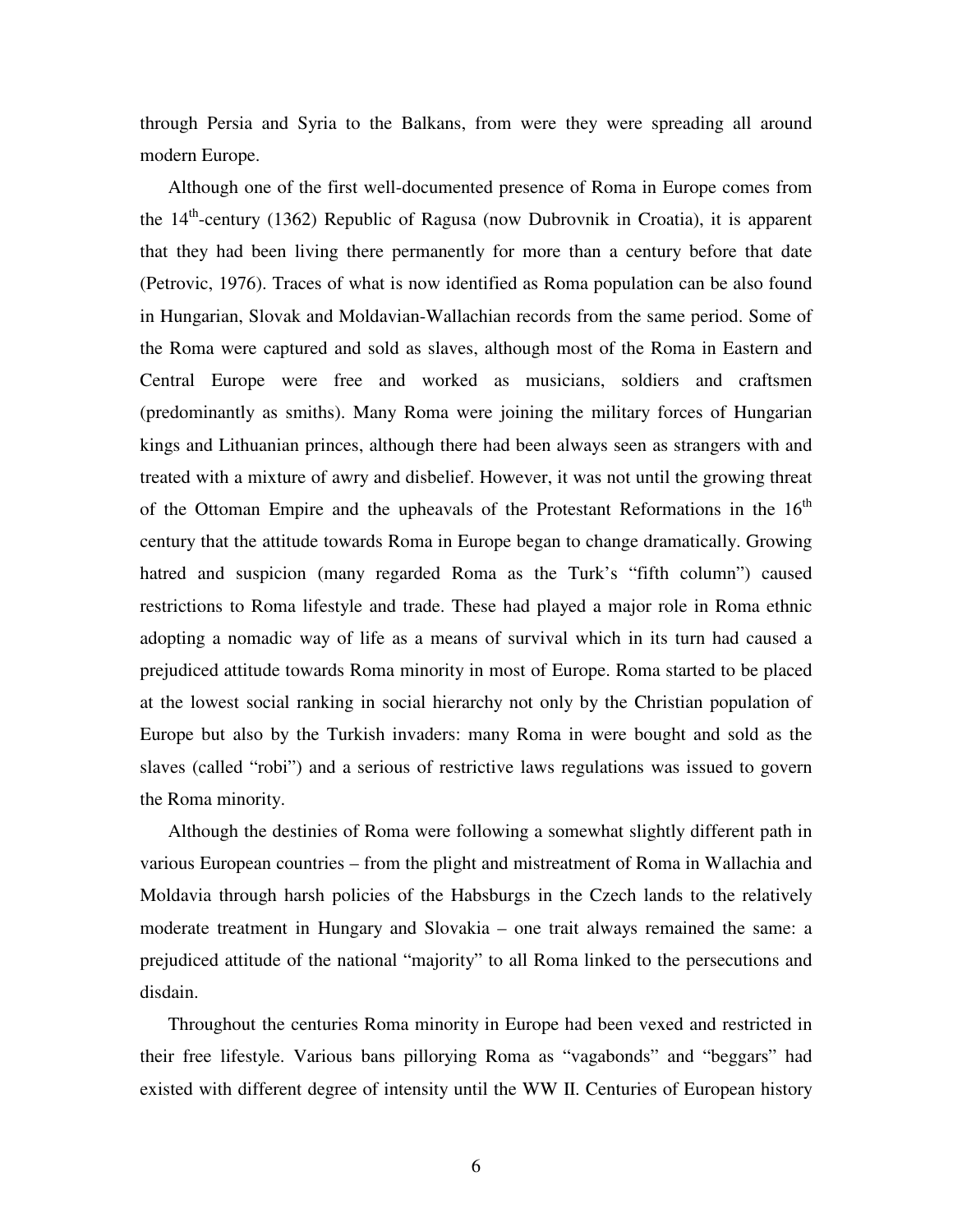of wars, conflicts and turmoil had always been marked by general mistreatment of the Roma minority: in the times of war or piece they were the ones that had been more often marked as a scapegoat. There had never been serious attempts to integrate this minority: partly due to the lack of interest of Roma themselves, partly due to the lack of interest of the ethnic "majority". Roma remained a strange and inadaptable ethnic that was let to live its own life as soon as it did not contradict with the interests of the population "majority". There had been attempts to include Roma into the social and political life in different periods of history in the  $19<sup>th</sup>$  and early  $20<sup>th</sup>$  century, however the major efforts can accredited to the Communist regimes in the CEECs and Russia: many programs and initiatives including forcible parting Roma children from their parents and obligatory placement of Roma into newly built housing blocks are among the few to mention. Nevertheless, none of them bore remarkable fruit and most of them did more harm than good.

Although notable Roma minorities are spread all over present Europe, nowhere is their concentration so high as in the Central and Eastern European countries: according to the 2001 census there were 535.000 Roma in Romania (INSSE, 2002), 190.000 in Hungary (Hungarian CSO, 2001), about 200.000 in the Czech Republic and 450.000- 500.000 Roma in Slovak Republic (Czech Statistical Office and Slovak Statistics, 2006). Even though the official statistics on Roma population of most of the Central and European countries already seem quite high, they fail to reflect all actual Roma: many people do not identify themselves as Roma in the census, or, in many cases, a mother tongue is used as a criterion of nationality (many Roma do not use their language as the first language of communication). Taking into account these factors, the predictions of actual Roma population in CEECs might be much more higher: for example Romanian sources mention that it might be up to 2.3 million Roma in Romania instead of officially proclaimed figures that were much more moderate (Ionescu, 1992; Liebich, 1992).

With Central and Eastern European countries shifting towards democracy and market economy in the early 1990s Roma population found itself on the margin of the society. The problems and bad economic situation in the first years of transformation reflected on growing ethnical tensions and worsening situations of Roma minority. Once again ,like many times before, Roma were blamed for growing crime rates, abusing welfare systems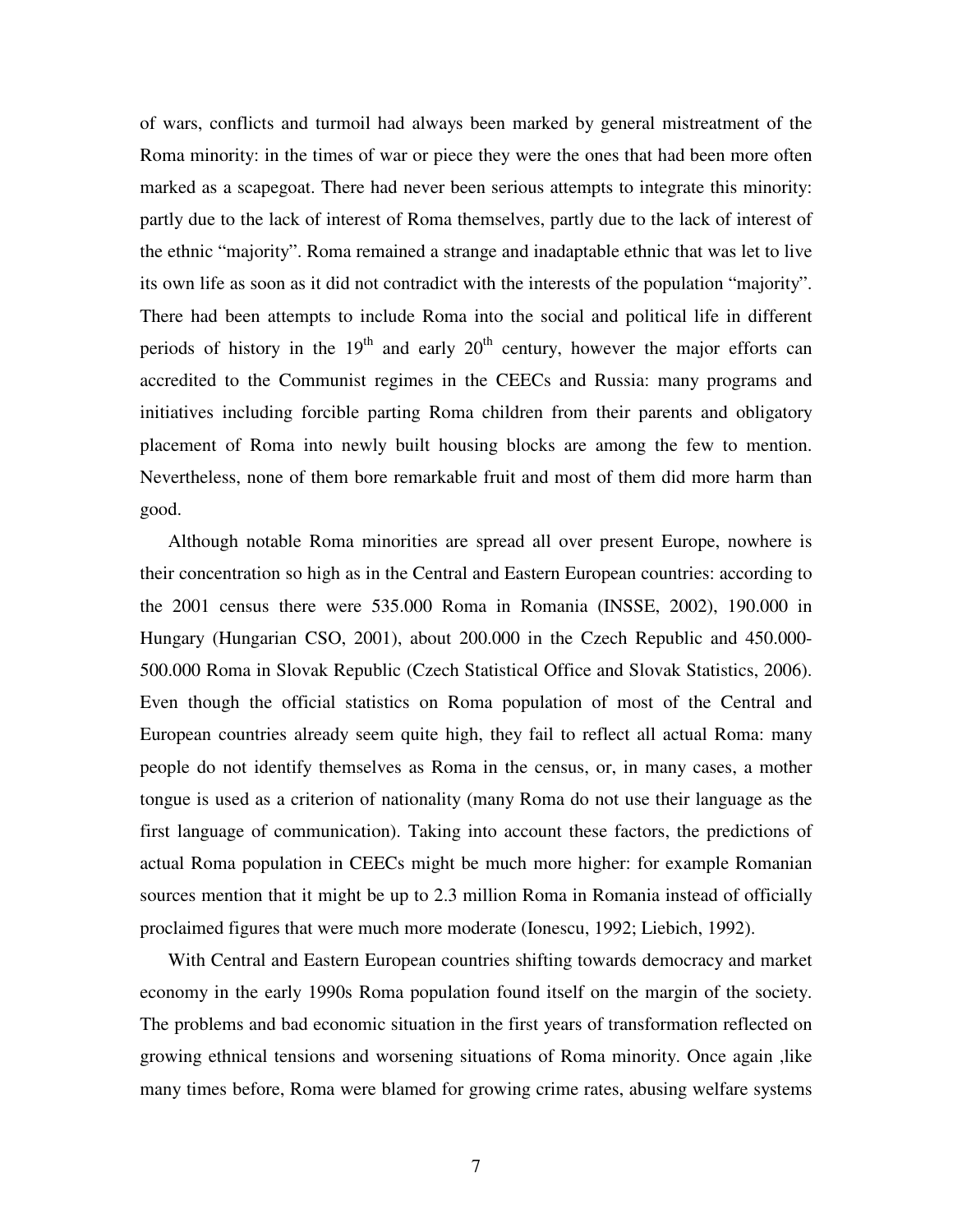and creating disorder. This resulted in many Roma immigrating far and away, often to the wealthier countries of Western Europe and beyond (Finland, UK and Canada just to name a few).

#### *3.2. Roots and destinies of the first Roma settlers in Czechoslovakia*

The first record of Roma appearing in what is now Czech Republic and Slovakia dates back to the late Middle Ages. Emilia Horvathova, a Slovak gypsiologist, states that Roma first entered Bohemia via Hungary with the army of the king Andrew II (1205- 1235) after he returned from the Crusade in the Holy Lands in 1217-1218 (Horvathova, 1962) .When the Tatars invasion to Hungary came in 1241 and especially after the defeat of King Bela IV at Muhi, Roma fled to Bohemia to escape the butchery (Crowe, 1995). According to a prominent Czech gypsiologist, Eva Davidova, the first undisputed reference to Roma comes from 1399 at the Book of Executions of the Lord of Ruzomberok where a certain Gypsy is mentioned as a member of a robber band (Davidova, 1970).

First Roma settlers in what is now Czech Republic and Slovakia were musicians, metal workers and some even became warriors in the armies of Hungarian kings. They co-existed with the original population in quite and peaceful atmosphere, only sporadically facing some racial tensions caused by religious and cultural differences. It was not, however, until the Hungarian army defeat at Mohacs on the  $28<sup>th</sup>$  of August 1526 that strong anti-Gypsy policies started to emerge. The general public was seeing Roma as "the spies of Tatars", a sort of "fifth column preparing the grounds for invasion" and they were banned from traditional professions and limited in their travels. The anti-gypsy legislation was issued in Moravia in 1538 by king Ferdinand I Habsburg as a result of fear of Turkey military power and the destabilizing atmosphere brought by Protestant wars. This was the period when all Roma troubles had began: regarded as outlaws both by Christians and Muslims (Muslim Turks respected Christianity considering Christians and Jews to be "people of the book" while Roma were exterminated severely), driven out of big cities, suspected of espionage, crimes and theft they began to wear a label that is to remain on this ethnic for centuries.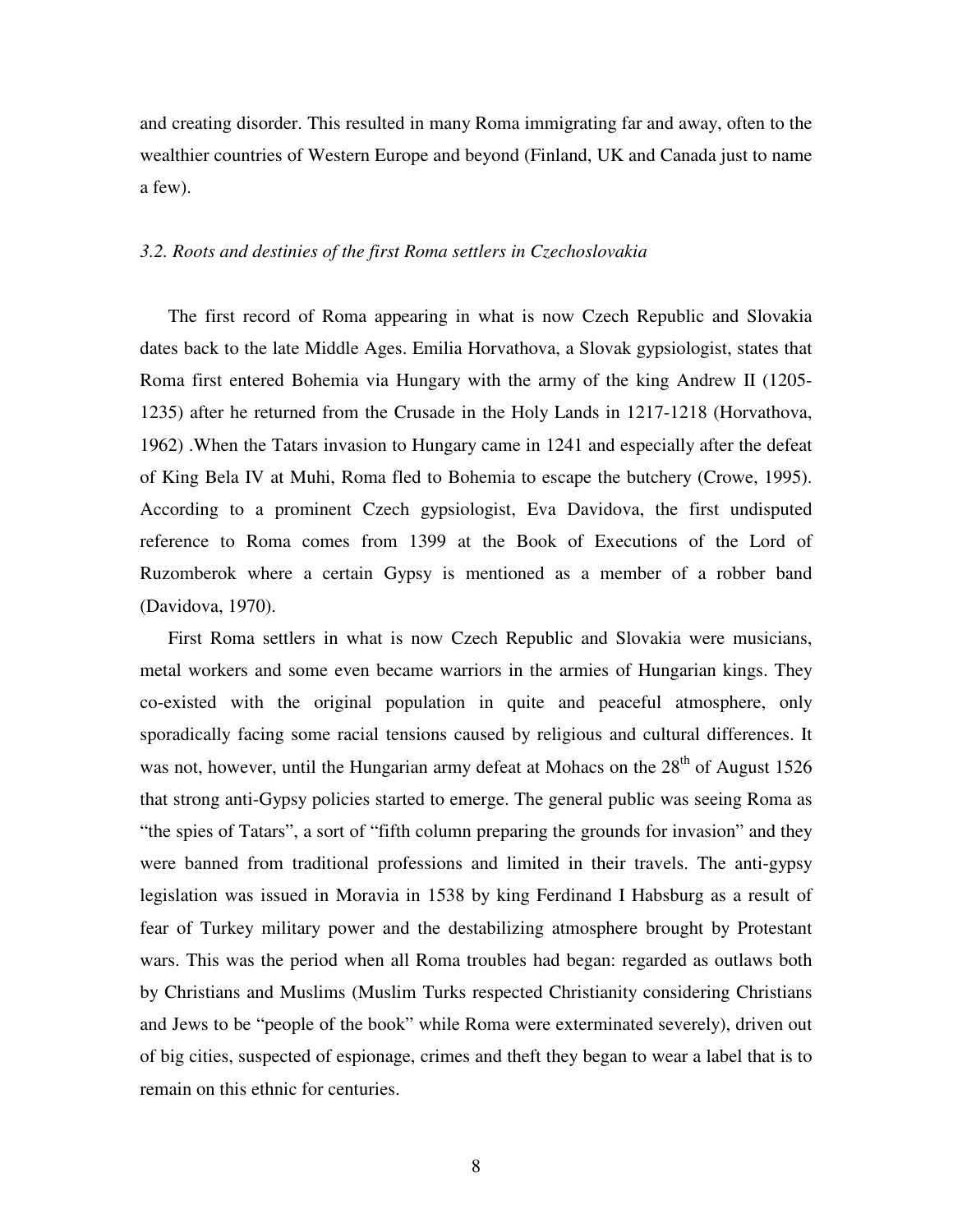#### *3.3. Roma in the Habsburg monarchy and Austrian-Hungarian Empire*

Austrian emperors Leopold I and Joseph I issued decrees proclaiming Roma to be outlaws ("vogelfrei") and ordering mass hunts and killing of the ethnic. Maria Theresa first ordered all Roma to be driven out from the land (1749) and then outlawed the use of word "Rom" or "Cigan" and decreed them to be called "new citizens" or "new Hungarians" (Crowe, 1991). Her enlightening policies on Gypsies included the creation of Rom settlements, census taking and placing Rom children in foster homes, schools or jobs.

In 178 0 there were 43609 Rom in Slovakia (without female, who were not included into counting) and Hungarian lands; this figure dropped to 38312 in 1781 but rose to 43778 in 1782 (Horvathova, 1962) as a result of Joseph's II policies of emancipation and his Serfdom patent.

After the revolutions in Europe in 1848 and the creation of Austrian-Hungarian empire most of the Rom found themselves in Hungary and were exposed to magyarization and oppression, we well as Slovaks. The data on those remaining in the Czech lands remain scarce, however it is easy to assume that they had also been naturalized and attempted to turn to the "law-obeying citizens".

#### *3.4. Roma in the independent Czechoslovakia in the after-WWI period*

After the WWI and the declaration of Czechoslovak independence in 1918 all Roma were given Czechoslovak nationality ipso facto according to the Constitution of the 1920 (alongside with other nations of the newly established Republic), the right to gain full economic and employment rights and the free use of any language, although the ethnic remained to linger in the conditions of utmost poverty and isolation (quite often in separated villages and "zemljankas").

According the 1921 Czechoslovak census there were 61 Roma in the Czech lands and 7967 in Slovakia (Davidova, 1970). According to many specialists this figure was based on those who spoke "mother tongue", because about the same time in 1924 another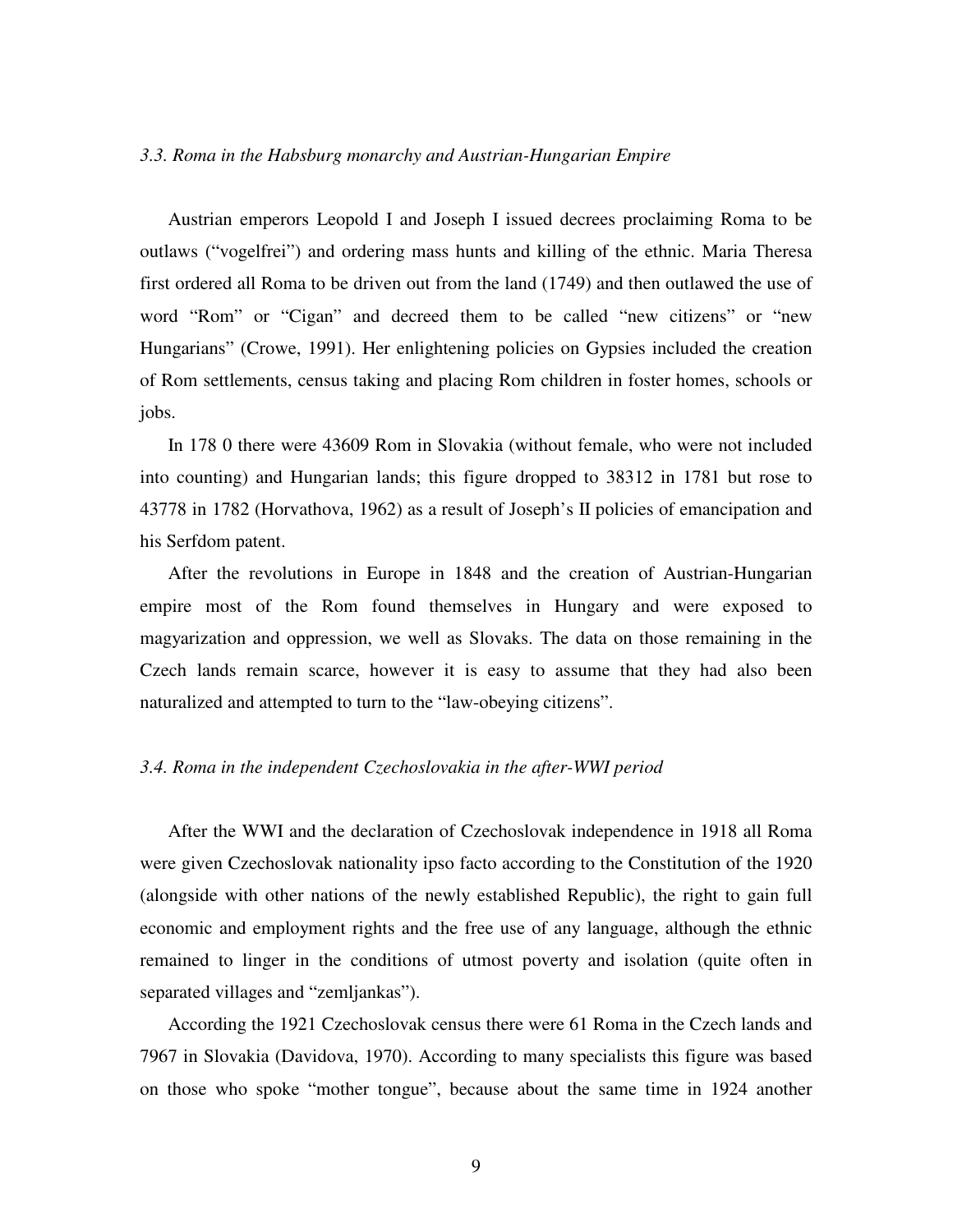statistics show that there were 18257 Roma in Kosice region and 11066 in Bratislava (Horvathova, 1962).

The mid-war period was marked by various reforms aimed to improve the life conditions of peasants in Slovakia, those including the Roma. Various nomad passes had been issued for them and notorious law nr. 117 took described special measures how to treat "nomadic Olašti Rom" and "people living in nomadic style" (for instance requiring them to ask permission to stay on the lands from the local mayors or prohibiting them from entering some territories, spa resorts in particular) (Davidova, 1970).

There were several attempts to organize schools for Roma children or commit them to sports (for instance the creation of a football club SK ROMA which gained some fame in those times), however the new Republic had many other problems to face.

#### *3.5. Roma minority in Czechoslovakia during the WWII*

After the Munich Treaty, occupation of Czechoslovakia by Nazi Germany and the outbreak of the WWII the fate of Roma population divided again: those remaining in the Czech lands (now called Protectorate of Bohemia and Moravia) suffered the most, their fate mirroring that of the Jews, while those living in Slovakia (now the independent Slovak state) found themselves in more tolerant environment.

 New labour camps especially for the Roma: Léty and Hodonín were created in the Protectorate in the 1941 and many Roma found their death there or in Auschwitz or Buchenwald. The Roma Holocaust (called Pořajmos) took away from 6.000 to 8.000 Rom from the Czech lands and few hundreds of their more fortunate Slovak compatriots. According to the Census in 1947 there were 84.438 Roma in Slovakia and 16.752 Roma in the Czech lands.

#### *3.6. Attempts of Roma assimilation in the Communist Czechoslovakia*

The following years of rebuilding the country after the war marked by the Communist takeover in the 1948 the interest to the Roma was weak while some nomadic Roma traveled the republic with horses, carts and tents. In 1950 Communist president Gottwald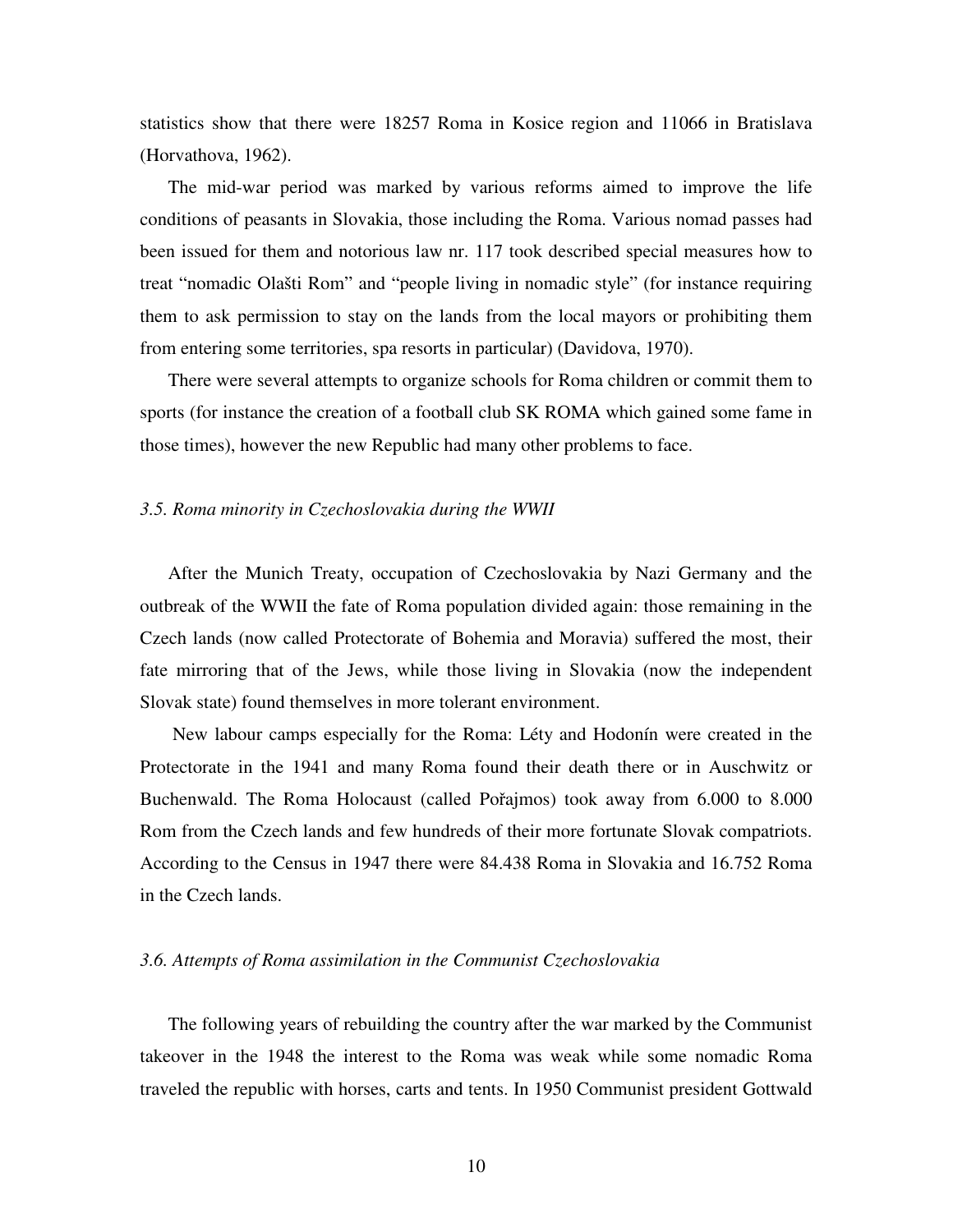called up a commission that was to find a solution of "so-called Gypsy question". As a result, a report on Position of Individuals of Gypsy origin in the Work Process was published, however not a single major effort was taken until the 1958 when the Communist party published a declaration demanding "unconditional solution to the Gypsy question" and dividing all Roma into three categories: nomad, semi-nomads and completely sedentary. Those of nomadic and semi-nomadic nature were then subjected to the Law No.74, of 17<sup>th</sup> of October 1958 on Permanent Settlement of Nomadic People. Local officials were instructed how to define and how to deal with nomads. In addition to that, perhaps to avoid the charges of racism, Roma were given a special status of socioethnic group which only widened the gap between them and Czechs and Slovaks, who saw the Roma as a "special caste with all rights and no duties". In 1965 the Communist party prepared a long-range assimilation plan crowned by the Ordinance No. 502 issued in June 1965 which prescribed full-employment of all able Gypsies, liquidation of Gypsy illegal settlements and dispersion of the Roma all around Czechoslovakia. The plan included voluntarily resettlement of Roma from Slovakia to the Czech lands supported by financial and other incentives. However, among 1.266 Roma settlements targeted for destruction just one-third was eliminated: among the factors leading to the failure of the program were growing resentment towards the Roma presence in the Czech lands, inadequate funding and the unwillingness of some Roma to live in Bohemia and Moravia.

As demographic literature suggests, Czechoslovakia on the brink of the Prague Spring had one of the largest Roma population in the socialist bloc. The data from the 1967 estimated 223.993 Roma in the country (with 164.526 in Slovakia and 59.467 in the Czech lands) (Ulč, 1990).

Interrupted by the Prague Spring and the occupation of Czechoslovakia, the campaign of Roma assimilation continued in the 1970s under the rule of the new Communist party leader, Gustav Husak. Only now it included more severe policies, including sterilization of Roma women for financial benefits offered by the local health workers and intended to reduce Gypsy birth (the average number of live birth for a Czechoslovak woman constituted 2.4, while the same characteristic for a Gypsy woman was 6.4) (Srb, 1985).

The national Roma population grew from 219.554 in 1970 to 288.440 in 1980, a 31.4 per cent increase, while the general population grew by only 6 per cent during the same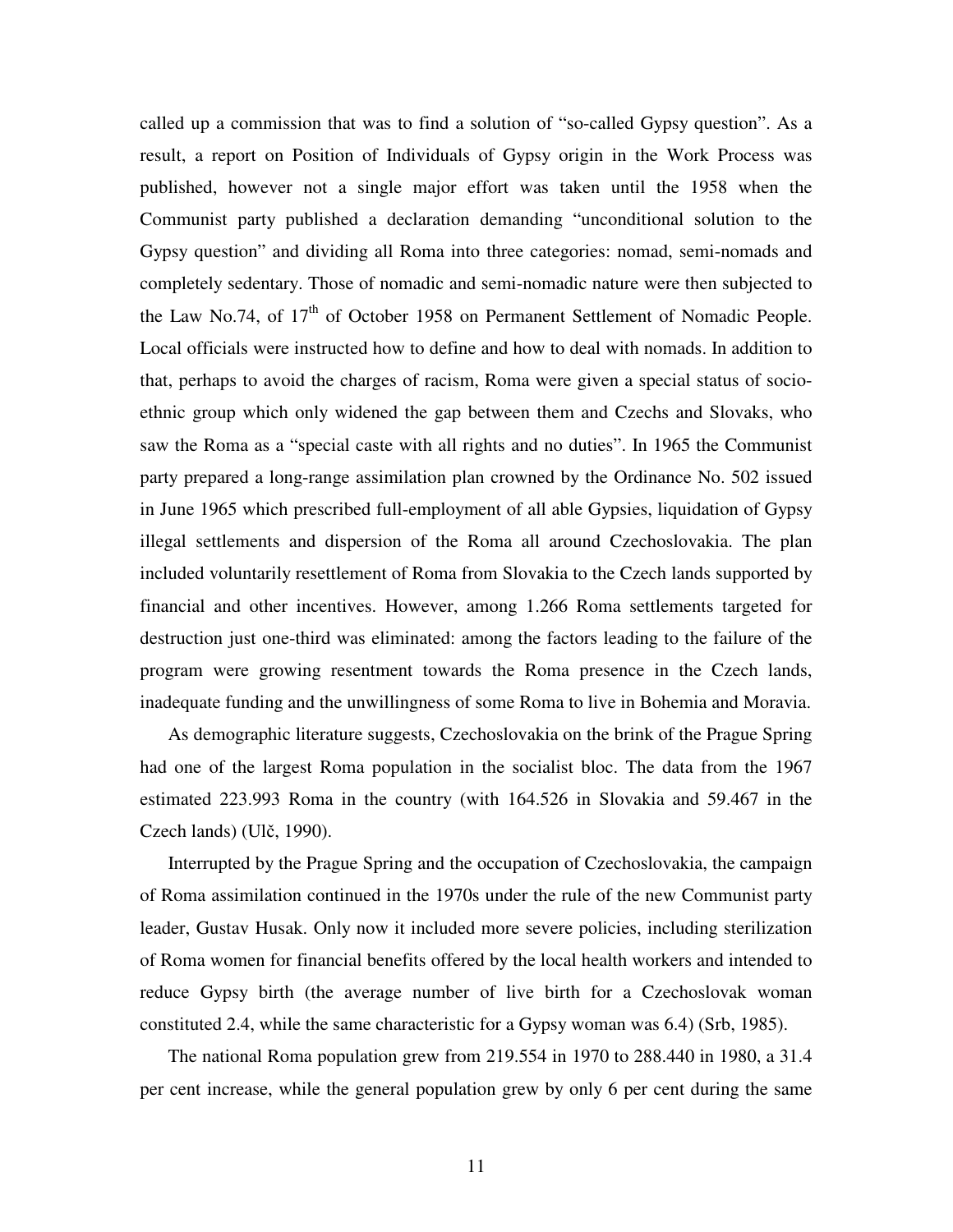period. The Gypsy population in the Czech Republic grew by 47 per cent during 1970 and 1980, while the same for Slovakia was 25.5 per cent. Quite understandingly, some fears of over-population of Gypsies and creation of some sort of "Gypsy republic" were quite common within the general public which resulted in day-to-day discrimination and despise.

In the same time there started an increase in the Czech population of the Roma caused by the destruction of Roma housing in Slovakia and forced movement of Gypsies to the Czech lands and by voluntarily movements of Gypsies searching for better economic opportunities and higher standard of leaving. For instance, during the decade of 1970- 1980, over 4.000 Roma dwellings had been destroyed in Slovakia.

Another part of the assimilation campaign led by the Communist government was forced education of Roma youngsters. In 1971 only 10 per cent of eligible Roma children in Czechoslovakia attended kindergarten, this figure rose to 58 per cent in 1980. During the same decade the number of Rom children who finished schools rose from 16 per cent to 25.6 per cent (Crowe, 1995). Apart from these gains, many Roma children were separated from their families and sent to orphanages and a lot of them were proclaimed "retarded" or "incapable" and sent to so-called "special schools".

Generally, school drop-out rate was increasing with the grade and only a third of Gypsy children finished eights grade in 1983-1984, while merely 4 per cent went on to University (Ulč, 1990).

Gypsy employment during the period of assimilation policies was a mixture of failure and success: in 1981 there was a 87.7 per cent unemployment rate for male Roma (91.9 for the Czechoslovak population), the employment rate for female workers was quite law – 54.9 compared to 87.7 for Czechoslovak women. In addition, ¾ of al Gypsies were employed in low-paid, and low-skilled jobs (in agriculture, construction and industry).

Also, in spite of the official doctrine and the attempts to improve both life and social conditions of the Roma, a very unpleasant, suspicious climate was persisting for Czechoslovakia's Roma population. According to mass media Gypsies were responsible for 20 per cent of all crimes committed in 1983 with a 24 per cent share of charges of parasitism, 50 per cent charges of robberies and 60 per cent charges of petty thefts (Crow,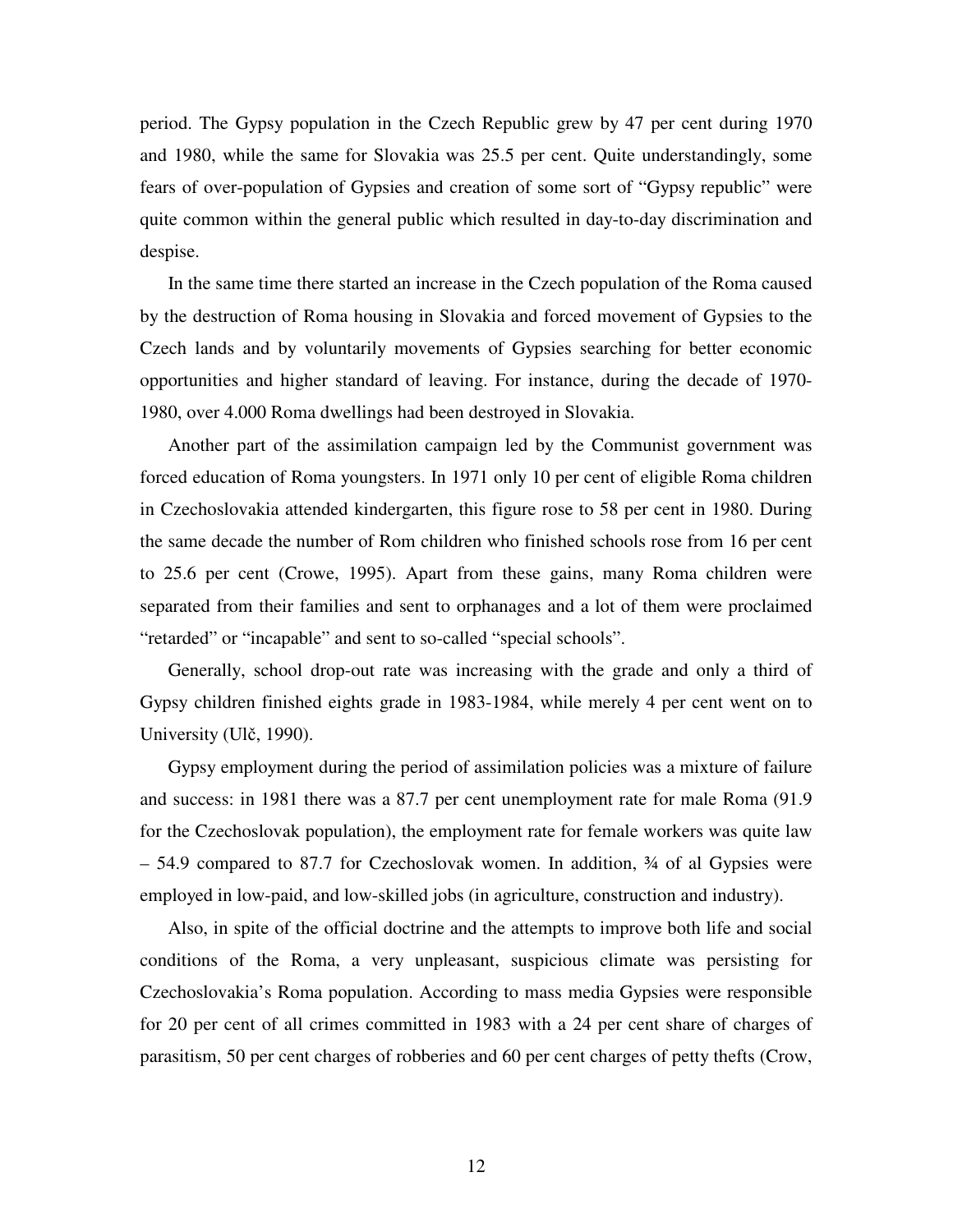1995). As a consequence, the Roma were seen by the majority of population as parasitic beneficiaries of state privileges, some "dirty", "dishonest" and "inferior" individuals.

#### *3.7. Roma in Czechoslovakia after the collapse of the Communist regime in the 1989*

The Velvet Revolution on the  $17<sup>th</sup>$  of November 1989 and the liberalization of economic, social and political life brought two different effects for the Roma minority: alongside with the opportunity for the Roma to form their own political and cultural organizations, a new atmosphere for open expression of the prejudice towards the Roma was created.

 Right after the collapse of the Communist regime the government estimated that there were some 400.000 Roma in Czechoslovakia, a 36 per cent increase for over a decade. The fears of the population take-over by the Roma combined with traditional prejudice and despise fortified by the unsuccessful policy of the Communist party resulted in blaming the Roma for everything going wrong in the country. A sharp rise in crime level (by 52 per cent in the Czech Republic and 17 per cent in Slovakia) that engulfed Prague (by 181 per cent in Prague alone in 1990) and Bratislava, a thing unknown in the times of the police state maintained by the "iron hand" of the Communists, was attributed to Gypsies, especially those 18 years old and younger (Orbman, 1991). This resulted in skinhead attacks that were the main reason the Rom emigrating to Canada and the UK were declaring in the asylum forms.

Before the formal separation of Czechoslovakia in 1993, Slovakia had an estimated Gypsy population of 400.000, and the Czech lands had 150.000. In anticipation of a breakup of a federation a number of Slovak Roma began to move to the Czech lands because they felt the political and social atmosphere would be more tolerant there, and economic conditions better. This sudden move was a surprise for many Czechs who attributed a sharp increase in crime by 90 per cent as caused by these migrations.

After the separation of the Czechoslovak federation, many Roma were having troubles with obtaining the citizenship they wanted. Due to their inability to fulfill the criteria demanded for granting Czech citizenship, the majority of Roma living in the Czech Republic in 1993 in fact became Slovak citizens.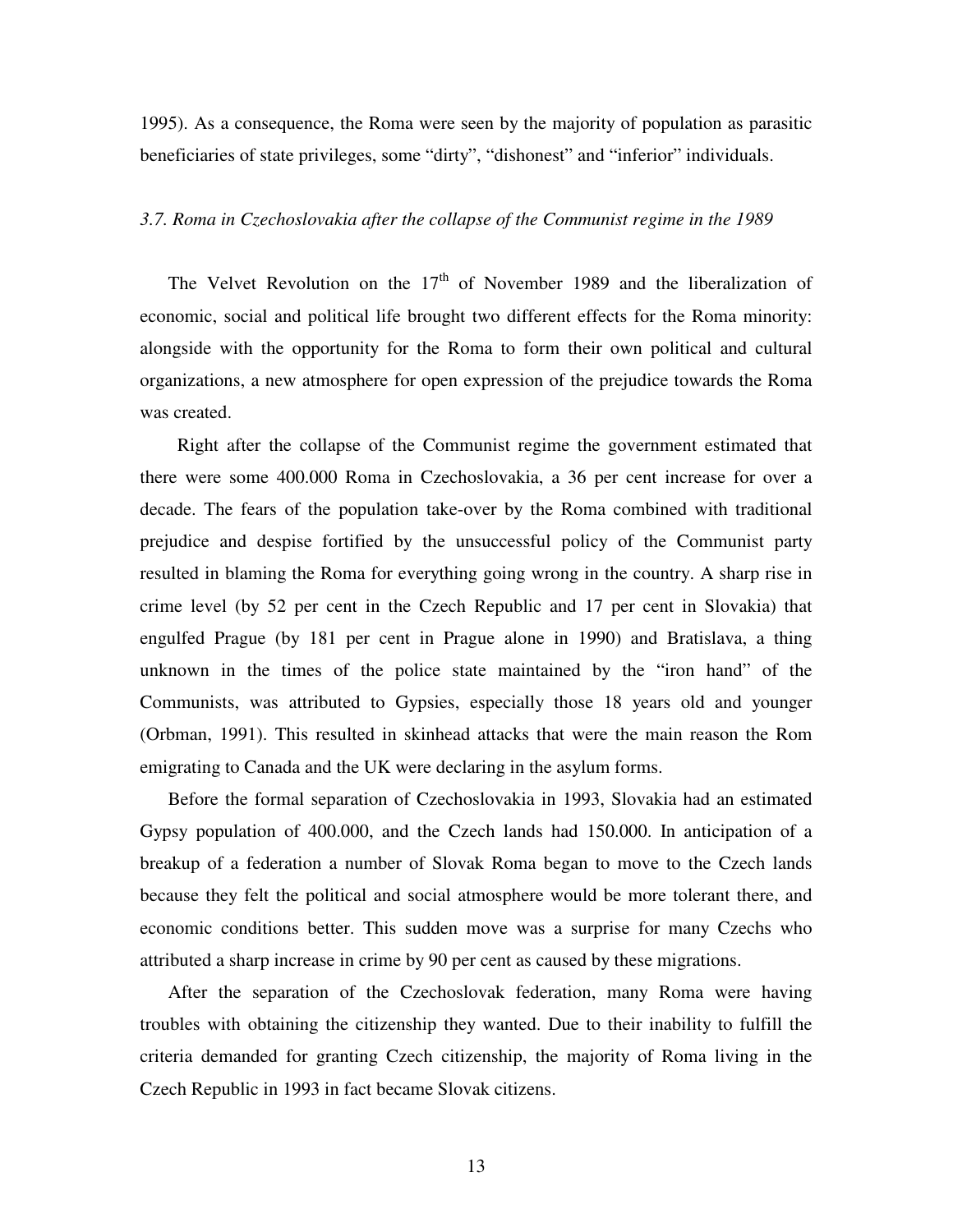In general, Roma living standard in the Czech Republic can be regarded as those superior to the ones in Slovakia, especially in the eastern regions of the country. This, in combination with lower wages, social and racial segregation and chronic debts many Gypsy families have, led to the natural trend of inducing more or less substantial migrations of Slovak Roma to the Czech Republic.

As the report of International Organization for Migration (IOM) dealing with the emigration of Slovak Roma to the Czech Republic proclaims, those migration waves could have reached some 10.000 Slovak Roma in the 2000-2003 (IOM, 2003). However, openness of the borders and labor markets between Czech Republic and Slovakia for the whole period after the split-up of the Federation reinforced by the traditional Roma secrecy and lack of belief in authorities made it very difficult to obtain the real data on migrations.

*3.8. The European dimension of the place of Roma minority in Central and Eastern Europe after the collapse of the Communist regimes.* 

The situation of Roma minority in other Central and Eastern European countries after the fall of Communist regimes was quite similar to the one in Czechoslovakia as presented above: Roma are viewed as the symbol of all gone awry in the new democracies of the Eastern Europe and, to a lesser degree in Russia (Crowe, 1995). These attitudes are often fueled by the fears of Roma population immense growth rates that usually outnumber those of the national "majority" as well as blaming the Roma for the threatening crime rates.

Roma minorities in different European countries were meeting with varying attitudes and treatment. For instance, the situation of Roma in Hungary can be used as an example of moderate tolerance and even attempts to let Roma participate on the political decisionmaking. The political climate in Hungary was moderate even in socialist times (especially in the 1970s and 1980s) and some form of Roma council (Ciganyszovetseg) had existed since 1974. Hungarian Roma were granted an ethnic group status in 1979 by the Council of Ministers' resolution and there were attempts to create a purely Roma political organization in 1985 (Puxon, 1975). After the political reforms on 1990 several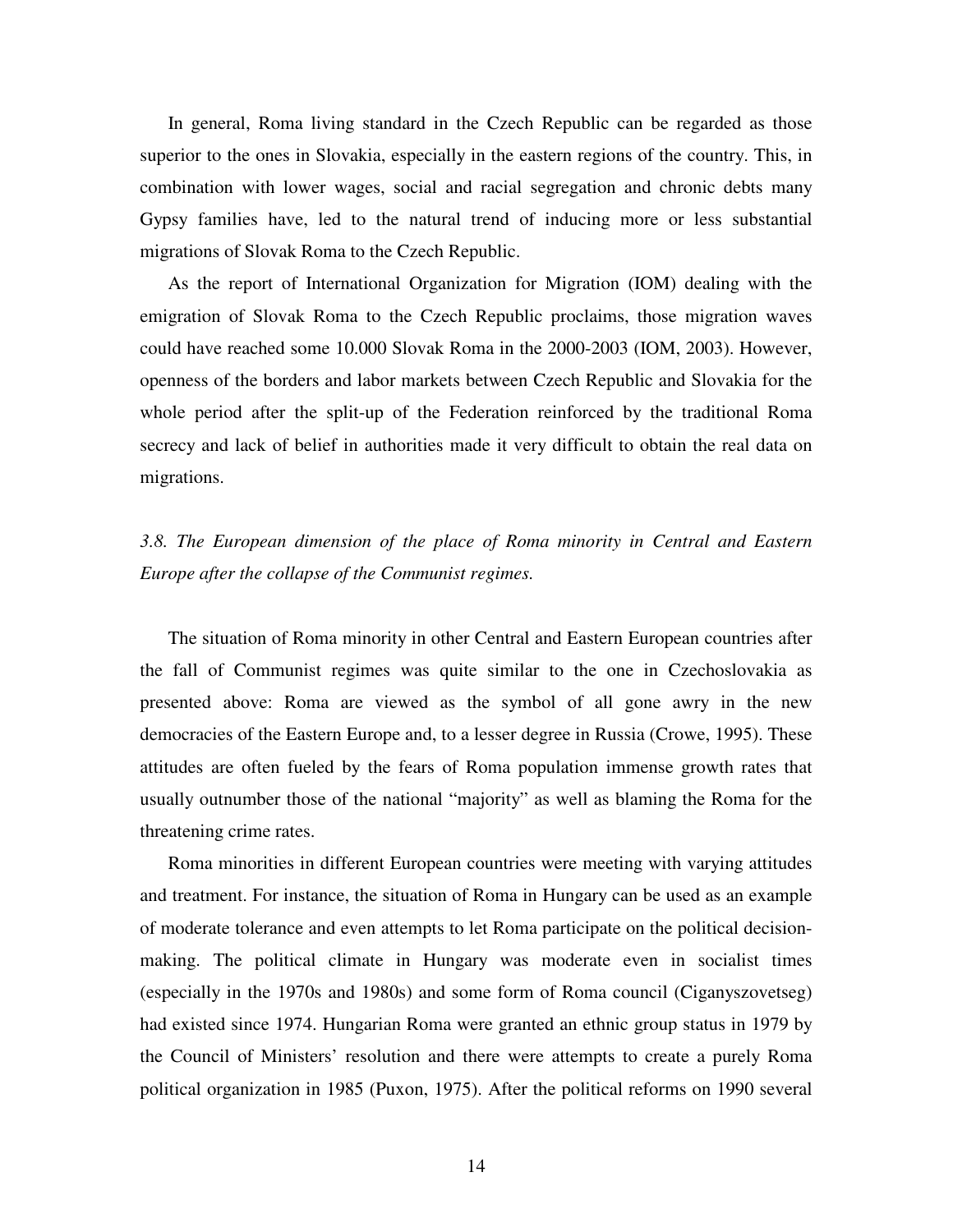political organizations consisting of local Roma were created: Roma Brotherhood, Democratic Alliance of Hungarian Gypsies, Hungarian Gypsy Party (HGP) and Hungarian Gypsy's Social Democratic party (HGSDP) with an astonishing membership of 15.000 in 1990 (Barany, 1992). Although these parties never gained enough votes to enter the parliament, they paved the way for other Roma political initiatives: in March 1990 Association of Free Democrats (AFD), the second most-important party in the country, allied with several Roma groups and promised Roma nationality status and government aid supporting Roma candidates for parliament (Bruszt and Stark, 1992). Roma attempts to get political voice and claim their social presence in Hungary caused some anti-Roma feelings and extremists' attacks (which were quite few), but politicians were working to strengthen the minority rights for all groups. In 1993 the Law on the Rights of National and Ethnic Minorities (which specifically mentioned Roma) was passed by Hungarian parliament stating that outlawed any form of discrimination against minorities and guaranteed equal opportunity for all minorities (this was particularly significant in Hungary where different ethnic groups constitute over 30 per cent of the population) (Crowe, 1995).

On the contrary, the situation of Roma in Romania can be used as an example of constant oppression and devastation. Bearing a considerable Roma community (in fact, the largest in the country), Romania suffered greatly after the collapse of Ceausescu dictatorship in 1989: poor economic performance and constant protests (miners' marches on the capital city Bucharest) burdened the country's way into capitalism. Roma became the national scapegoat for Romania's immense problems. There were several riots in Bucharest (for instance Jiu Valley miners' riot in June 1990) that resulted in pogroms of Roma quarters and beating and abusing Roma on the streets. In addition to that many Roma were arrested by the police and blamed as the starters of the unrests (King, 1991). In 1991 the International Helsinki Federation for Human Rights and International Labor Organization (ILO) raised the topic of ethnic violence against Roma in Romania. These outbursts of violence of equally deprived Romanian "majority" population combined with Roma extreme poverty and discrimination lead to massive Roma emigration from Romania. The majority of Romanian Roma were choosing Germany as their target country (about 35.000 Roma that entered Germany among 130.000 Romanians in 1990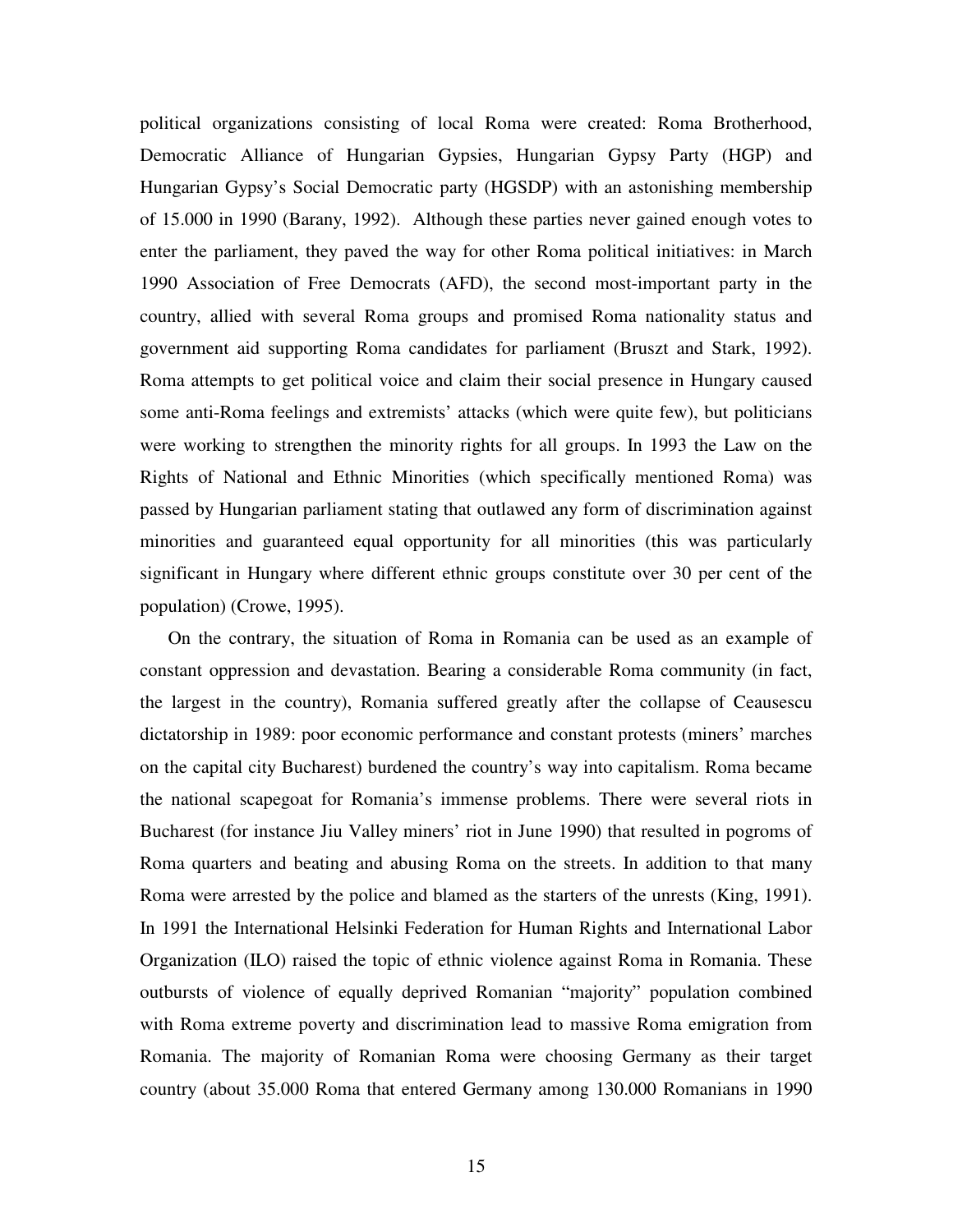alone) (Ionescu, 1991). It is not accidentally that the image of an average Romanian many people in Western had adapted was the one Europe had created about Romanians was the one of a Roma. The problem of Roma orphans in Romania is also a very grim legacy of the Communist regime that no one knows how to solve. Following Ceausescu's decree of 1966 banning abortions for women under 45 many Roma children had been put away by their careless parents. In 1990 it was discovered that Romanian orphanages were filled with 100.000 children (Crowe, 1995). Romanian Roma are generally persecuted by the police, authorities and placed into the atmosphere of mistrust and alienation. This situation has been criticized by the European Union (EU) several times and many improvements have been made. However Romania that is to join the EU in January 2007 still has to deal with this unpleasant minority problem.

Overall, if we compare the problems of Roma community in several Central and Eastern European countries there are some similarities that can be pointed out:

- 1. Due to the low level of education Roma were the first to loose jobs when large socialist companies were downsizing at the beginning of economic transformation that followed the collapse of Communist regimes in 1989-1991. This contributed to high unemployment and growing social deprivation amidst Roma minority.
- 2. As a result of overall economic downfall and growing social unrest in the former Communist countries of Central and Eastern Europe, Roma became a target for racially-motivated attacks as "the ones who are responsible for the troubles".
- 3. In spite of efforts to establish in politics, Roma representatives have never been capable of putting together a considerable political force. This might be explained by the lack political skills of Roma representatives as well as lack of general voters' support (both Roma and non-Roma).
- 4. As a result of systematic changes the majority of Roma found themselves at the margins of the society which led to further social deprivation, growth of usurers' networks and finally to choosing migration (usual migration or asylum migration) as the only possible solution to all problems.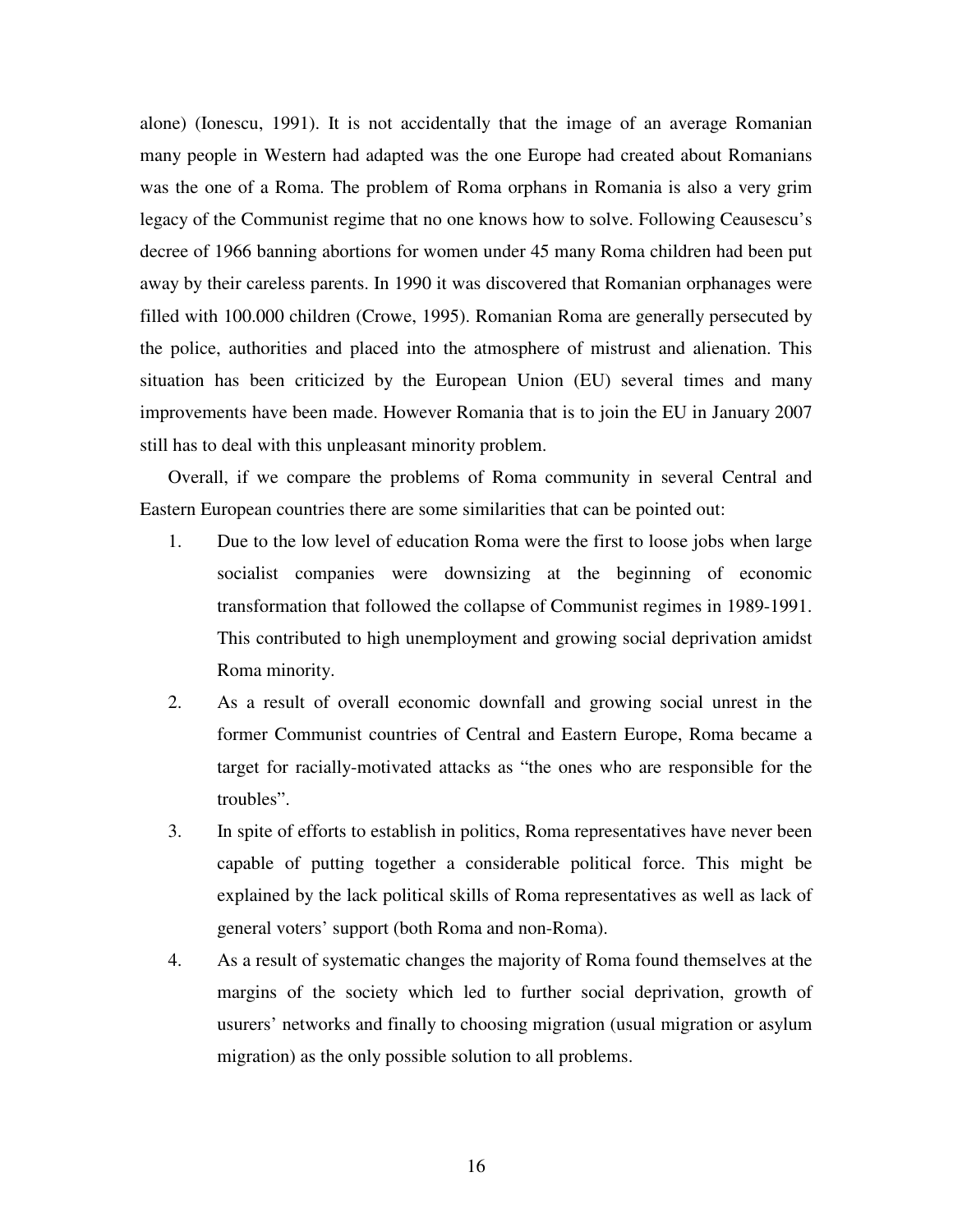### **4. Types and reasons of Roma migration from Slovakia to the Czech Republic after the split-up of Czechoslovakia**

In the report of the Slovak Institute of Informatics and Statistics (Infostat) entitled "Projection of Roma population in Slovakia until 2025" Roma migration across the Slovak borders is considered "minimal" with "no significant changes expected in the future" (Infostat, 2002). Drawing possible scenarios of the position of Roma population in Slovakia external Roma migration is considered to be zero: authors support that assumption by noting that in the enlarged Europe the main type of migration is labour migration and Roma people do not have the tendency to migrate for labour (Infostat, 2002). Apart from that members of the Roma ethnic group are distinguished by the low level of education which makes their adaptability and their chances for perspective employment in Europe quite low.

Table 1

| Country        | Nr. of applications | $\%$ |
|----------------|---------------------|------|
| Ukraine        | 1674                | 20   |
| Vietnam        | 891                 | 11   |
| Slovakia       | 843                 | 10   |
| Moldavia       | 724                 | 9    |
| Georgia        | 678                 | 8    |
| Russia         | 628                 | 7    |
| China          | 511                 | 6    |
| Armenia        | 452                 | 5    |
| India          | 364                 | 4    |
| <b>Belarus</b> | 311                 | 4    |

**Top 10 asylum-seeking nations in the Czech Republic in the 2002** 

**Source:** Ministry of Internal affairs of the Czech Republic, 2005

Prior to 2000 there were no major Roma migrations from Slovakia to the Czech Republic, or even if they were, no attention from mass media and the general public was expressed. In fact, Roma from former Czechoslovakia preferred asylum migrations to more "wealthier" countries, such as Canada or the United Kingdom. These migrations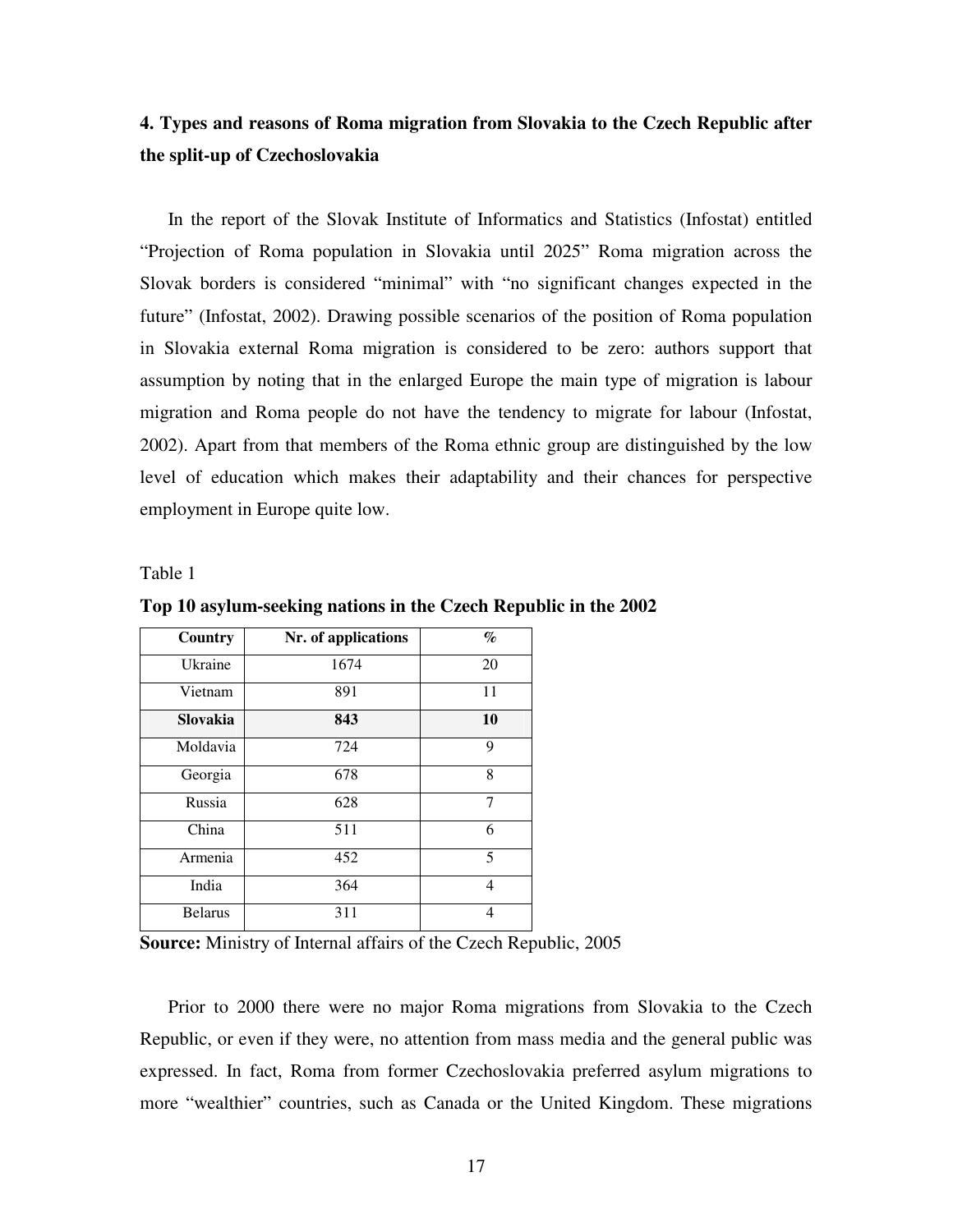from former Czechoslovakia started much earlier and were allegedly caused by the Czech Citizenship Law (40/1993 of the Czech National Council) adapted in 1993 according to which people who previously had federal citizenship (and not the one of two federal states) and who were Slovak citizens in 1969 or were born in a family of such people were denied Czech citizenship – notwithstanding their permanent residence on Czech soil (O'Nions, 1999). This definition fitted many Roma whose parents came to the Czech Republic from Slovakia and as a result from four hundred Roma to 77.000 Roma were affected (Tolerance Foundation, 1994b). This put together with worsening employment opportunities for poorly-educated Roma and (to some extent) a raise of racially motivated attacks on Roma lead to predominantly economically-motivated migrations of Roma from former Czechoslovakia to the United Kingdom. In October 1997 the information appeared in British press that 3.000 Roma from former Czechoslovakia came to the UK. The UK Home Office minister, Mike O'Brien had to reduce the period of application for asylum-seekers from 28 days to 5 days as a measure of dealing with these migrants (CTK, 1997). Throughout the 1995-2002 thousands of Czech and Slovak Roma applied for asylum in the UK – for instance in 2000 alone it was 1200 cases (Migration Watch, 2005). Thousands were deported after their application of asylum had been rejected. Nevertheless, welfare benefits and free housing during the waiting period made the UK asylum migration a very attractive opportunity for many Roma. Czech and Slovak accession to the EU made the asylum-seeking legally impossible and brought a halt to these issue of controversial asylum migrations.

Many Czech and Slovak Roma did not hesitate to travel further for the asylum and resulting economic and welfare benefits – their target countries were Canada and New Zealand. The Helsinki Commission noted 1100 arrivals in September 1997 alone and by the end of August of 1997 the homeless shelters in Toronto were filled with Czech Roma asylum-seekers (Helsinki Commission, 1997). The Czech Republic was merely watching the process and had to agree with placing British immigration officers in Prague Ruzyne airport in order to filter out potential asylum-seekers. The media took the subject as an interesting issue and the reports on Roma emigrants were often broadcasted in the media. All that changed for the Czech Republic when it experienced its "own" Roma asylum immigration for the first time in 2000. The wave of Roma asylum-seekers did not fade in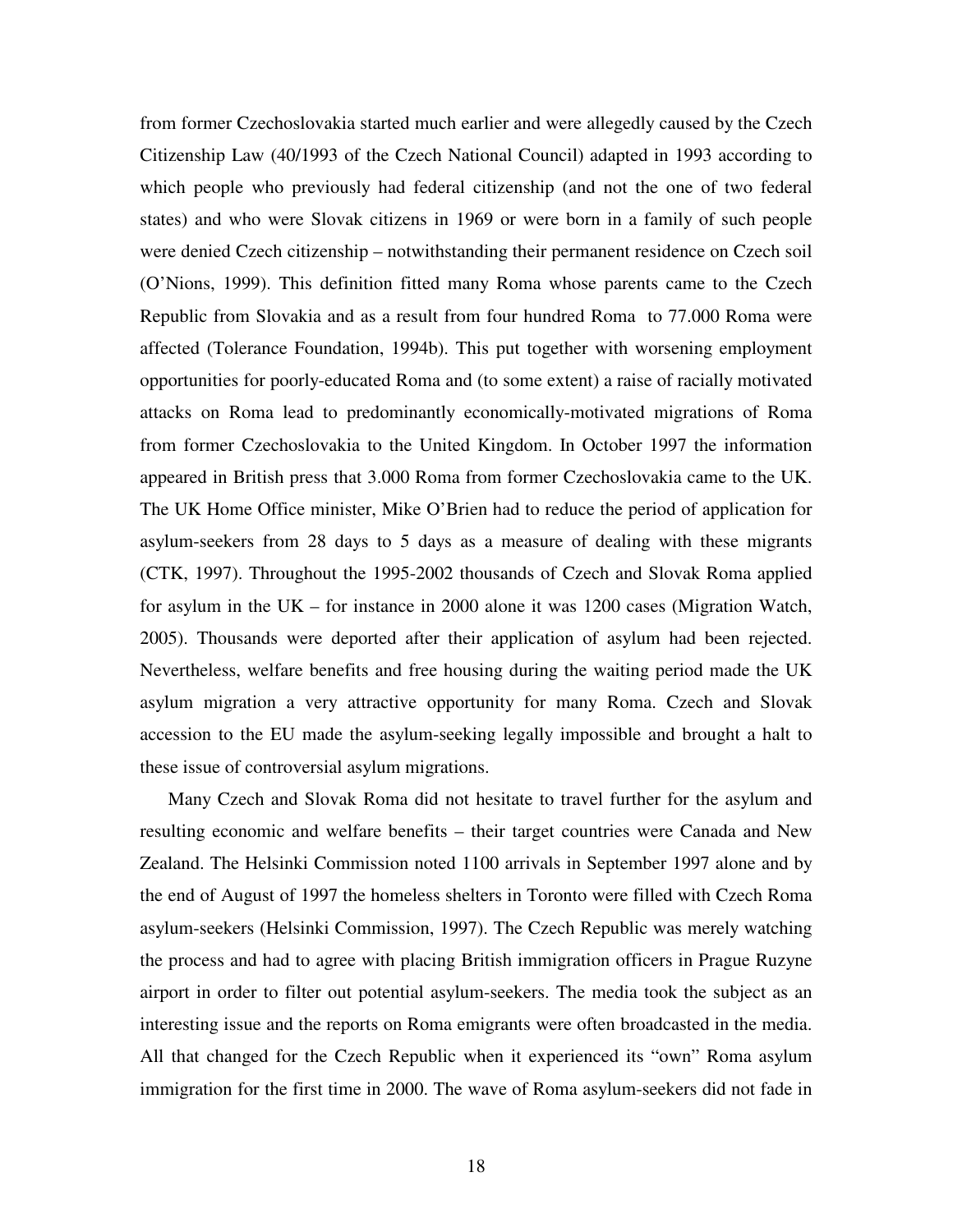the successive years. For instance, in 2002 alone Slovak Rom submitted 843 applications for asylum in the Czech Republic (Table 1), allotting Slovakia on the third place in the ranking according to the number of asylum-seekers (right after Ukraine and Vietnam). The statistics on the actual numbers of the Rom migrants in that times have never been collected (Ministry of Interior of the Czech Republic, 2002), although many Roma activists and NGOs at that time proclaimed that "thousands of Slovak Roma were on the move", a number too far exaggerated.



**Slovak (Roma) asylum-seekers in the Czech Republic in 1999-2006** 



**Source:** Czech Statistical Office, 2005 and Ministry of Internal affairs of the Czech Republic, 2005.

Factors inducing Roma migrations from Slovakia into the Czech Republic can be split into push and pull factors. The IOM report on the emigration of Slovak Rom to the Czech Republic names a number of push factors in the domicile (Slovakia) and pull factors in the target country (Czech Republic). Among push factors such as the increase in the number of Roma settlements, high fertility of Roma women, decrease in social welfare (the maximum amount was decreased for 10.500 SKK for one family), increase in the number of usurers and the tolerance to usurers from the state. On the other hand, pull factors for Roma migrants are: networks of families and family ties, increase of the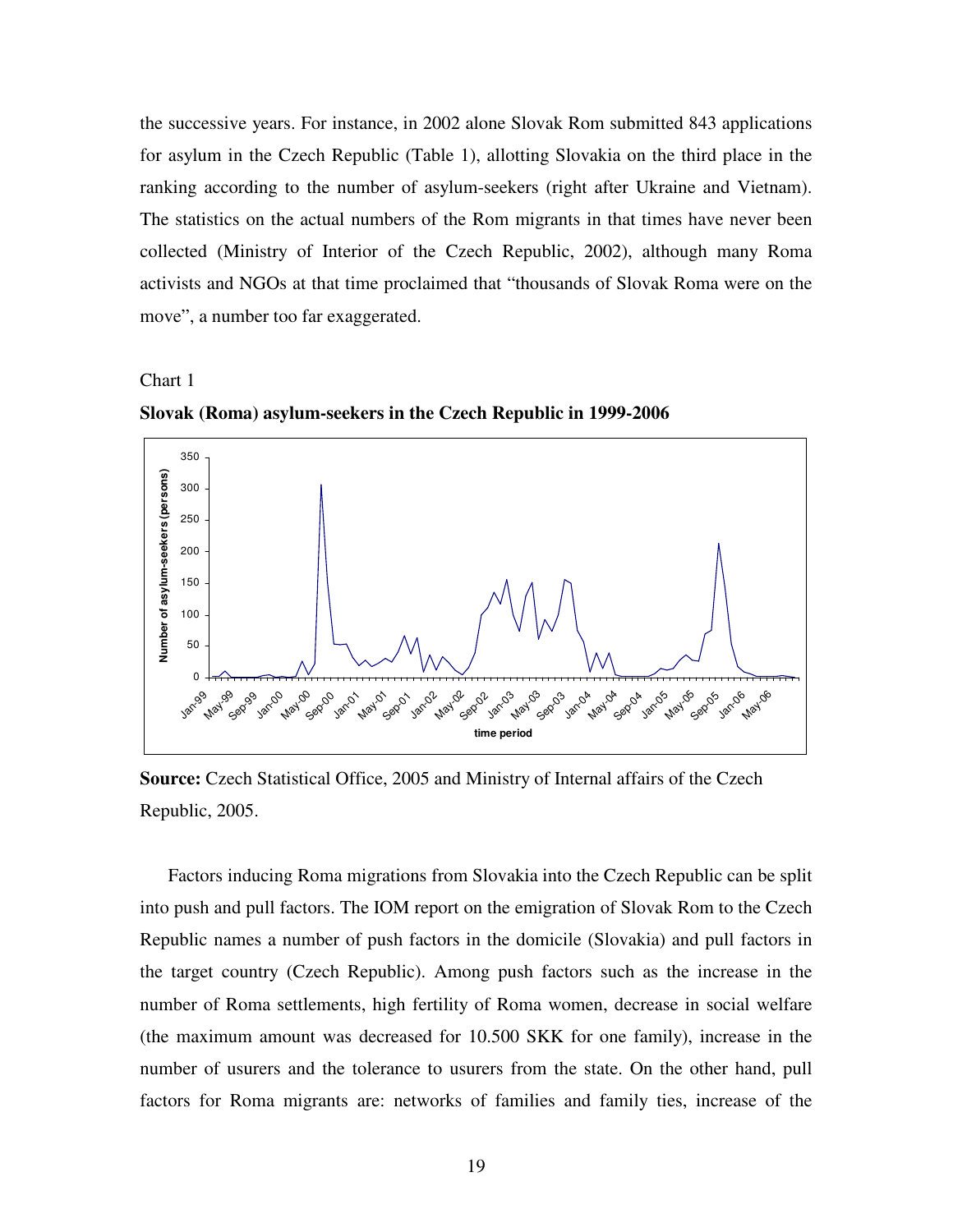segregated Roma ghettos, opportunities to increase personal income (those including illegal activities), food and shelter offered by NGOs and asylum facilities (IOM, 2003).

Stepping a bit further, all factors of Roma that determine migrations of Slovak Roma can be divided into three groups: apart from economic factors there are so-called "social" and "cultural" factors. The division can be described as the following:

#### **A. "Social" factors**:

a) *Decrease in welfare benefits for Roma***:** starting from January 2003 the maximum amount any given family could obtain from social welfare was lowered to 10.500 SKK. This is, however, doubtful, as far as many Roma families could not obtain all possible welfare benefits (such as housing support) because just a small fraction of them actually own the housing they are living in. Besides, the majority of social welfare goes for repaying the debts to the usurers and thus do not affect the families' income in any substantial way.

b) *Employment opportunities***:** emigration and temporary migration in search for jobs from the Eastern Slovakia is not just the typical feature of Roma community. Many native Slovaks do that too, this factor cannot be attributed only to the Roma, but rather to all Eastern Slovakia population. Besides, the majority of Slovak Roma engages in illegal unemployment which brings the risks of not getting paid by the employer. This, of course, does not concern asylum-seekers who, on most of the occasions, cannot take a paid employment.

c) *Spatial segregation***:** many Roma settlements in Slovakia are segregated from the Slovak population – there are schools with Roma children, ghettos where only representatives of Roma ethnic minority live, etc. In such environment crime, drugs and alcohol are vivid on the daily basis. This leads many more advanced Roma to attempting to break the "vicious circle" by emigrating.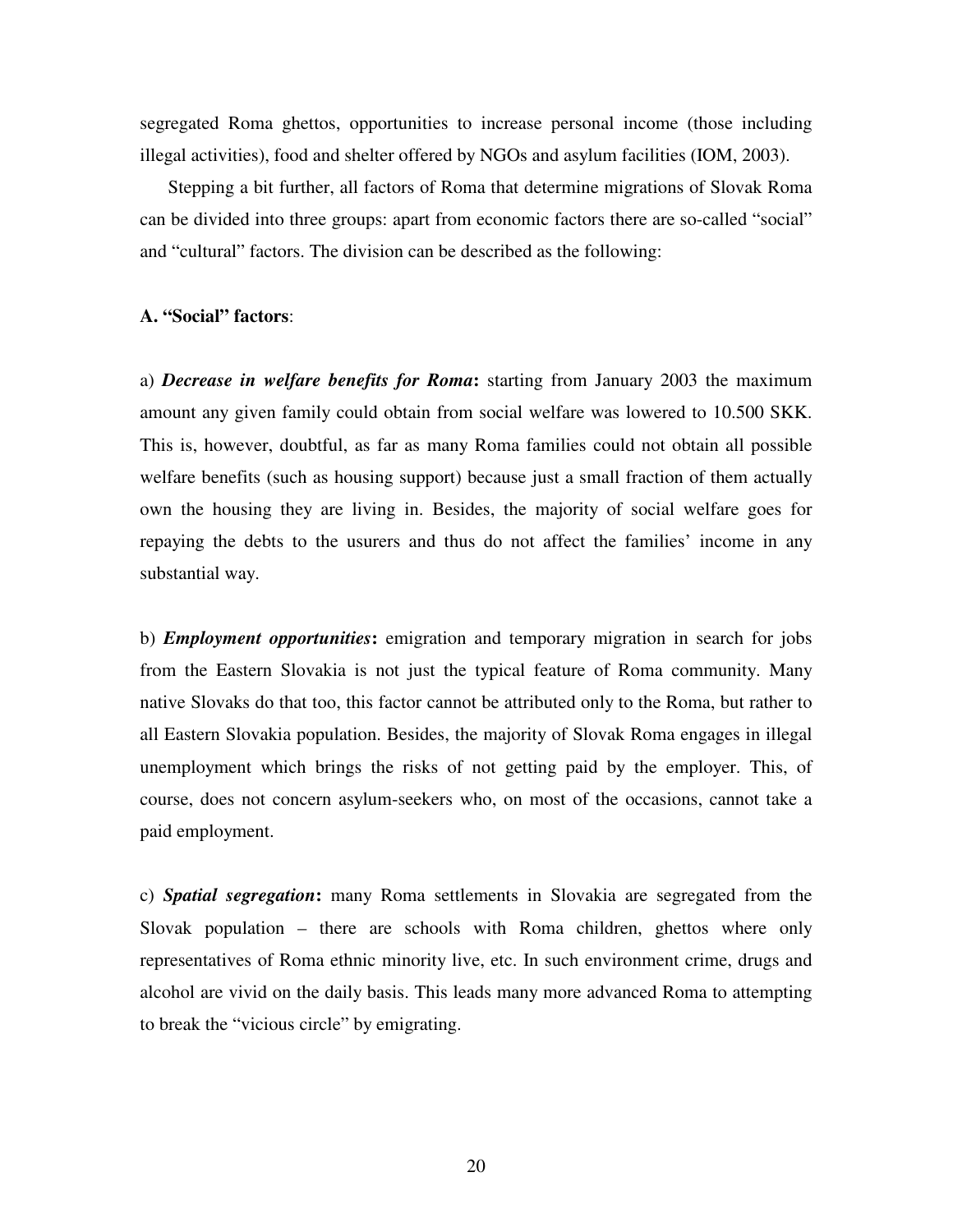d) *Discrimination***:** typical discrimination can be divided into racial and employment. Racial discrimination, as the IOM report states, is now on the decline but employment discrimination is quite common (a very common story told by many Roma that employment was offered to them in the phone conversation but the offer was withdrawn when the employer saw who he is about to employ had been verified by mass media many times in the past).

i) *Conflict***:** many Roma choose to escape the conflict situation, such as attacks from usurers by migrating. This fact is supported by the inability of the state to intervene in the illegal usurer's practices.

e) *Deprivation***:** deprivation and feeling useless are quite common features for many Slovak Roma. Locked in the claustrophobic environment of ghettos and settlements, many Roma feel deprived and quite often try to break the circle by leaving anywhere to the West.

#### **B. "Cultural" factors**:

a) *Family networks***:** Roma ethnic minority has always been known for supporting extended family ties and helping each other out. Although many gypsiologists say that the traditional family ties are in decline right now, many Roma from Slovakia can always rely upon their relatives living in the Czech Republic. The help provided by the Czech branch of the Roma families might include provisional and long-term accommodation, food, help in finding employment, assistance in engaging in a marriage with a Czech Roma in order to obtain Czech citizenship, etc.

b) *Usurer networks***:** usurers (borrowing money with a high per cent) can be both a catalysis and a slowing factor of migrations: on the one hand usurers often induce Roma debtors to engage in employment abroad or apply for asylum in order to repay the money they have previously borrowed; on the other hand, even if some debtors wanted to leave or even escape the usurers through emigration, they are forced to stay in ghettos and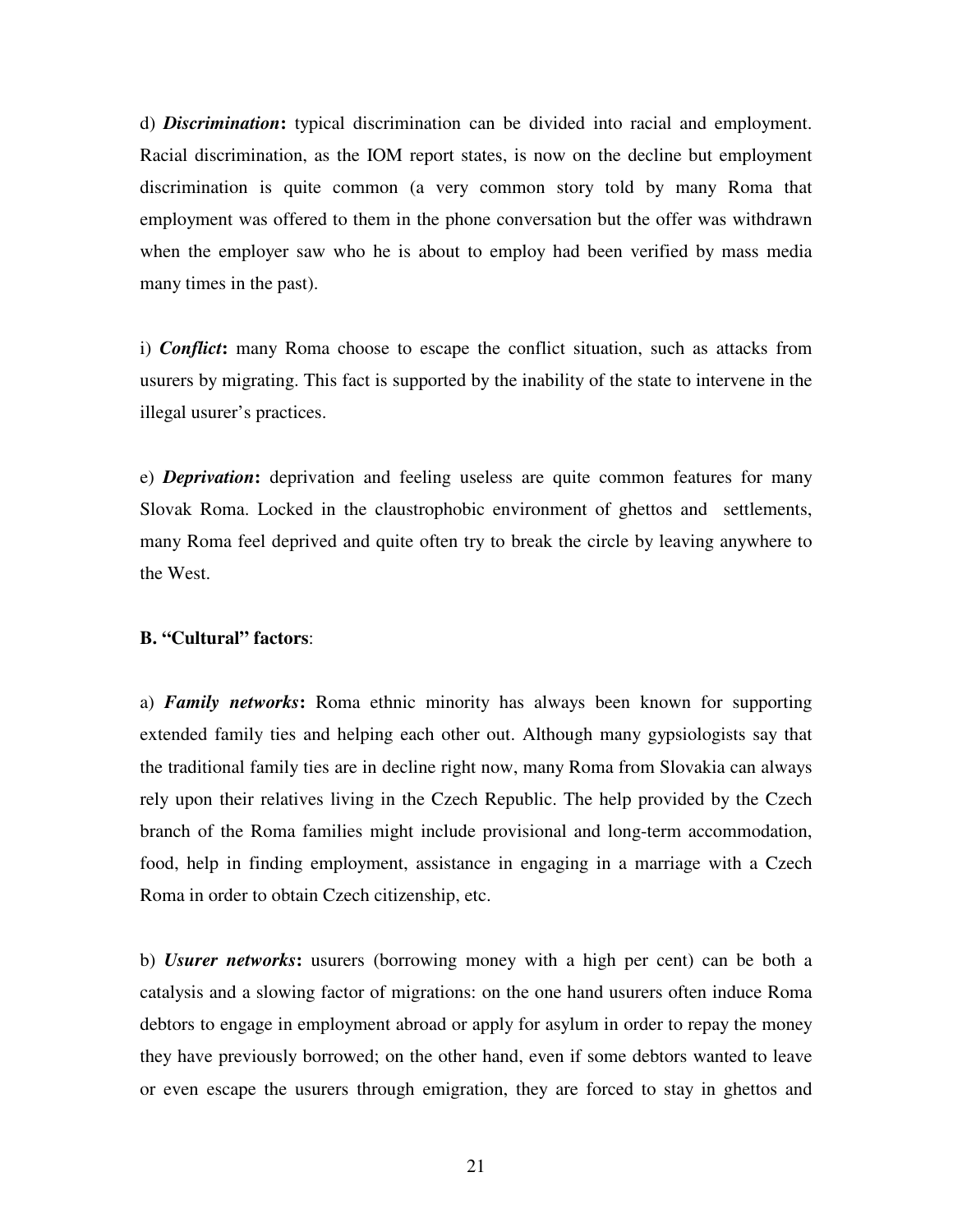settlements with practically all the social welfare benefits going to the usurers as a part of the debt repay.

c) *Roma status and social structure***:** as it has been already said in this paper, Roma migration can be characterised as the migration of the lower middle strata. While the upper-class Roma do not need to improve their social status (they benefit from living in a society with a high return to human capital), lower-class Roma have nothing to lose and thus engage in migration of any kind.

#### **C. Economic factors:**

a) *Social welfare benefits***:** the amount of social welfare has not proved to be an important factor for Roma migrations. As mentioned before, most of the social welfare benefits end up in the hand of usurers, thus Slovak state cannot do anything to halt of reverse the emigration.

b) *Paid medical care***:** paid medical care in Slovakia, when a patient has to pay some symbolic amount for visiting the practitioner, is often mentioned by Slovak Roma as the major push factor. However, it is quite difficult to attribute emigration to that factor alone, especially when estimating such medical expenses for one family to be about 500- 600 SKK.

c) *Unemployment in Slovakia and in the Czech Republic***:** the difference in the employment rate plus the language and geographical proximity make the Czech Republic to be a very perspective destination for many Roma (only those who migrate for labour, asylum migrants cannot be considered). Even though many Roma emigrate in order to make additional money, the labour migration from Slovakia is not their domain alone. Many Slovaks do the same with the only difference being in obtaining all papers for registering for legal employment. Roma low trust in the power of state and police often lead them to look for illegal unemployment with doubtful results at the payday.

Both social and cultural factors constitute and interesting framework for the analysis of determinants of Slovak Roma migrations. Alongside with economic factors that are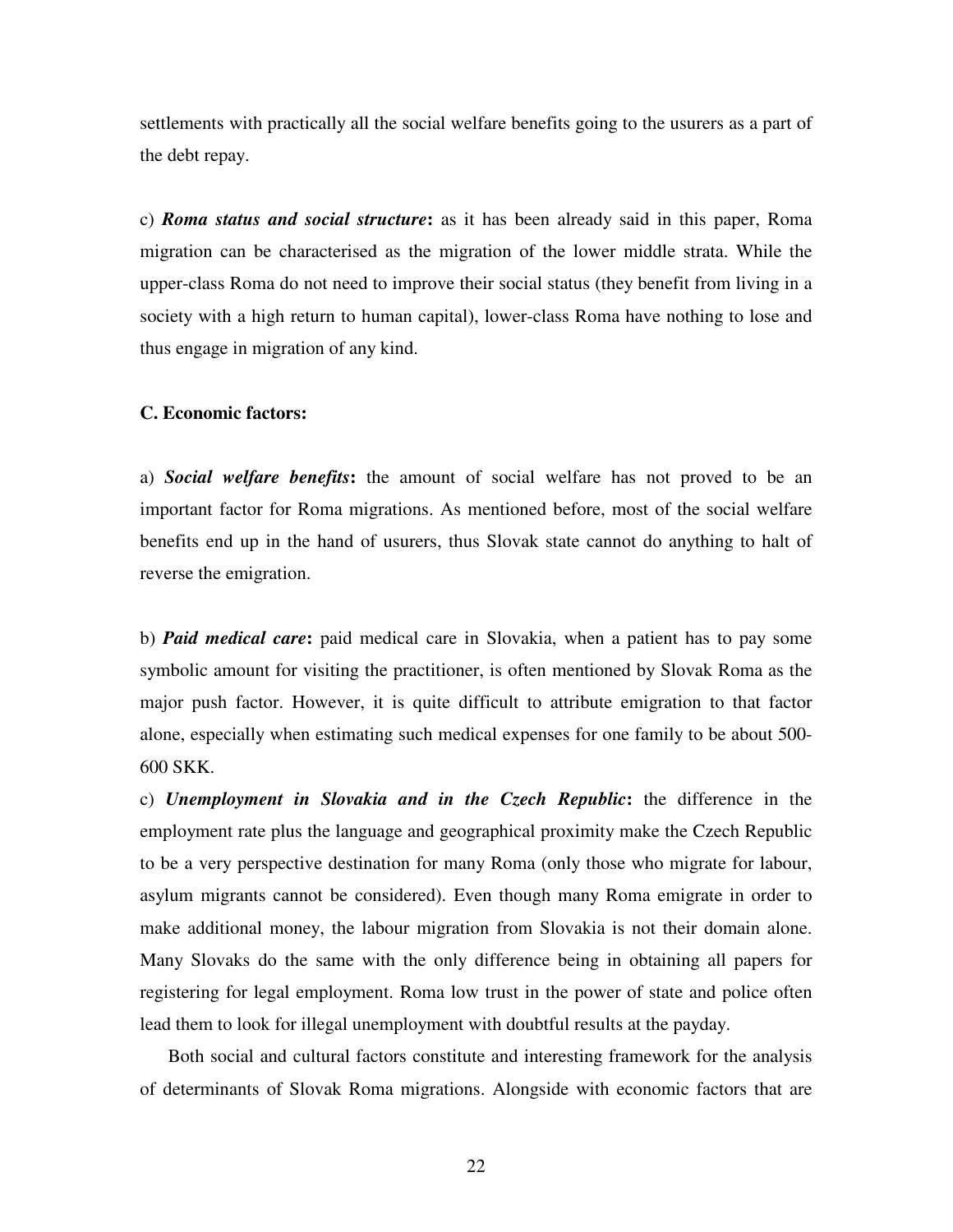used most often in these types of the analyses, they might provide a starting point for further research. Issues like racially motivated attacks or welfare policy in the country of emigration and immigration might be analyzed in order to determine their impact on the volume of Roma migration, however their "immeasurableness" and purely qualitative nature make them difficult to be used for the approach envisaged in this paper. This provides a rationale to leave them behind and focus on the quantifiable determinants (represented by the economic factors only). Perhaps, to give a hint of the direction of future research would be utilizing the framework described for example in Gramlich et al. (1984); Friedberg and Hunt (1995); Borjas (1999) and Meyer (2000) which all analyze the impact of welfare on migration. Quite true, an issue whether welfare attracts potential immigrants and to what extent it is attractive is an interesting issue to consider. However, this analysis will therein limit itself to another, no less interesting aspect that includes ruling out economic determinants of Roma migrations.

When it comes to the types of migration of Slovak Roma, IOM report (IOM, 2003) distinguishes four basic types of immigration:

1. *Unregistered immigrants*: those immigrants from Slovakia usually contain singles or deprived individuals (quite often teenagers and orphanage-leavers) who are not interested in supporting their families in Slovakia and thus do not try to look for employment. These individuals are looking for relatives and often use them as base and source of pocket money. These types of migrants often engage in petit crime: stealing, drug dealing and the like.

2. *Temporary labour immigrants*: this type of immigration of Slovak Roma into the Czech Republic is the oldest. Open labour market for Slovak citizens, inexistence of the language barrier, similar environment and culture make employment in the Czech Republic to be very attractive opportunity to make. The vision of employment in the Czech Republic is so tempting that many Roma accept illegal employment. This type of migration is temporary: Roma workers come back home in short intervals and also send the majority of their income back to their families. In many cases, temporary labour immigration has seasonal nature.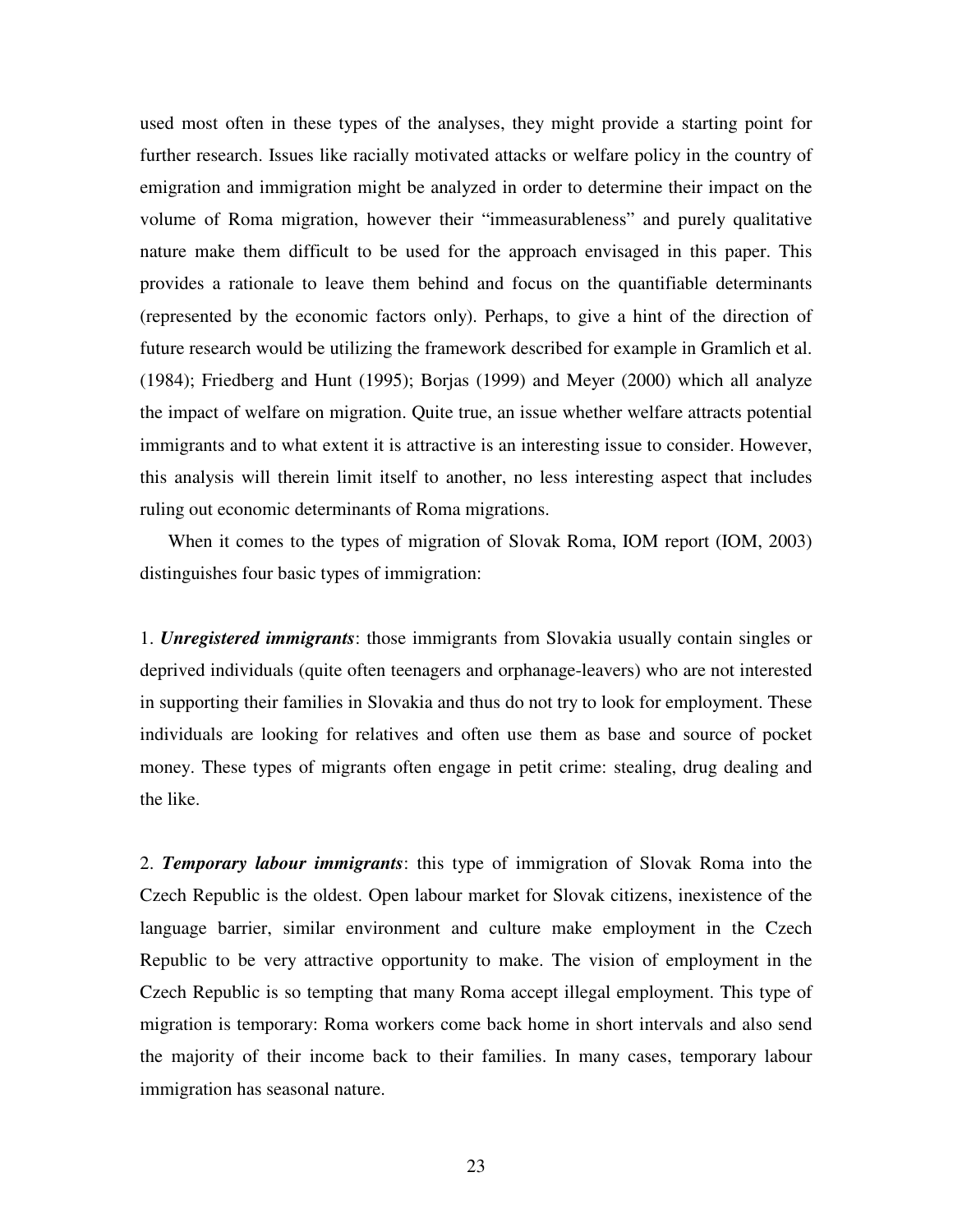3. *Asylum seekers*: this type of immigration is becoming very popular in the recent years. Although almost every asylum seeker is sure his or her application will be rejected by the Czech authorities, long processing of the application (considered to be a disadvantage for many) which can take up to two years, combined with free housing and accommodation (sometimes referred by the Slovak Rom as "holiday") and, until recently, employment opportunities for asylum-seekers make the Czech Republic to be one of the favourite places for Slovak Rom. Even though the applications for asylum are rejected the individuals can return back and apply again every two years. I will thereafter concentrate on that type of migration in analysing the interdependence between ethnicity and migration in the Czech Republic: the data are readily available and, contrary to the other types of migration, are precise and thus can be used in the econometric analysis.

4. *Multiply immigrants*: this type of migration includes Roma migrating from Slovakia to the Czech Republic back and forth. Sometimes they are taking care of the elders or children, in many cases there are Roma born and raised in the Czech Republic but given Slovak citizenship after the split-up of the Czechoslovak federation. Quite numerous group is unsuccessful asylum-seekers who have just returned from the Western Europe or North America: with the shutdown of the social welfare benefits (usually for half a year for those who leave the country) and the inexistence any means for living, those Slovak Roma choose to emigrate to the Czech Republic and use the asylum procedure to obtain free housing and accommodation in order to gain time and get new ideas (there are lots of "professional" asylum-seekers among them).

#### **5. Data**

The data have been obtained from the Czech and Slovak Statistical Office and Statistics of the Ministry of Internal affairs of the Czech Republic. The data represents quarterly observations on the number of asylum-seekers in the Czech Republic as well as selected economic indicators from 1998 to 2006. Illegal migrations of Slovak Roma have not been considered in the analysis, as far as the precise data on Slovak Roma migrations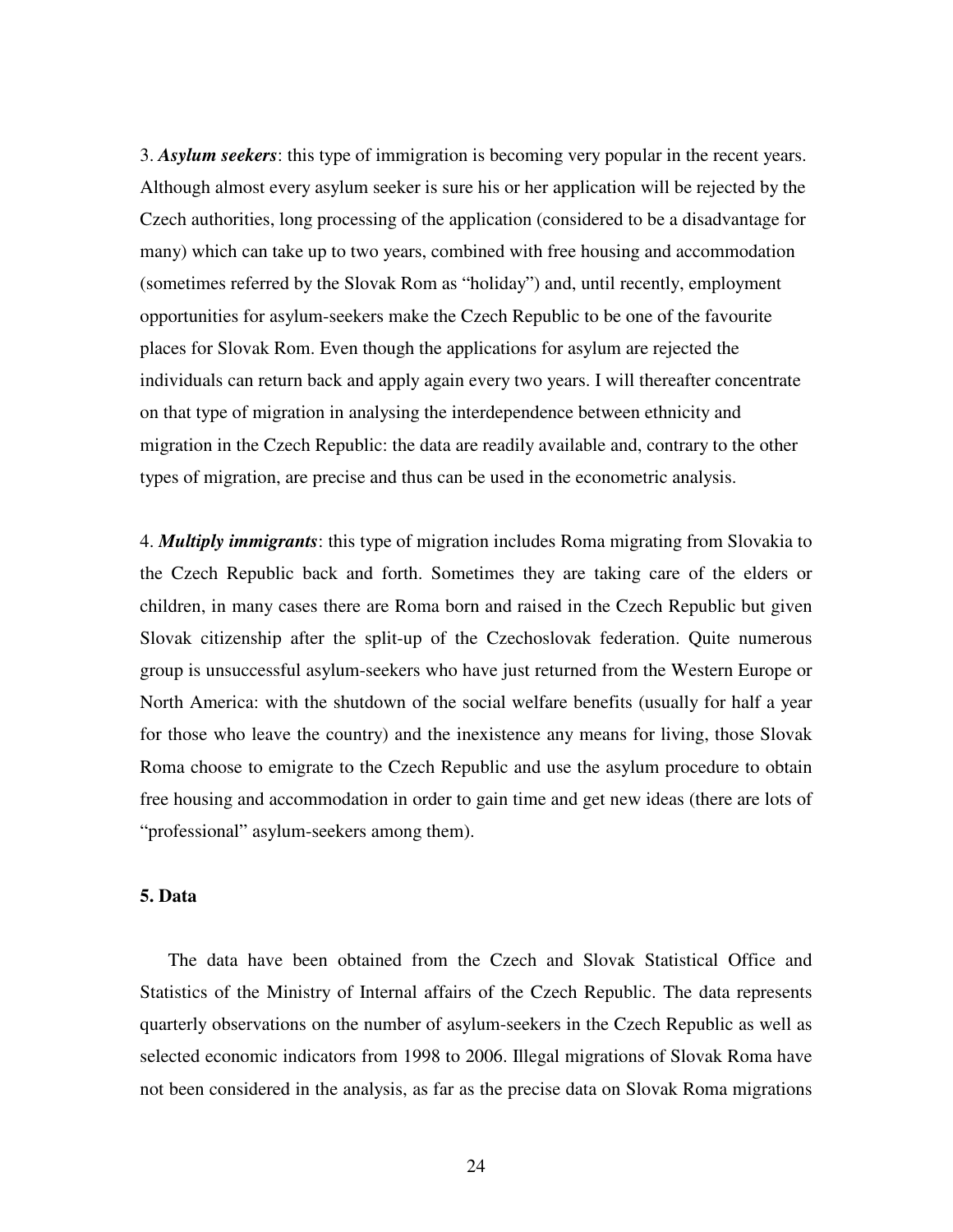do not exist. Until recently keeping such statistics has been considered a demonstration of racism. Two main approximations were needed to be done in order to proceed with the analysis:

- i) All asylum-seekers from Slovakia in the Czech Republic were considered as those of Roma origin
- ii) Asylum migrations were considered to be the best obtainable approximation of the real migration flows (otherwise unquantifiable).

A number of supporting arguments can be used in order to defend both approximations:

*Ad i)* The main reason for the approximation is the nature of the asylum-seeking procedure itself. According to it, asylum-seekers are to stay inside special refugee camps where they are provided shelter, food and small money allowances. This special regime does not allow them to travel freely, neither engage in any forms of long-term paid employment (until the year 2005) and no employment at all (after the year 2005, due to the changes in the Law of Foreigners of the Czech Republic). Such a regime might be advantageous mainly for individuals who are unlikely to get a job in the target country of migration (i.e. the Roma). Another reason is that asylum migration as such (applying for political asylum) does not present a reasonable economic option for Slovak citizens of non-Roma origin. Since the split-up of the Czechoslovakia the customs union had existed, which enabled Slovaks to enter the Czech Republic without any obstacles and engage in any kind of employment without restrictions. The majority of Slovaks are accepting low-paid jobs (in gastronomy or services) no Czechs are willing to take. With regard to this, it can be noted that Roma have difficulties with getting even low-paid jobs (the issue of employment discrimination elaborated on earlier). That is why asylum has more sense for them in economic terms. Besides, it has been noted above (see IOM, 2003) that Slovak Roma are likely to engage in this kind of migration in order to make some cash and take a break from difficult social conditions at home (IOM, 2003).

*Ad ii)* Asylum migrations resemble regular migrations (people leave the source country for the target country, immigrant has to bear different costs and externalities of migration and benefits from immigrants' networks and social ties). In fact, it can be described as the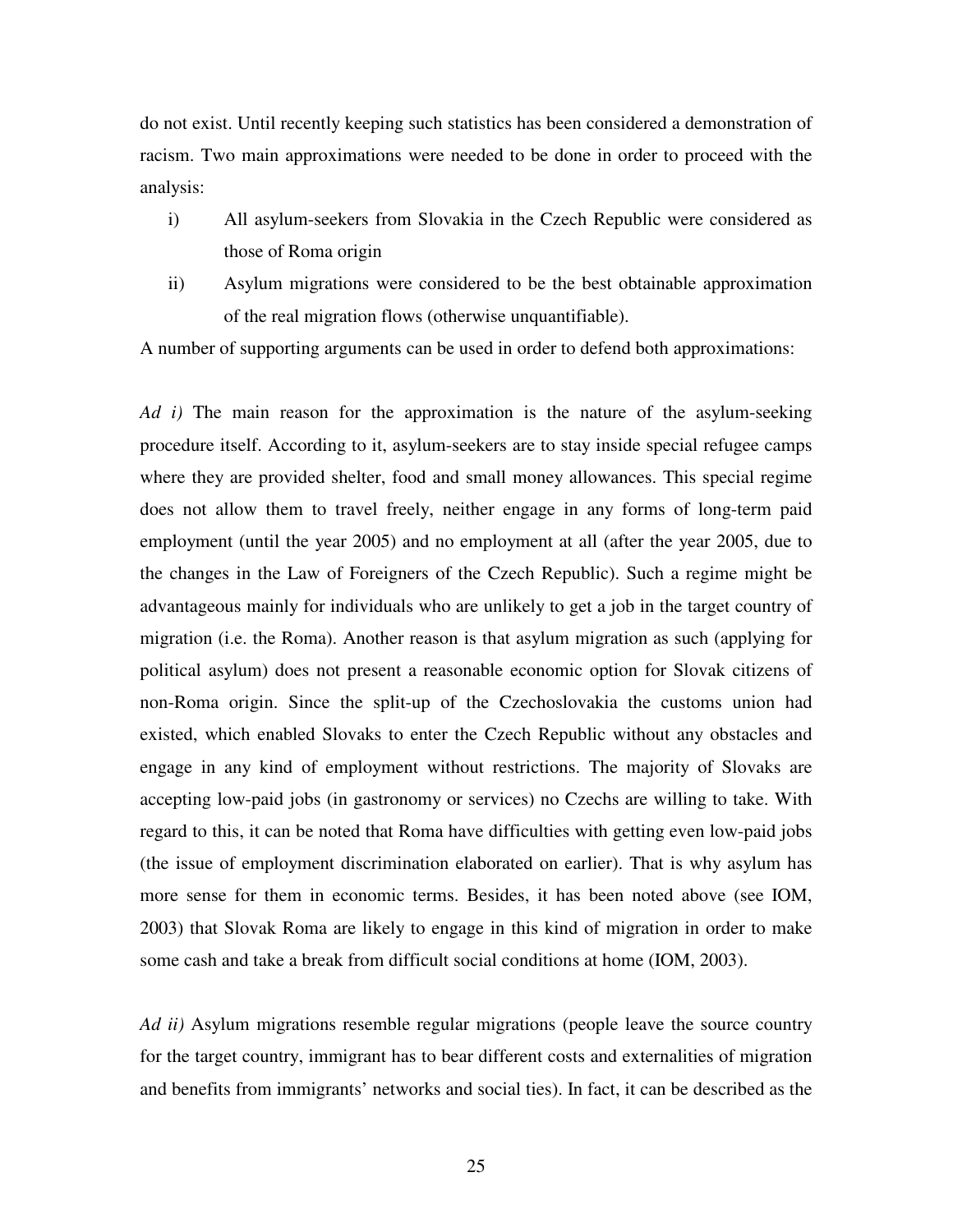sub-section of "normal" migration, the flow is the same, just the means that are used are different.

As it has been mentioned previously, asylum was one of the channels of temporary migrations of Slovak Roma. The absence of legal (open borders, labor markets) and cultural (similarity between Slovak and Czech languages, heritage of former Czechoslovak federation) combined with social benefits made it very profitable for Slovak Roma citizens to apply for asylum in the Czech Republic. This solution was of especial relevance for those who did not have any family or relatives already living in the Czech Republic or could not count of them providing food and shelter: many Slovak Roma simply abused the asylum system for free food and accommodation reinforced by illegal unemployment and sometimes a chance to escape the "vicious circle" of debts, alcoholism and unemployment in Slovakia.

In addition to that, another interesting thing occurs when looking at the patterns of Slovak Roma asylum migrations (Chart1): it seems that Slovak Roma migrations have some "seasonal" nature: the main peaks of asylum migration are from May to September. It might be that this is due to the fact that many asylum-seekers perceive the whole process as some "paid holiday" and want to enjoy it full scale which can be better achieved during the summer months. Besides, there are more opportunities to find some form of illegal job in summer as a contribution to asylum benefits paid by the Czech state (around 15 CZK (0.5 EUR) per person per day): from constructions to farming, gardening and petty crimes. However, the impact of seasoning on migration deserves to be studied further, which, unfortunately, overrides the scope of this paper.

#### *5.1. Summary statistics for the main group of asylum-seekers in the Czech Republic.*

The Czech Republic appears to be quite an attractive destination for the asylumseekers from both the neighboring countries and countries being more distant. Relatively high standard of living, health and social security together with the ubiquitous heritage of socialism and cheap goods, housing and labor (in comparison to the West) attract more and more immigrants every year.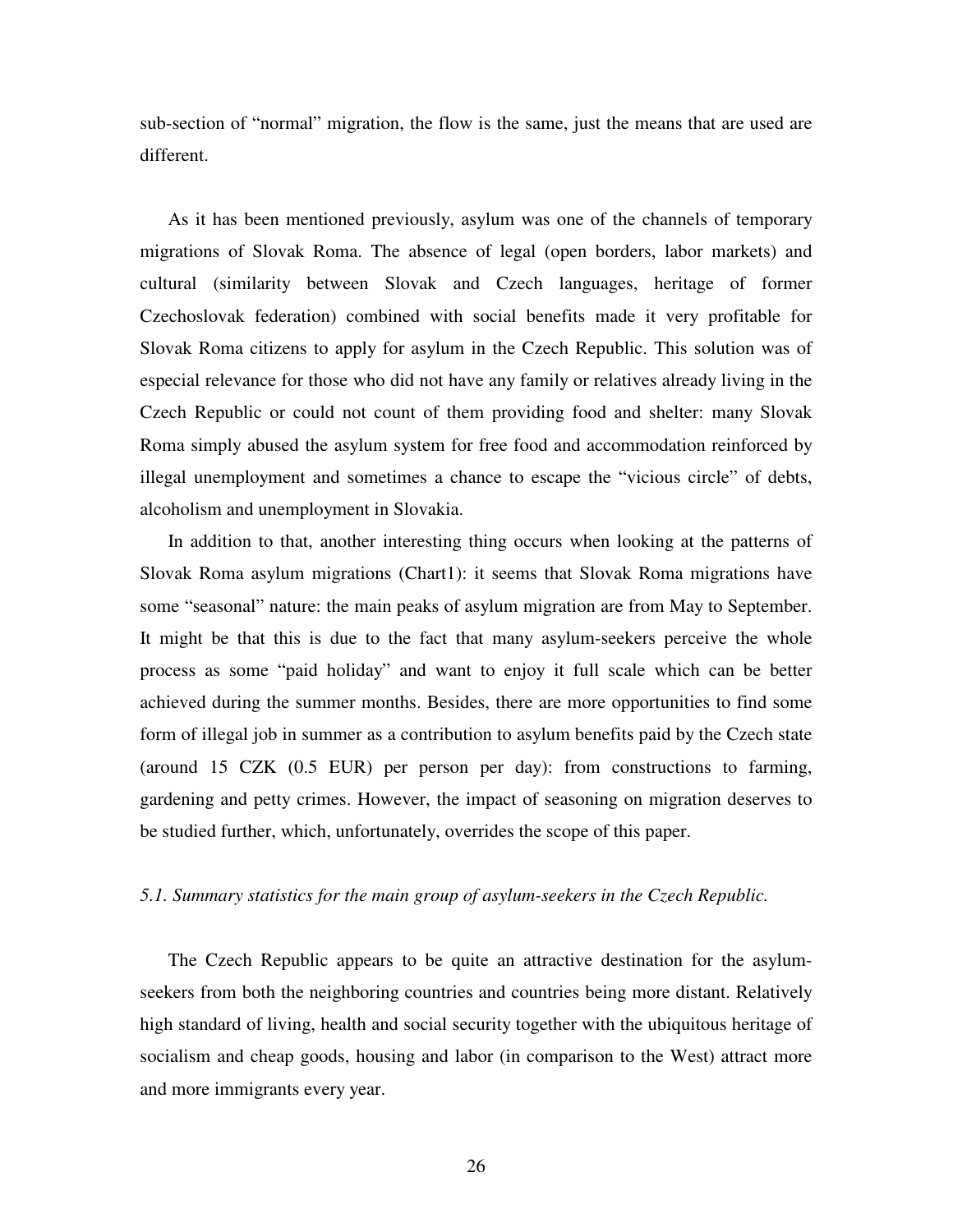Chart 2 below gives a graphical overview of the main seven target countries and their citizens applying for asylum in the Czech Republic in the period of 1999-2005.

In order to summarize the main findings on the asylum-seekers a basic summary statistics was generated on the most represented groups of immigrants. Table 2 below describes migration flows to the Czech Republic in the period of 1999 to 2005, showing mean, standard deviation, minimum and maximum.

#### Chart 2



**Asylum-seekers (by selected nations) in the Czech Republic (1999-2006)** 

**Source:** Czech Statistical Office, 2005 and Ministry of Internal affairs of the Czech Republic, 2005

As far as we can see, in spite of Slovak asylum migrations (i.e. those by Slovak Roma) cannot be distinguished neither by the highest mean or standard deviation. Ukrainian, Moldavian and Vietnamese immigrants seem to have much more higher potentials for migration. However, Roma asylum-seekers rate on the forth place – a very alarming issue with respect to Czech-Slovak relations. Unlike Ukrainians and Moldavians, who originate in countries devastated by transition and burdened with a Communist heritage, Czech Republic and Slovakia can boast EU and NATO membership and relatively high standards of living. High number of asylum-seekers shows that there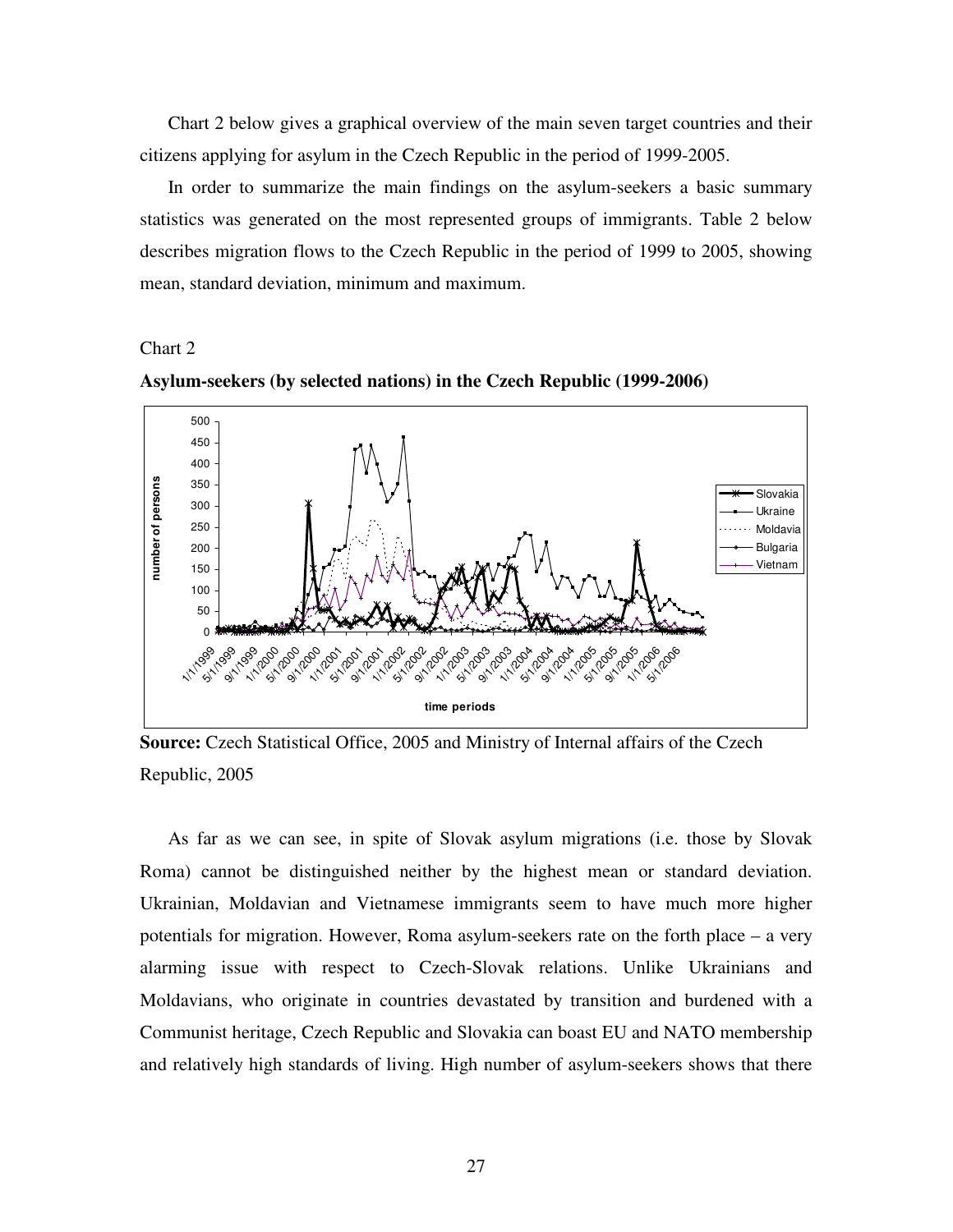is likely something wrong in the process of leveling of economic and social conditions in both countries.

#### Table 2

**Summary statistics for the asylum-seeking immigrants in the Czech Republic (1999- 2006), no. of observations = 97.**

| <b>Asylum-seekers</b> | <b>Mean</b> | Std. Dev. | Min.     | Max. |
|-----------------------|-------------|-----------|----------|------|
| by country            |             |           |          |      |
| Slovakia (Roma)       | 47.75309    | 57.28864  | 0        | 307  |
| Ukraine               | 144.9877    | 115.7125  | $\theta$ | 464  |
| Moldavia              | 54.12346    | 74.09173  | 1        | 269  |
| Yugoslavia            | 11.97531    | 24.99949  | $\Omega$ | 140  |
| <b>Bulgaria</b>       | 10.58025    | 9.303043  | $\Omega$ | 39   |
| <b>Belarus</b>        | 20.79012    | 12.69421  | $\Omega$ | 52   |
| Vietnam               | 51.16049    | 44.5616   | ∩        | 193  |

**Source:** Own estimations

#### **6. Empirical model**

In this section of the paper an econometric model estimating the dependence of Slovak Roma asylum migration on economic factors will be drawn.

Generally, when migration studies attempt to determine the main factors of migration, they equate the rate of migration (annually, quarterly or monthly) with various economic variables (such as GDP per capita or per capita real personal income) that serve for capturing the economic incentives for migration and socio-demographic variables (such as the size or the rate of change of population in the source or target country of migration) in order to capture the size and the dynamics of the labour markets (see for example Walsh, 1974; Helliwell, 1997; Strielkowski and O'Donoghue, 2006).

We will attempt to construct a similar model for estimation the impact of economic incentives on Slovak Roma asylum migrations to the Czech Republic in 1998-2006. The source country of migration is therefore Slovak Republic and the target country of migration is the Czech Republic.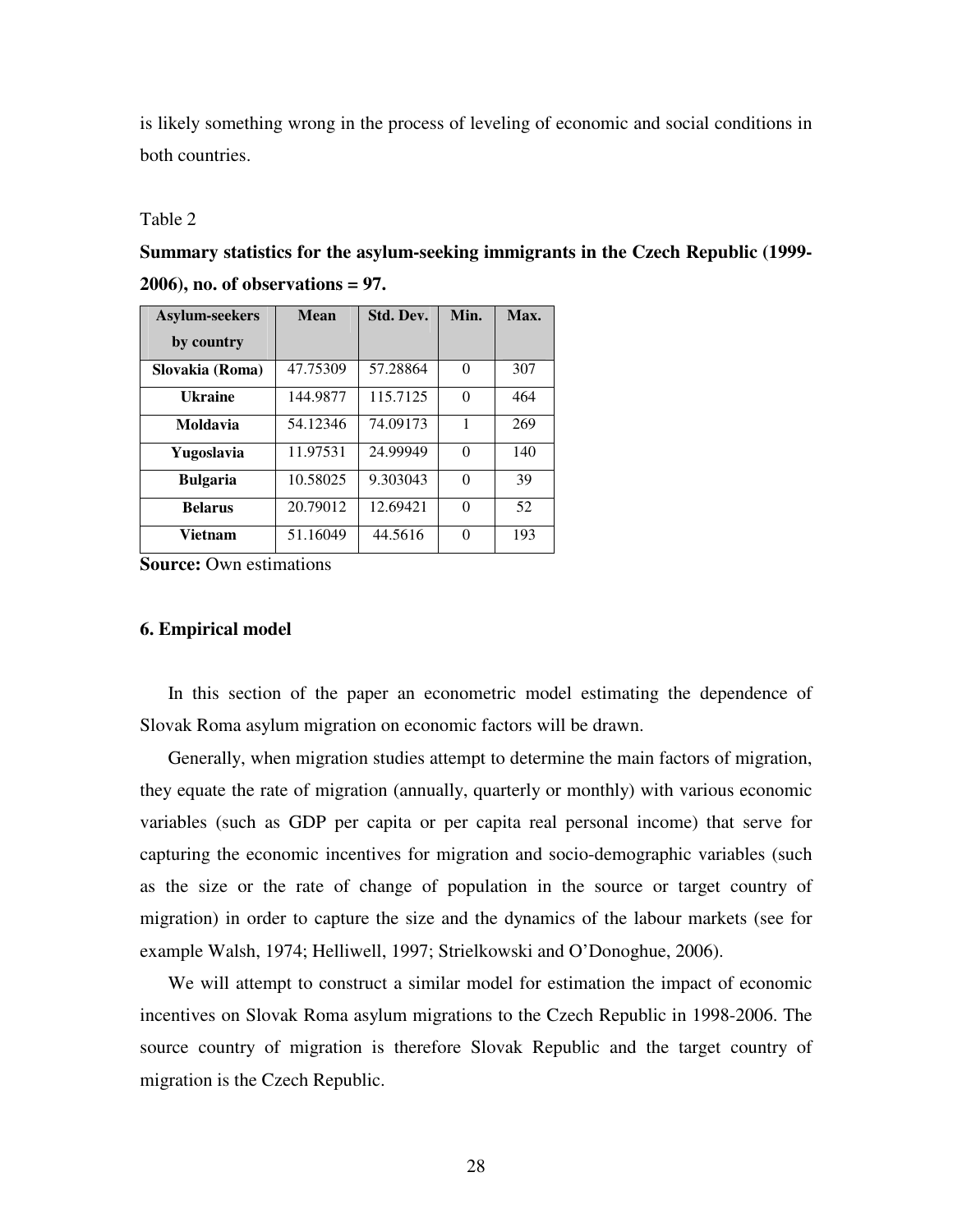The model can be presented in the following way:

$$
AM_{i} = \beta_{0} + \beta_{1}Y_{cz} + \beta_{2}Y_{sk} + \beta_{3}POPUL_{sk} + \beta_{4}U_{cz} + \beta_{5}U_{sk} + u_{i}, \qquad i = 1, 2, ..., n
$$

where AM is the number of asylum-seekers of Slovak nationality in the Czech Republic measured quarterly,  $Y_{cz}$  is the GDP per capita in the Czech Republic,  $Y_{sk}$  is the GDP per capita in the Slovak Republic (measured in EUR),  $POPUL_{sk}$  is the population in the Slovak Republic (source country of migration),  $U_{cz}$  is the unemployment rate in the Czech Republic and  $U_{sk}$  is the unemployment rate in the Slovak Republic. Here we estimate the dependence of migration on the difference in economic factors of the country of origin and target country as well as on push factors (worsening economic conditions at home).

The model has been estimated using STATA® software. The method of estimation is ordinary least squares (OLS) with robust standard errors (in order to control for heteroscedasticity). The results of the estimation are presented in the table 3 that follows. An interesting thing is the signs of the variables that capture economic incentives (GDP per capita in source and target country of migration). Generally, they show that the increase of economic well-being in the source country is likely to increase asylum migration, while the increase of economic well-being in the target country is likely to reduce it. The population variable behaves as expected: the larger is the population, the larger will be the outward asylum migration.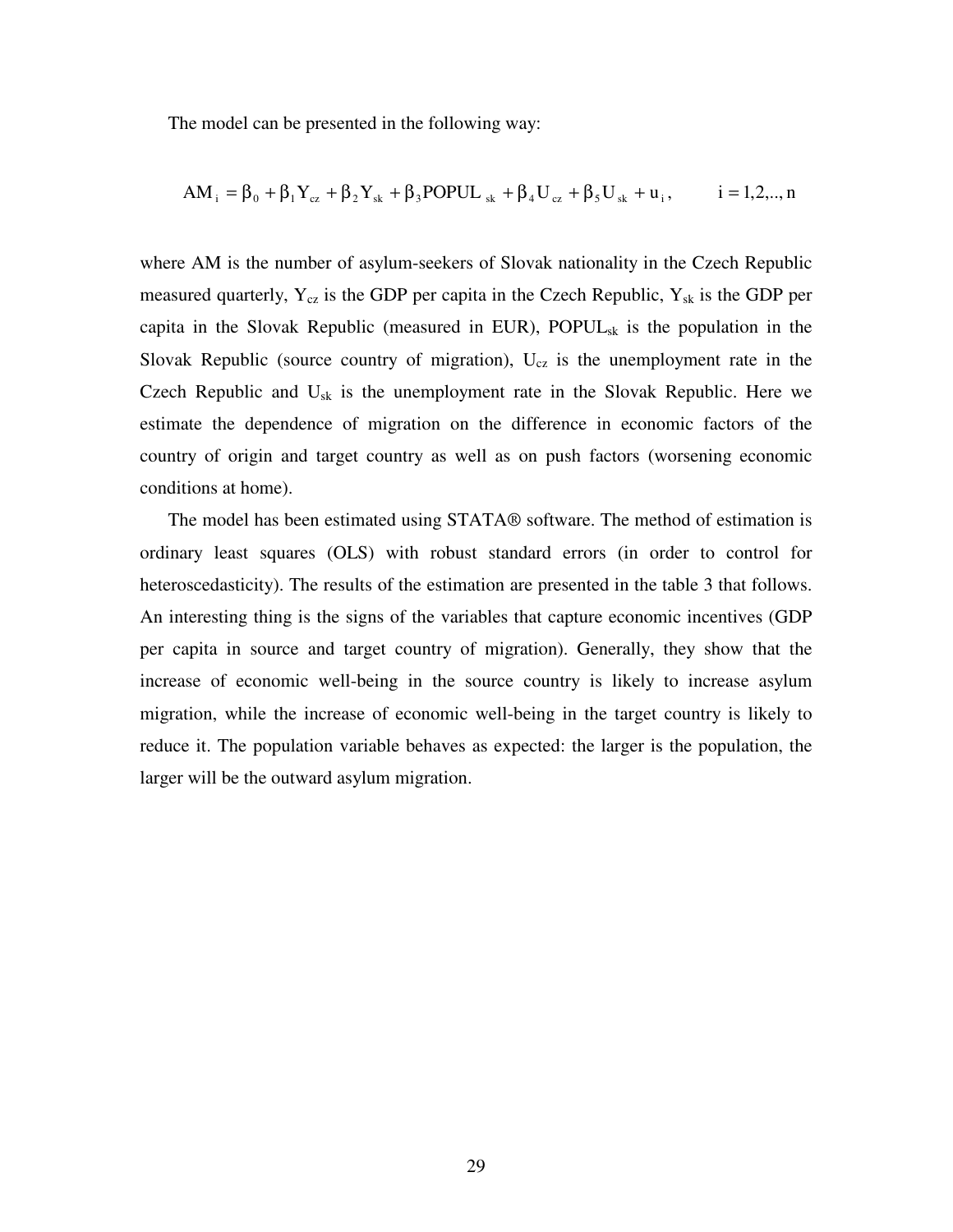#### Table 3

|                     | Coef.       | Robust std. |         | P > [t] | [95% Conf. Interval] |          |
|---------------------|-------------|-------------|---------|---------|----------------------|----------|
|                     |             | error       |         |         |                      |          |
| GDP per capita (CZ) | $-790.6218$ | 612.7115    | $-1.29$ | 0.207   | $-2045.704$          | 464,4608 |
| GDP per capita (SK) | 870.3804    | 615.5843    | 1.41    | 0.168   | $-390.5868$          | 2131.348 |
| Population (SK)     | .0059505    | .0067918    | 0.88    | 0.388   | $-.0079619$          | .0198629 |
| Unemployment (CZ)   | $-4.181789$ | 2.609709    | $-1.60$ | 0.120   | $-9.527535$          | 1.163958 |
| Unemployment (SK)   | 4.771554    | 2.471029    | 1.93    | 0.064   | $-.2901187$          | 9.833227 |
| Constant            | $-31391.28$ | 36519.59    | $-0.86$ | 0.397   | $-106198.3$          | 43415.69 |
| R-squared           | 0.242       |             |         |         |                      |          |
| $N =$               | 34          |             |         |         |                      |          |

**Determinants of Slovak Roma asylum migrations to the Czech Republic (1998- 2006), number of Slovak (Roma) asylum-seekers (AM)** 

**Source:** own estimations

A special attention should be paid are the coefficients and the significance of the variables measuring unemployment rate in the source and target countries. It appears that asylum migration tends to have some relationship with unemployment rates: when unemployment rises in the source country, asylum migrations are higher.

On the other hand, when unemployment is high in the target country, asylum migrations tend to be lower. The R-squared is quite low (0.24) which is not unusual in similar empirical studies (and in the linear regression models which use robust standard errors). In the econometric theory low adjusted coefficients of determinations (Rsquared) would generally lead to the conclusion that a good deal of variance in the model still remains unexplained (Maddala, 2001). However, it does not prevent us from using the results of the model for studying the basic relationships between asylum migrations and factors than might or might not predetermine it. Although low, the R-squared can be used for determining the general direction of the significance of relationship, which might be regarded as positive.

However, even more than R-squared we account for the signs of the regression coefficients that are particularly useful for the predictions derived from the regression model. The overall results can be written in the following way: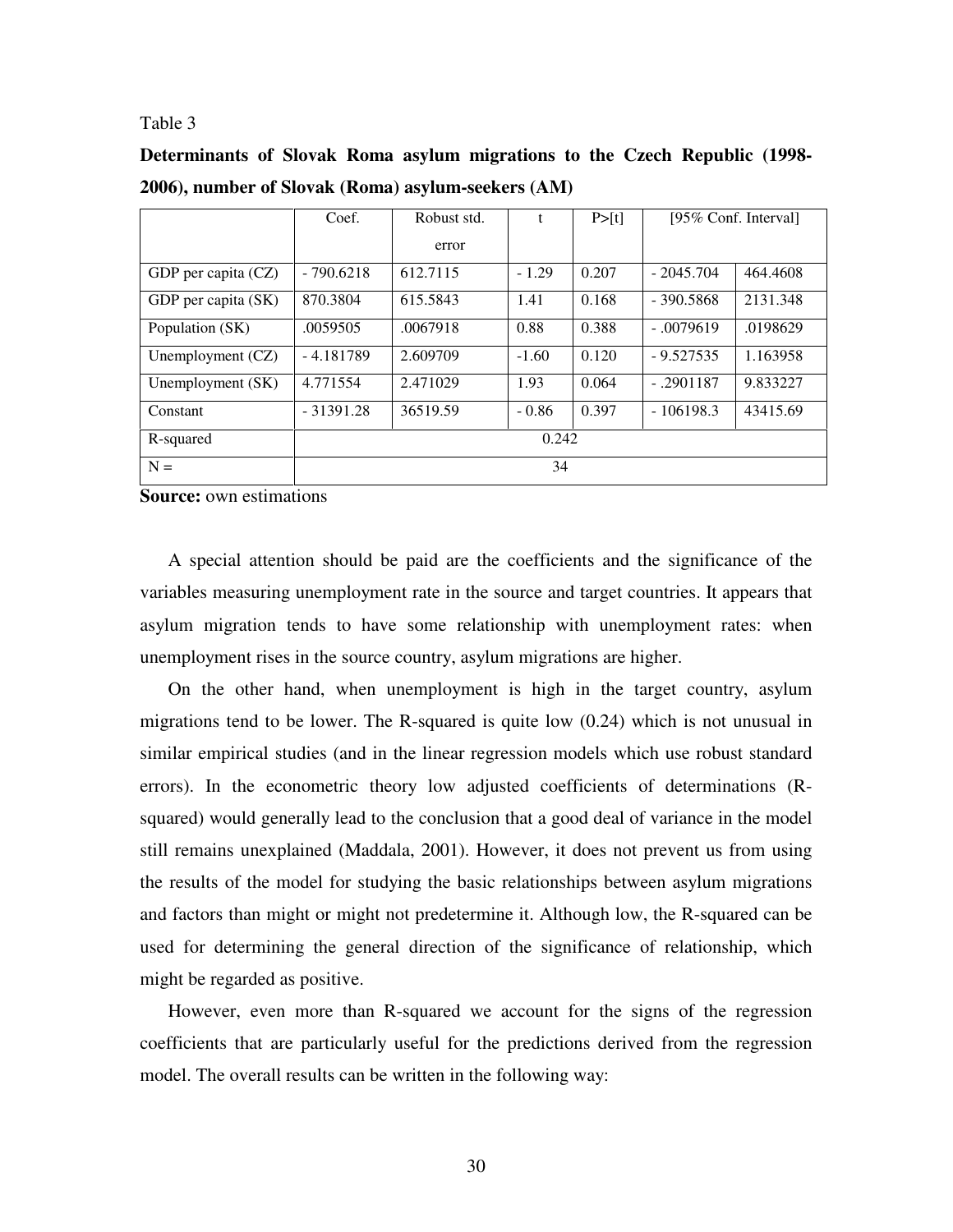<sup>i</sup> cz sk sk cz sk <sup>i</sup> AM = −31391 28. − 790.621Y + 870 38. Y + .0 0059POPUL − .4 181U + .4 771U + u

Would the results mean that the asylum migrations of Slovak Roma to the Czech Republic were pre-determined by the economic incentives, such as unemployment rates? To answer this question, we will estimate the model presented above using stepwise regression. The significance threshold we have chosen is 15% significance level. The results of the estimation are presented in table 4 below.

Just two variables appear to satisfy the threshold: unemployment rates in Czech Republic and Slovakia (both at the significance level of 1%). The R-squared is lower than in the previous case (0.17). Again, similar to the previous case, this fact can be attributed to the method of estimation (OLS with robust standard errors) and unexplained variances in the model. However, the trend that is expressed by the coefficient of determination remains the same as in the previous case.

Looking at the results it might seem that both unemployment in the source and the target countries of migration plays some (although not very determining, due to low prediction power of the model) role in inducing asylum migrations of Slovak Roma. However, taking into account the nature of Roma migrants (people who are permanently unemployed and are not attempting to look for any job) as well as the nature of asylum migrations (applying for asylum which is conditioned by permanent presence in asylum camp without a steady access to the target country labor market) both unemployment rate in Slovak Republic and the Czech Republic can be discarded as irrelevant and their impact insignificant. What really matters here is the seemingly significant irrelevance of economic incentives (represented by GDP per capita) in both countries.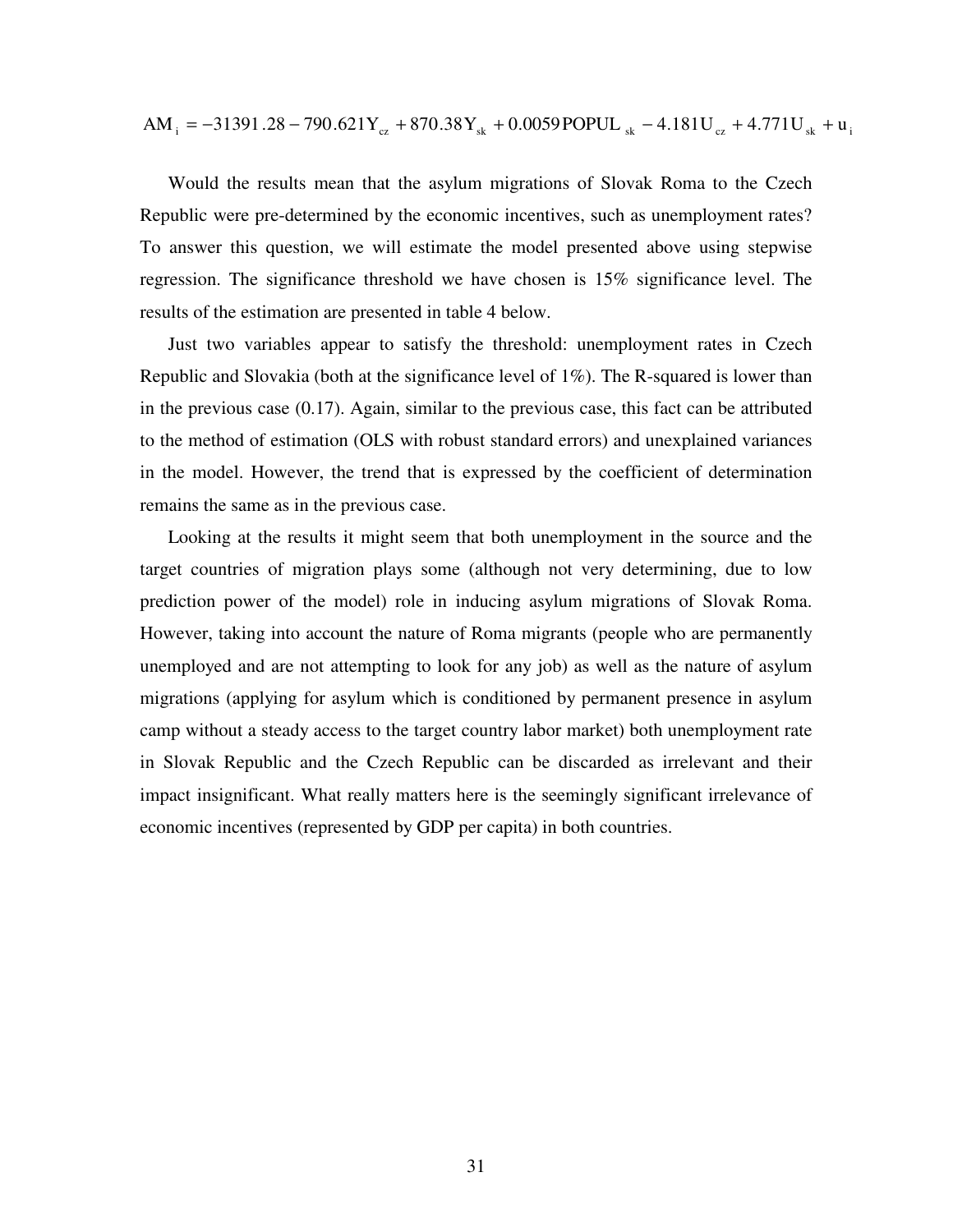#### Table 4

| Determinants of Slovak Roma asylum migrations to the Czech Republic (1998-2006) |
|---------------------------------------------------------------------------------|
| using stepwise regression, number of Slovak (Roma) asylum-seekers (AM)          |

|                   | Coef.       | Robust std. |         | P > [t] | [95% Conf. Interval] |          |
|-------------------|-------------|-------------|---------|---------|----------------------|----------|
|                   |             | error       |         |         |                      |          |
| Unemployment (CZ) | $-2.296783$ | 1.305563    | $-1.76$ | 0.088   | $-4.959497$          | .3659302 |
| Unemployment (SK) | 3.506014    | 1.137736    | 3.08    | 0.004   | 1.185587             | 5.826442 |
| Constant          | 126.2201    | 65.24214    | 1.93    | 0.062   | $-6.842124$          | 259.2823 |
| R-squared         | 0.172       |             |         |         |                      |          |
| $N =$             | 34          |             |         |         |                      |          |

**Source:** own estimations

Therefore, we tend to think that Slovak Roma are not taking into account worsening or improving conditions at home (push factors), neither they consider the same characteristics for the target country (the Czech Republic).

This might mean that when considering emigration or applying for asylum, the Roma are likely to seek for something else than living in more favorable economic conditions. Perhaps, as it has been suggested earlier, it is social benefits and sometimes temporary stay to overlap the asylum-seeking waiting periods in other countries or just to have a "holiday" ("dovolenka") that make them to emigrate. Another, more likely, explanation would be that there is another aspect (ethnicity) that makes them seek for asylum (economically motivated in this very case) in the economies with relatively similar life conditions (such as the Czech Republic and Slovak Republic).

#### **7. Conclusions**

There are substantial differences in attitude to migration that is attributed to different ethnic groups. It can be shown on the example of Slovak Roma asylum-seekers (representing original Roma migrants) in the Czech Republic that economic incentives account for just a small proportion of reasons for migration. It appears that there exist other "unexplained" factors of migration decisions with ethnical origin being one of them.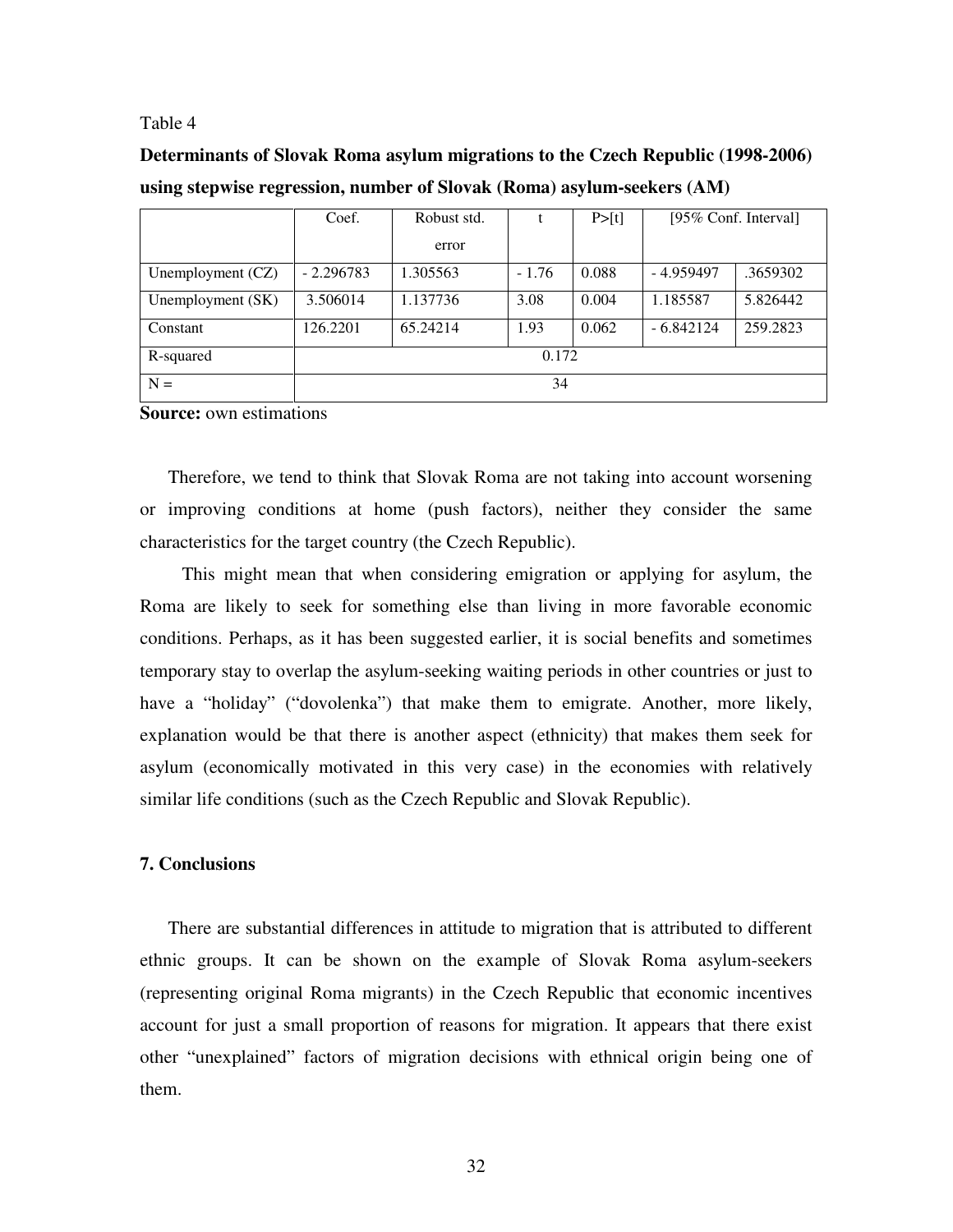Notwithstanding, Roma propensity to migration is pre-determined by quite a large number of factors. First of all, Roma willingness to change the place of residence stems not only from their ethnic background or cultural specifics but rather from the historic necessity: in former Austrian-Hungarian emprise and later Czechoslovakia Roma minority has always been persecuted and outlawed; changing the place of residence became an integral part of survival. Second, it might be that the Roma are tempted to solve all the problems merely by moving to another destination – this can provide an explanation of their "nomadic" behavior.

Roma migrations might have very different grounds: alongside with economic they can be social, cultural, etc. We also can distinguish long-term or short-term migrations. What is the common point in the Czechoslovak context is that in many cases no one can be sure that we are dealing with migrations: quite often changing the place of residence is merely a "visit" to the relatives or members of the allied clan which can vary from several months to several years. Roma networks and families that preserve contacts and help each other make any estimates quite difficult.

Calling the Roma nomads and attributing them uncontrolled migration should be studied from different angles. Roma migrations might represent a shift of potential lowskilled labor that is scarce in highly-specialized, technocrat economies of the European Union. It might as well be that Roma are able of bringing some cultural and social diversity to rigid and conservative societies. Although Roma seem to have higher propensity to migrate which is likely to be caused by their ethnical origin, it might be merely a feature of some survival mechanism inherited from their forefathers.

#### **References**

Baker, M. and Benjamin, D. (1994), "The performance of Immigrants in the Canadian Labour Market", Journal of Labour Economics 12, 369-405.

Barany, Z. (1992), "Democratic changes bring mixed blessings for Gypsies", RFE/RL Research Report, Vol.1, No. 20, pp. 40-47.

Bogue, D. (1959), "Internal Migration" in "Study of population", University of Chicago Press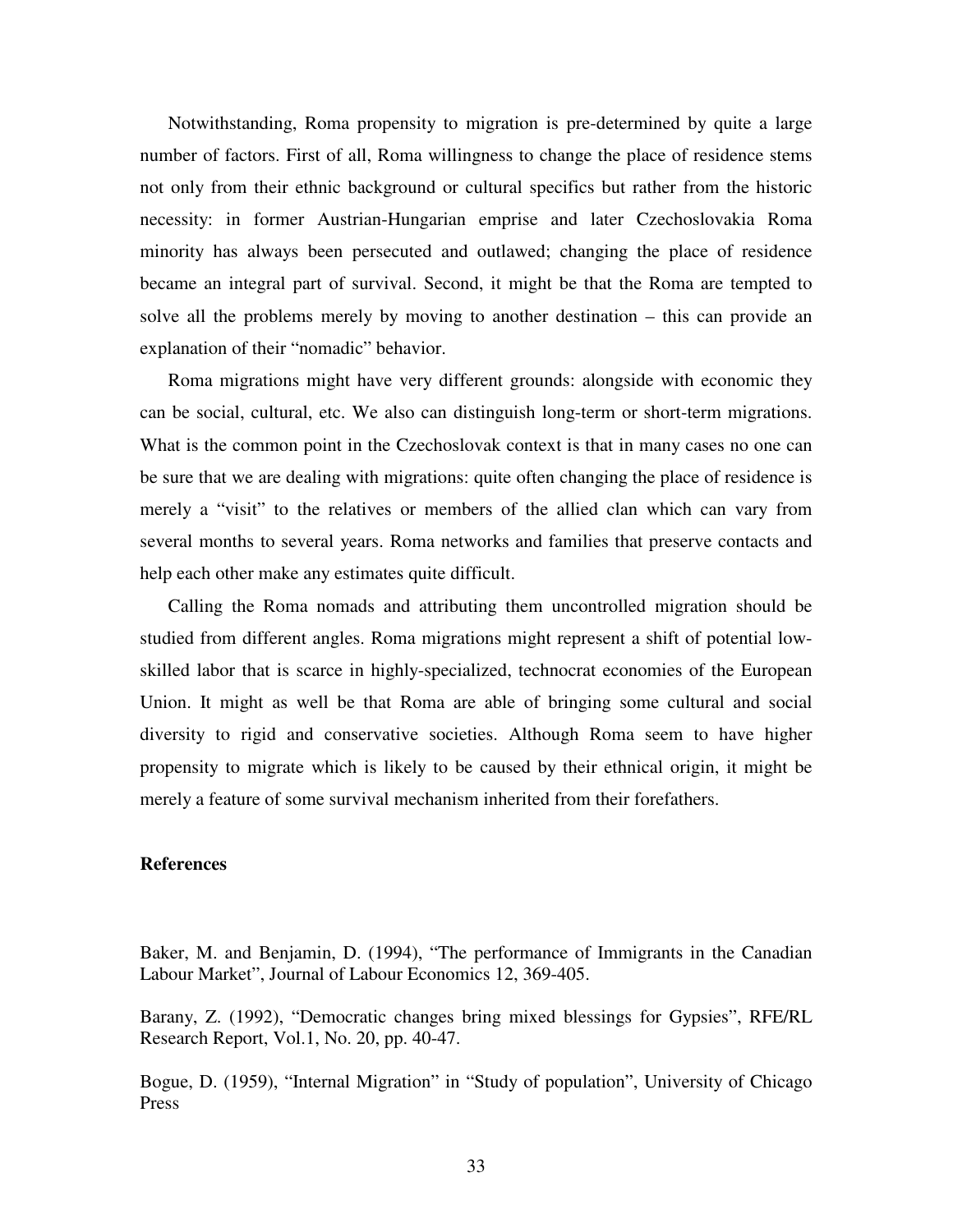Borjas, G. (1994), "The Economics of Immigration", Journal of Economic Literature 32, 1667-717

Borjas, G. (1999), "Knocking on heaven's door", Princeton University Press. Borjas, G. (1999), "Immigration and Welfare Magnets", Journal of Labour Economics 17(4): 607-637

Bruszt, L., Stark, D. (1992), "Remarking the Political field in Hungary: from the Politics of Confrontation to the Politics of Competition", in "Eastern Europe in Revolution", Banac, I. (ed.), Ithaca, NY: Cornell University Press.

Český statistický úřad. Statistické ročenky České republiky (1993-2005). Praha (www.czso.cz).

Crowe, D. (1995), "A history of Gypsies of Eastern Europe and Russia", I.B. Taurus Publishers, London.

CTK (Czech News Agency),  $27<sup>th</sup>$  of October 1997 report (www.ctk.cz).

Davidova, E. (1970), "The Gypsies in Czechoslovakia. Part I: Main Characteristics and Brief Historical Development", translated by D.E. Guy. Journal of the Gypsy Lore Society, Third Series. Vol. 69, no. 3-4.

Davidova, E. (1995), "Cesty Romůu", Vydavatelstvíi Univerzity Palackéeho, Olomouc European Monitoring Centre on Racism and Xenophobia (EUMC), EUMC annual report 2005 (http://eumc.eu.int).

Fidrmuc, J. (2001), "Disintegration and Trade", LICOS discussion paper. Gramlich, E. M. et al. (1984), "Migration and Income Redistribution Responsibilities". Journal of Human Resources 19(4): 489-511

Head, Keith (2003), "Gravity for Beginners", University of British Columbia, Canada. Helliwell, J.F. (1997), "National borders, trade and migration" NBER Working paper No. 6027.

Horvathova, E. (1962), "Cigani Cigáni na Slovensku", Bratislava, Vydavetel'stvo Slovenskej Akademie veed.

Hungarian Central Statistical Office, www.nepszamlalas.hu, Census 2001. Infostat – Institute of Informatics and Statistics (2002): "Projection of Roma population in Slovakia until 2025", Bratislava, Akty

INSSE (Institutul National de Statistica), www.insse.ro, Census of population and dwellings, 2002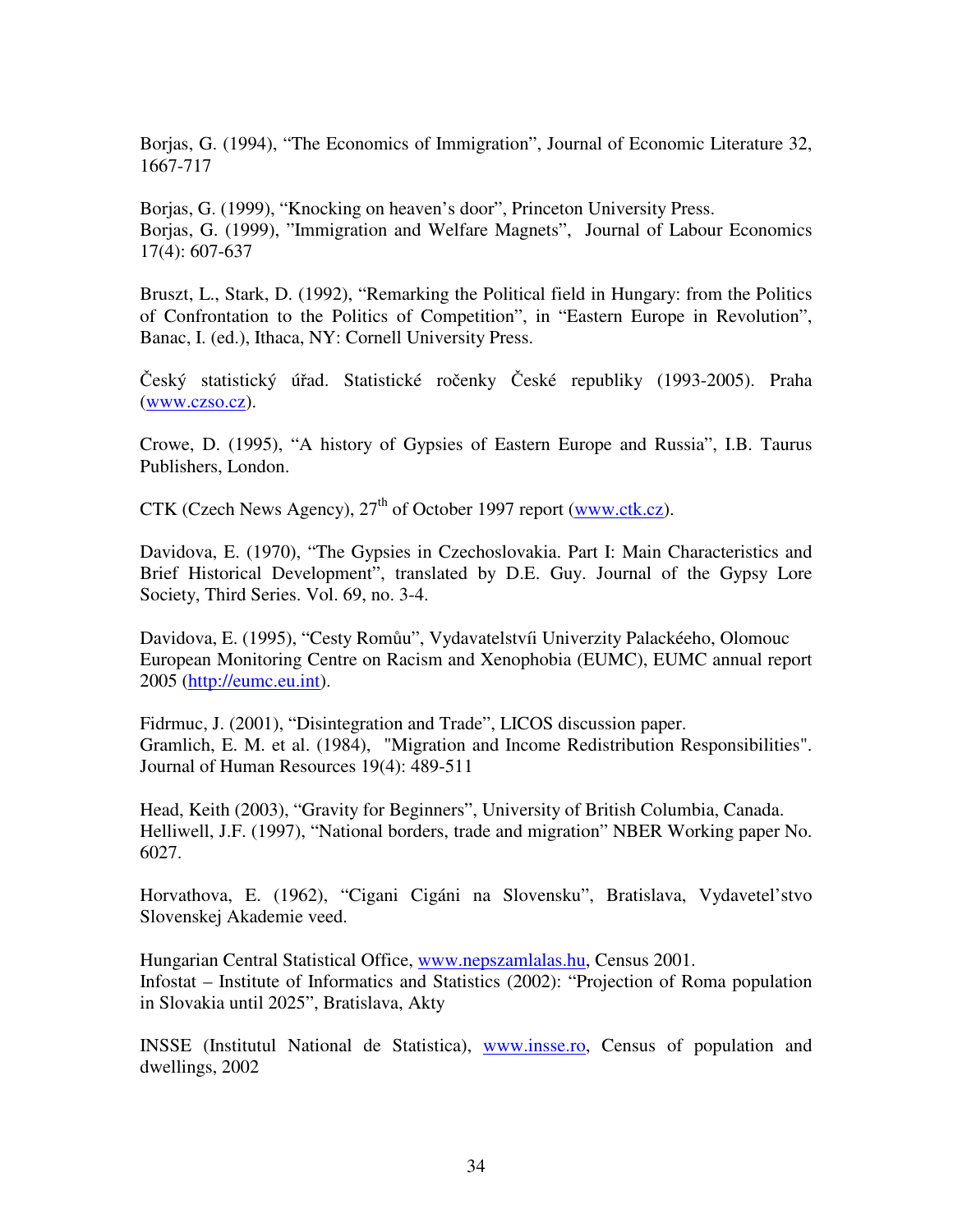International Organization for Migration (2003), "Zprava o analyze soudobe migrace a usazovani prislusniku romskych komunit ze Slovenske republiky na uzemi Ceske republiky".

Ionescu, D. (1991), "Violence against Gypsies escalates", Report on Eastern Europe, June.

Ionescu, D. (1992), "Romania's First Post Communist Census", RFE/RL Research Report, March, pp. 55-59.

King, D. (1991) "Romania", in Starr and Gregory (eds.) Yearbook 1991, Helsinki Watch report, pp. 336-339.

Korbrin, F. and Goldscheider, C. (1978), "The Ethnic factor in family structure and mobility", Cambridge MA: Ballinger Publishing Co.

Lee, E. (1966), "A theory of migration", Demography 3(1): 47-57

Liebich, A. (1992), "Minorities in Eastern Europe: Obstacles to a reliable count", RFE/RL Research Report, Vol. 1, No. 20, p.38.

Markos, E. (1985), "Dim prosperity for improving the Plight of the Gypsies", Radio Free Europe research, Hungary, no. 5, pp. 13-16.

McCallum, John (1995): "National Borders Matter: Canada-U.S. Trade Patterns" American Economic Review, Vol.85, No.3.

Meyer, B. D. (2000): "Do the Poor Move to Receive Higher Welfare Benefits?" WP no. 58. Northwestern University, Joint Center for Poverty Research Working Paper.

Migration Watch UK (2005), "The Roma case in the House of Lords", Briefing paper 8.6 legal (www.migrationwatchuk.org).

Ministry of Interior of the Czech Republic (2004), "Zprava o situaci v oblasti migrace na uzemi CR za rok 2003", Praha

Ministry of Interior of the Czech Republic, www.mvcr.cz

O'Nions, H. (1999), "Bonafide or Bogus? Roma Asylum Seekers from the Czech Republic", Web Journal of Current Legal Issues, Blackstone Press.

Orbman, J. (1991), "Crime Rate among the young", Radio Free Europe Research, Vol. 12. no. 32

OSCE/ODIHR (2000), "The report on the Reasons of the Migration of the Roma in the Slovak Republic", Vienna.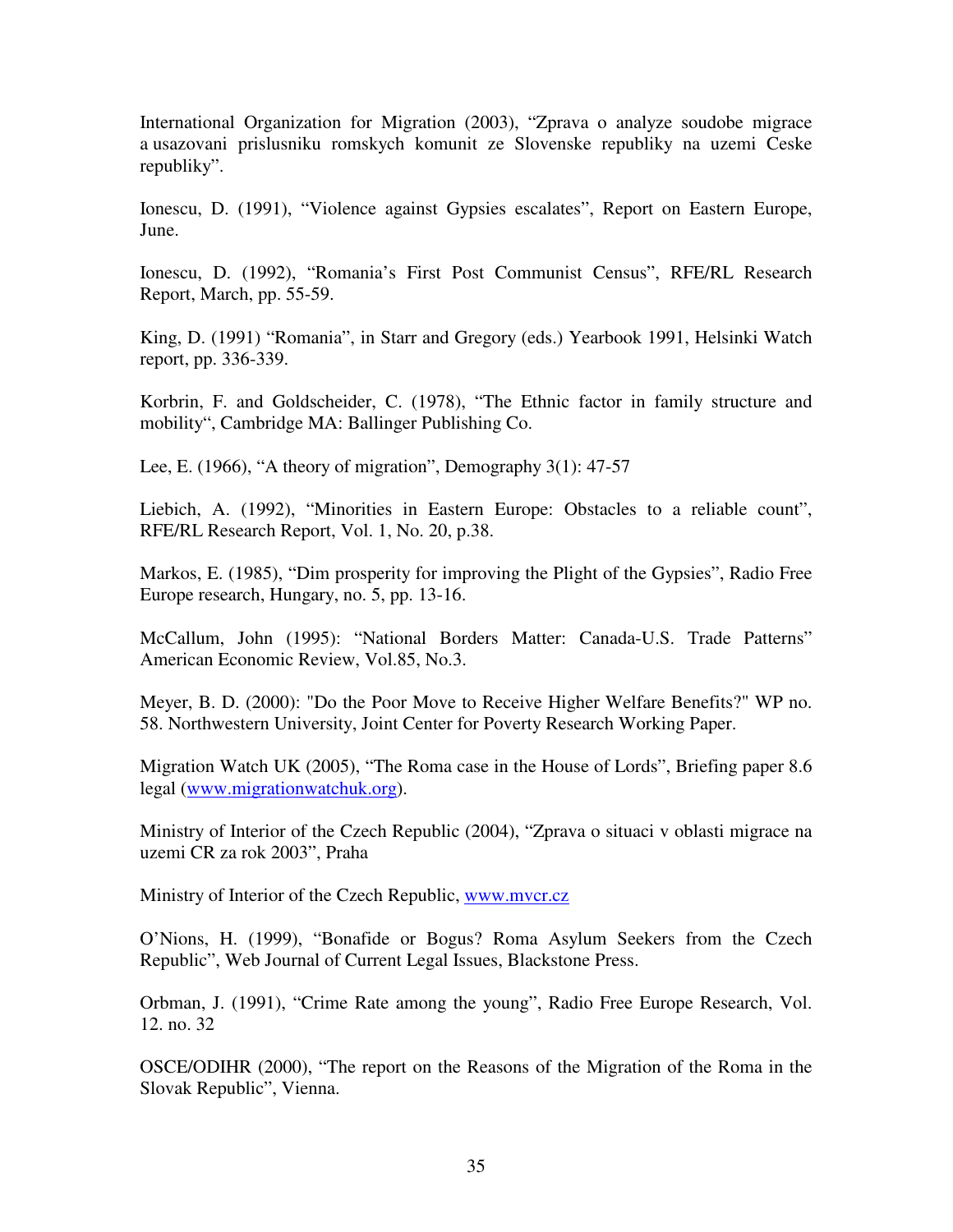Petrovic, D. (1976), "Tsigani u srednjovekom Dubrovniku", in Zbornik filosovskog fakulteta, ed. Garashanin, M., Belgrade, Naucno Delo.

Puxon, G. (1975), "Rom: Europe's Gypsies", London: Minority group

Ritchey, P. (1976), "Explanations of migration", Annual review of sociology, no.2, 363- 404

Shaw, R. (1975), "Migration theory and Fact", Philadelphia, Regional Science Institute. Srb, V. (1985), "Zmeny v reprodukci ceskoslovenckych Romu", Demografie, 30, no. 4, 305-309.

Štatistický úrad Slovenskej republiky (2000), "Štatistická sprava o základních vývojových tendenciách v hospodarstve SR", č.1, Bratislava.

Štatistický úrad Slovenskej republiky (200ř), "Vyvoj obyvatelstva v SR", Bratislava.

Strielkowski, W. and O'Donoghue, C. (2006), "Ready to go? EU Enlargement and Migration potential: lessons for the Czech Republic in the context of Irish migration experience", Prague Economic Papers, vol.1, 14-28.

Tolerance Foundation (1994a), "Report on Czech Citizenship Law" (Prague: Tolerance Foundation), www.ecn.cz.

Tolerance Foundation (1994b), "Analysis of 99 cases" (Prague: Tolerance Foundation), www.ecn.cz.

Trovato, F. and Halli, S.S. (1983), "Ethnicity and Migration in Canada", International migration review, Vol. 17. No. 2

UN Common database/World Bank, 2005.

UUlč, O. (1990), "Communist National Minority Policy: The case of the Gypsies in Czechoslovakia", Soviet Studies, Vol. 2, no. 4.

Vano, B. (2002), "The Demographic Characteristics of Roma Population in Slovakia", Infostat, Bratislava

Vano, B., Haviarova, E. (2002), "Demografickée trendy romskej polulacie" in "Uhrnáa sprava o Romoch na Slovensku", Institut pro verejnée otáazky (Infostat), Bratislava.

Walsh, B.M (1974), "Expectations, Information and Human Migration: Specifying an Econometric Model of Irish migration to Britain", Journal of Regional Science, vol. 14, 107-120.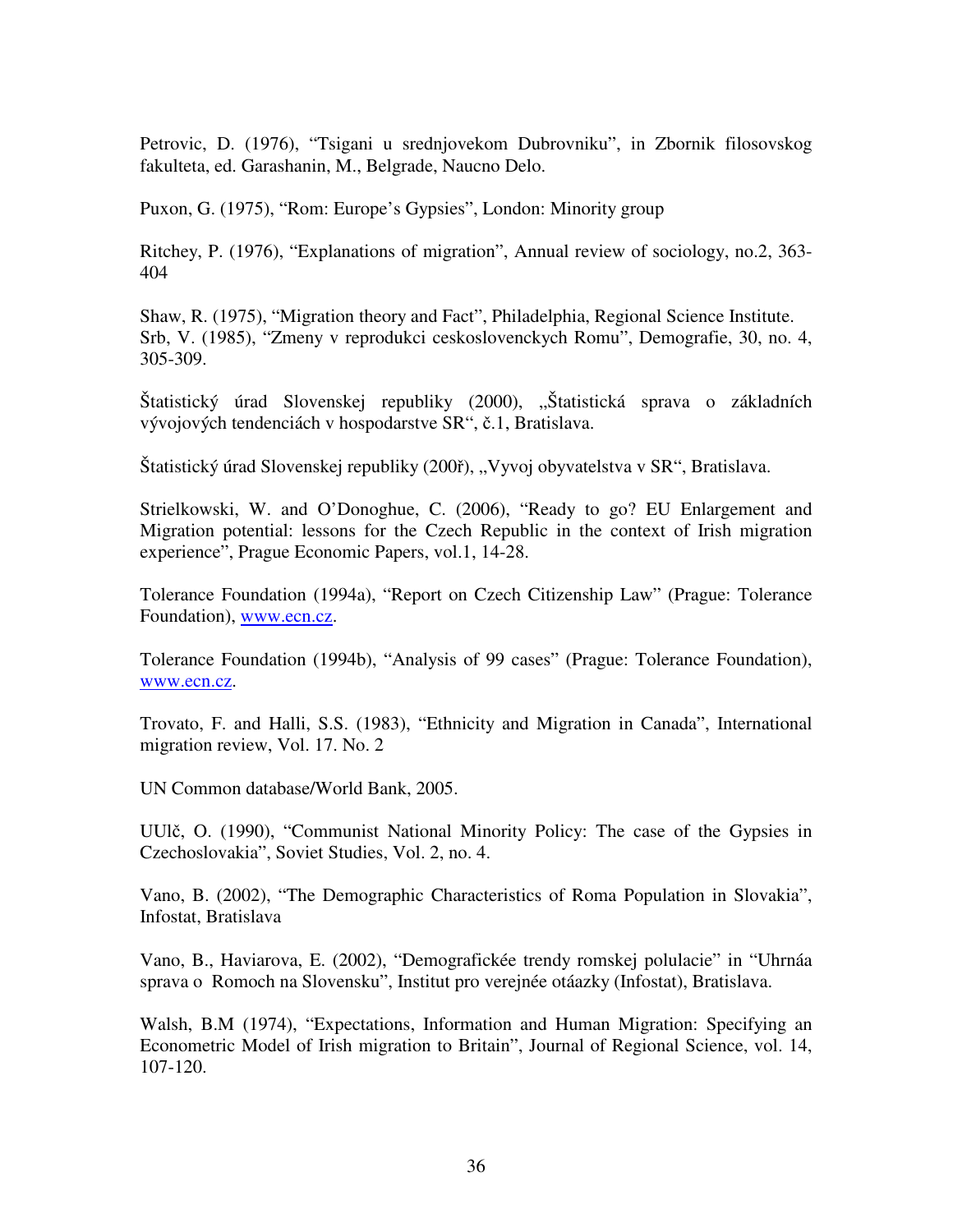## IES Working Paper Series

#### 2005

- 15. Oldřich Dědek: Rizika a výzvy měnové strategie k převzetí eura
- 16. Karel Janda, Martin Čajka: Srovnání vývoje českých a slovenských institucí v oblasti zemědělských finance
- 17. Alexis Derviz: Cross-border Risk Transmission by a Multinational Bank
- 18. Karel Janda: The Quantitative and Qualitative Analysis of the Budget Cost of the Czech Supporting and Guarantee Agricultural and Forestry Fund
- 19. Tomáš Cahlík, Hana Pessrová: Hodnocení pracovišť výzkumu a vývoje
- 20. Martin Gregor: Committed to Deficit: The Reverse Side of Fiscal Governance
- 21. Tomáš Richter: Slovenská rekodifikace insolvenčního práva: několik lekcí pro Českou republiku
- 22. Jiří Hlaváček: Nabídková funkce ve vysokoškolském vzdělávání
- 23. Lukáš Vácha, Miloslav Vošvrda: Heterogeneous Agents Model with the Worst Out Algorithm
- 24. Kateřina Tsolov: Potential of GDR/ADR in Central Europe
- 25. Jan Kodera, Miroslav Vošvrda: Production, Capital Stock and Price Dynamics in a Simple Model of Closed Economy
- 26. Lubomír Mlčoch: Ekonomie a štěstí proč méně může být vice
- 27. Tomáš Cahlík, Jana Marková: Systém vysokých škol s procedurální racionalitou agentů
- 28. Roman Horváth: Financial Accelerator Effects in the Balance Sheets of Czech Firms
- 29. Natálie Reichlová: Can the Theory of Motivation Explain Migration Decisions?
- 30. Adam Geršl: Political Economy of Public Deficit: Perspectives for Constitutional Reform
- 31. Tomáš Cahlík, Tomáš Honzák, Jana Honzáková, Marcel Jiřina, Natálie Reichlová: Convergence of Consumption Structure
- 32. Luděk Urban: Koordinace hospodářské politiky zemí EU a její meze

#### 2006

- 1. Martin Gregor: Globální, americké, panevropské a národní rankingy ekonomických pracovišť
- 2. Ondřej Schneider: Pension Reform in the Czech Republic: Not a Lost Case?
- 3. Ondřej Knot and Ondřej Vychodil: Czech Bankruptcy Procedures: Ex-Post Efficiency View
- 4. Adam Geršl: *Development of formal and informal institutions in the Czech Republic* and other new EU Member States before the EU entry: did the EU pressure have impact?
- 5. Jan Zápal: Relation between Cyclically Adjusted Budget Balance and Growth Accounting Method of Deriving 'Net fiscal Effort'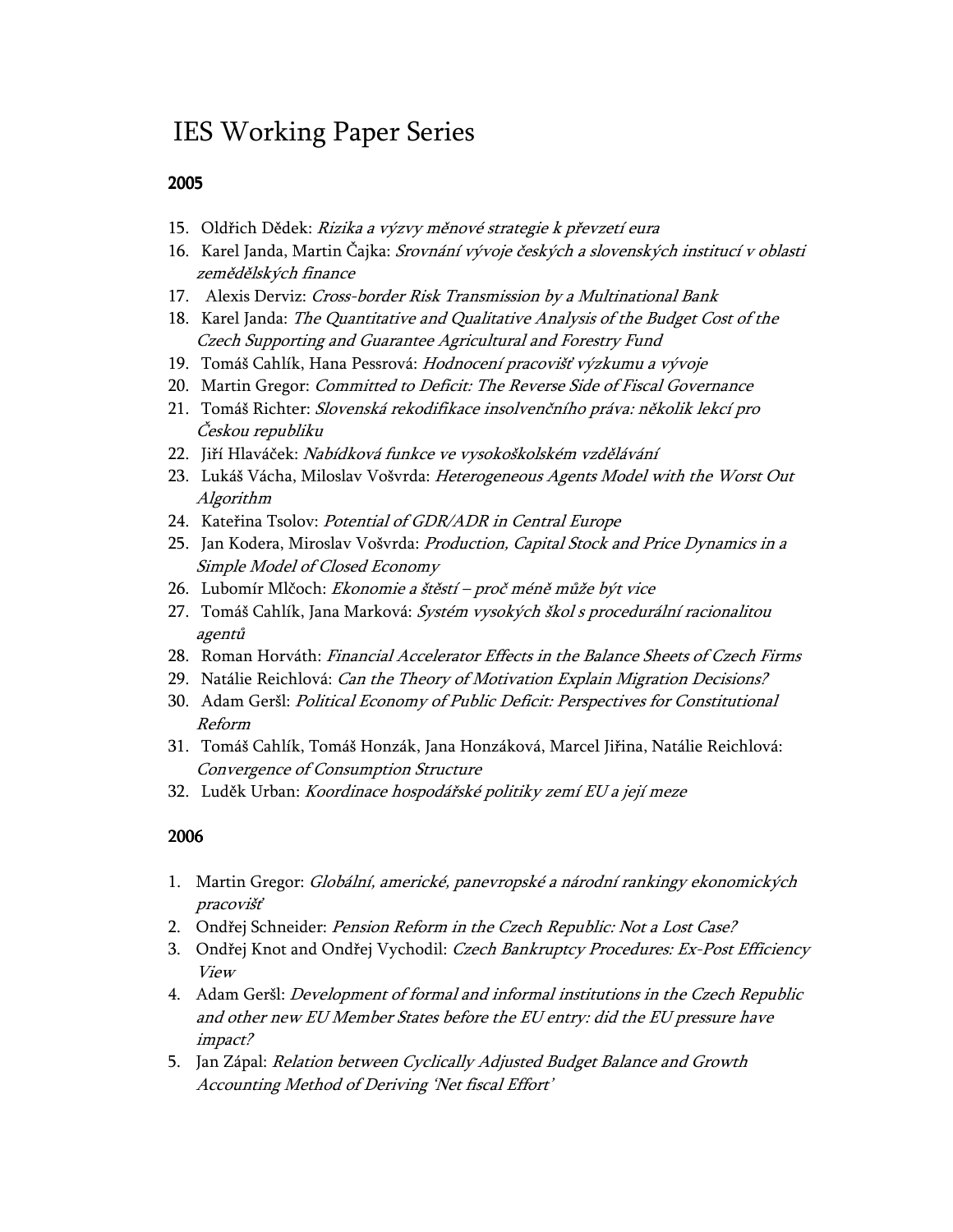- 6. Roman Horváth: Mezinárodní migrace obyvatelstva v České republice: Role likviditních omezení
- 7. Michal Skořepa: Zpochybnění deskriptivnosti teorie očekávaného užitku
- 8. Adam Geršl: Political Pressure on Central Banks: The Case of the Czech National Bank
- 9. Luděk Rychetník: *Čtyři mechanismy příjmové diferenciace*
- 10. Jan Kodera, Karel Sladký, Miloslav Vošvrda: Neo-Keynesian and Neo-Classical Macroeconomic Models: Stability and Lyapunov Exponents
- 11. Petr Jakubík: Does Credit Risk Vary with Economic Cycles? The Case of Finland
- 12. Julie Chytilová, Natálie Reichlová: Systémy s mnoha rozhodujícími se jedinci v teoriích F. A. Hayeka a H. A. Simona
- 13. Jan Zápal, Ondřej Schneider: What Are Their Words Worth? Political Plans And Economic Pains Of Fiscal Consolidations In New Eu Member States
- 14. Jiří Hlaváček, Michal Hlaváček: Poptávková funkce na trhu s pojištěním: porovnání maximalizace paretovské pravděpodobnosti přežití s teorií EUT von-Neumanna a Morgensterna a s prospektovou teorií Kahnemana a Tverského
- 15. Karel Janda, Martin Čajka: Státní podpora českého zemědělského úvěru v období před vstupem do Evropské unie
- 16. Nauro F. Campos, Roman Horváth: Reform Redux: Measurement, Determinants and Reversals
- 17. Michal Skořepa: Three heuristics of search for a low price when initial information about the market is obsolete
- 18. Michal Bauer, Julie Chytilová: Opomíjená heterogenita lidí aneb Proč afrika dlouhodobě neroste
- 19. Vít Bubák, Filip Žikeš: *The Price of Stock Trades: Evidence from the Prague Stock* Exchange
- 20. Vladimír Benáček, Jiří Podpiera a Ladislav Prokop: Command Economy after the Shocks of Opening up: The Factors of Adjustment and Specialisation in the Czech **Trade**
- 21. Lukáš Vácha, Miloslav Vošvrda: Wavelet Applications to Heterogeneous Agents Model
- 22. Lukáš Vácha, Miloslav Vošvrda: "Morální hazard" a "nepříznivý výběr" při maximalizaci pravděpodobnosti ekonomického přežití
- 23. Michal Bauer, Julie Chytilová, Pavel Streblov: Effects of Education on Determinants of High Desired Fertility Evidence from Ugandan Villages
- 24. Karel Janda: Lender and Borrower as Principal and Agent
- 25. Karel Janda: Optimal Deterministic Debt Contracts
- 26. Jiří Hlaváček: Pojištění vkladů: současný stav, srovnání a perspektiva v kontextu EU
- 27. Pavel Körner: The determinants of corporate debt maturity structure: evidence from Czech firms
- 28. Jarko Fidrmuc, Roman Horváth: Credibility of Exchange Rate Policies in Selected EU New Members: Evidence from High Frequency Data
- 29. Natálie Reichlová, Petr Švarc: Strategic Referring in Labor Market Social Networks